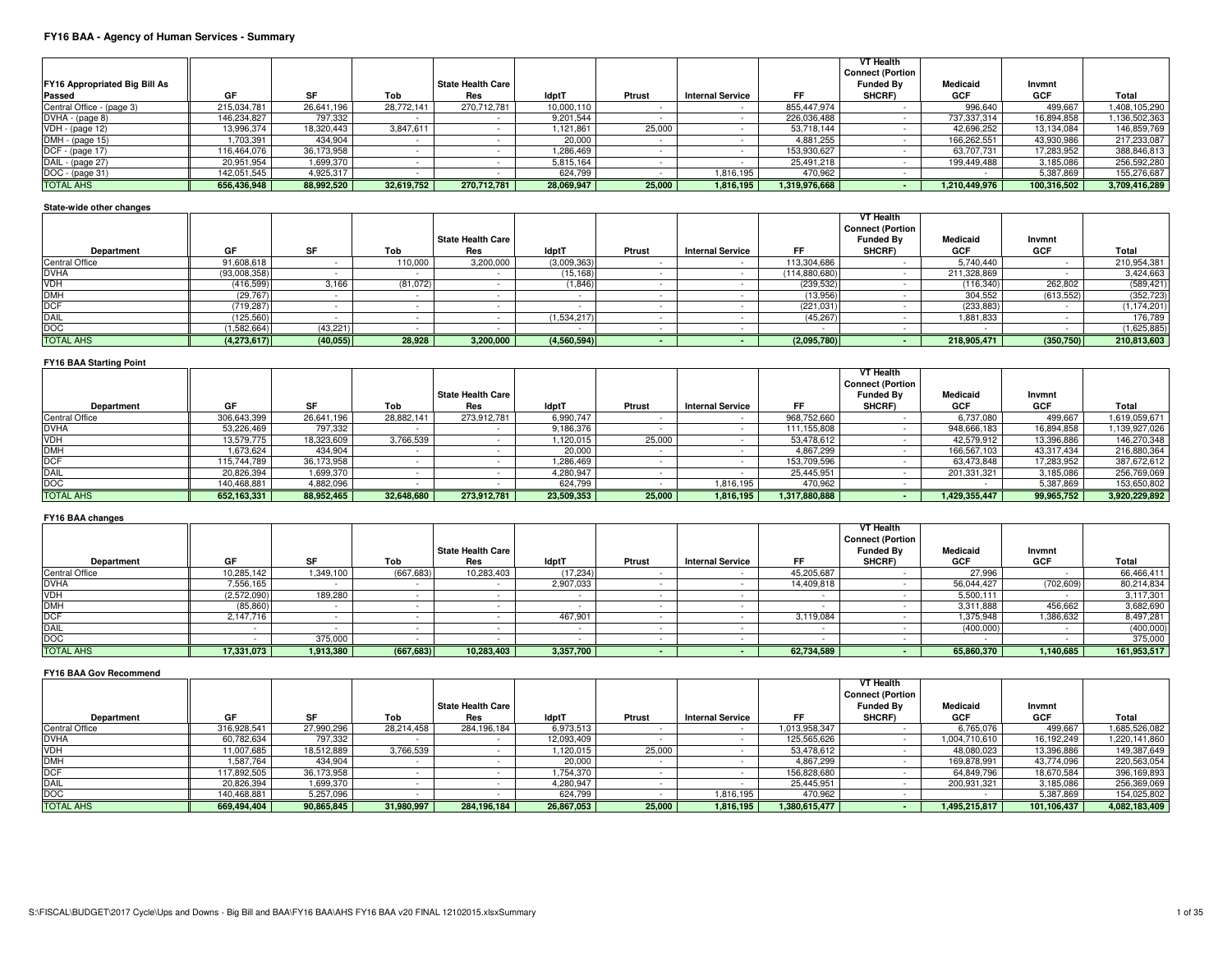### **FY16 BAA Legislative Changes**

| Department                       | GF | SF | Tob | <b>State Health Care</b><br>Res | ldptT | Ptrust | <b>Internal Service</b> | FF. | VT Health<br><b>Connect (Portion</b><br><b>Funded By</b><br>SHCRF) | Medicaid<br>GCF | Invmnt<br>GCF | Total |
|----------------------------------|----|----|-----|---------------------------------|-------|--------|-------------------------|-----|--------------------------------------------------------------------|-----------------|---------------|-------|
| Central Office                   |    |    |     |                                 |       |        |                         |     |                                                                    |                 |               |       |
|                                  |    |    |     |                                 |       |        |                         |     |                                                                    |                 |               |       |
|                                  |    |    |     |                                 |       |        |                         |     |                                                                    |                 |               |       |
| <b>DVHA</b><br><b>VDH</b><br>DMH |    |    |     |                                 |       |        |                         |     |                                                                    |                 |               |       |
| DCF                              |    |    |     |                                 |       |        |                         |     |                                                                    |                 |               |       |
| DAIL<br>DOC                      |    |    |     |                                 |       |        |                         |     |                                                                    |                 |               |       |
|                                  |    |    |     |                                 |       |        |                         |     |                                                                    |                 |               |       |
| <b>TOTAL AHS</b>                 |    |    |     |                                 |       |        | . .                     |     |                                                                    |                 |               |       |

## **FY16 BAA As Passed**

|                       |             |            |            |                   |              |        |                         |               | VT Health<br><b>Connect (Portion</b> |               |             |               |
|-----------------------|-------------|------------|------------|-------------------|--------------|--------|-------------------------|---------------|--------------------------------------|---------------|-------------|---------------|
|                       |             |            |            | State Health Care |              |        |                         |               | <b>Funded Bv</b>                     | Medicaid      | Invmnt      |               |
| Department            | GF          |            | Tob        | Res               | <b>IdptT</b> | Ptrust | <b>Internal Service</b> | FF            | SHCRF)                               | GCF           | GCF         | Total         |
| <b>Central Office</b> | 316,928,541 | 27,990,296 | 28,214,458 | 284,196,184       | 6,973,513    |        |                         | 1,013,958,347 |                                      | 6,765,076     | 499,667     | 1,685,526,082 |
| <b>DVHA</b>           | 60.782.634  | 797.332    |            |                   | 12.093.409   |        |                         | 125,565,626   |                                      | 1,004,710,610 | 16.192.249  | 1,220,141,860 |
| VDH                   | 11.007.685  | 18.512.889 | 3,766,539  |                   | 1,120,015    | 25,000 |                         | 53,478,612    |                                      | 48,080,023    | 13,396,886  | 149,387,649   |
| <b>DMH</b>            | .587.764    | 434,904    |            |                   | 20,000       |        |                         | 4,867,299     |                                      | 169,878,991   | 43,774,096  | 220,563,054   |
| DCF                   | 117,892,505 | 36,173,958 |            |                   | 1,754,370    |        |                         | 156,828,680   |                                      | 64,849,796    | 18,670,584  | 396,169,893   |
| DAIL                  | 20,826,394  | 1,699,370  |            |                   | 4,280,947    |        |                         | 25,445,951    |                                      | 200,931,321   | 3,185,086   | 256,369,069   |
| DOC                   | 140,468,881 | 5,257,096  |            |                   | 624,799      |        | 1,816,195               | 470,962       |                                      |               | 5,387,869   | 154,025,802   |
| <b>TOTAL AHS</b>      | 669,494,404 | 90,865,845 | 31,980,997 | 284,196,184       | 26,867,053   | 25,000 | 1,816,195               | 1,380,615,477 |                                      | 1,495,215,817 | 101,106,437 | 4,082,183,409 |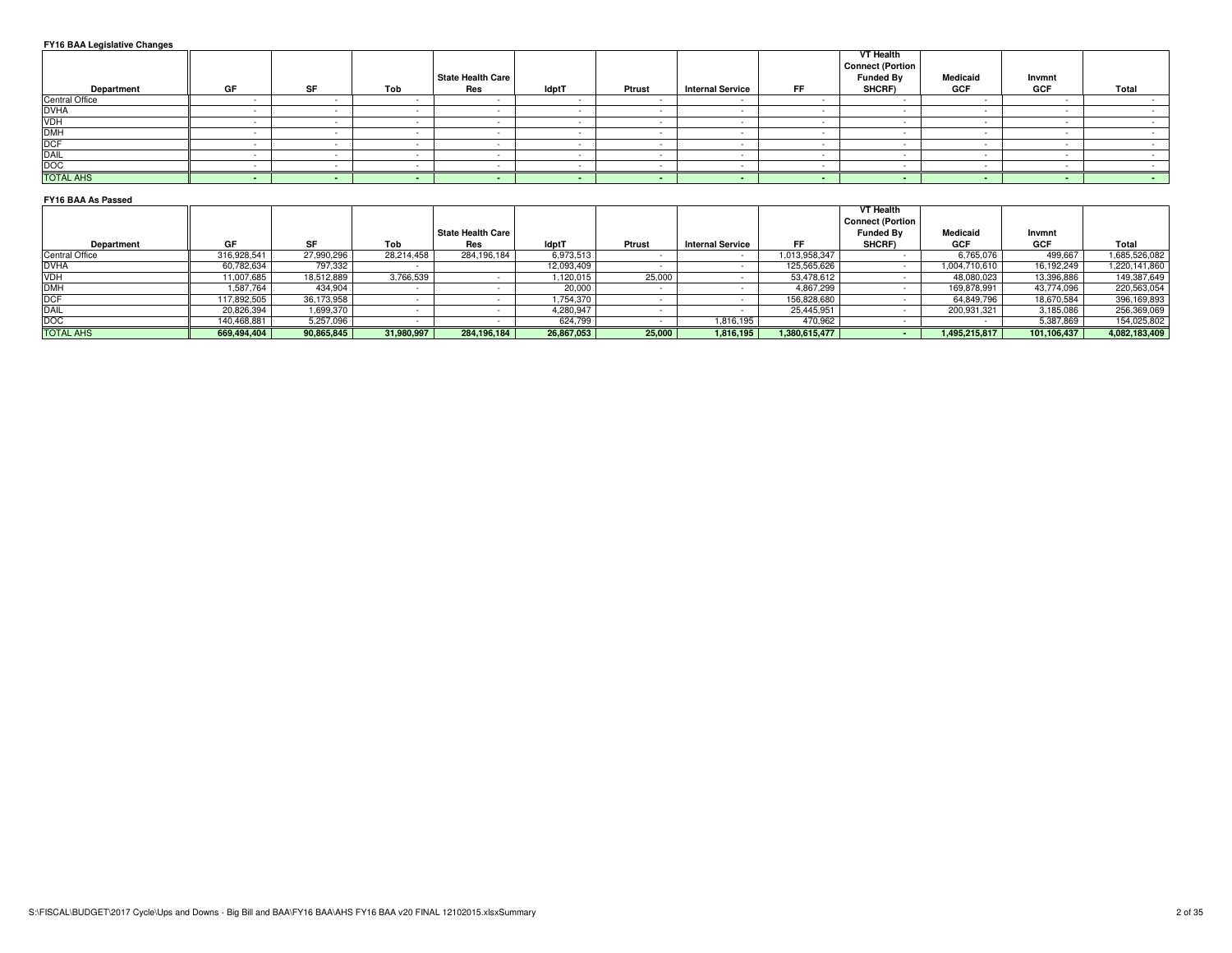|    |           |     |                          |              |    | <b>VT Health</b> |          |            |              |
|----|-----------|-----|--------------------------|--------------|----|------------------|----------|------------|--------------|
|    |           |     |                          |              |    | Connect          |          |            |              |
|    |           |     |                          |              |    | (Portion         |          |            |              |
|    |           |     | <b>State Health Care</b> |              |    | <b>Funded Bv</b> | Medicaid | Invmnt     |              |
| GF | <b>CE</b> | Tob | Res                      | <b>IdptT</b> | FF | SHCRF)           | GCF      | <b>GCF</b> | <b>TOTAL</b> |

| Sec B-300 Secretary's Office - As Passed FY16                                              | 6,082,747  | 91,017       | 25.000       |              | 4,663,018    | 12,396,153  |              |            | 499.667      | 23,757,602   |
|--------------------------------------------------------------------------------------------|------------|--------------|--------------|--------------|--------------|-------------|--------------|------------|--------------|--------------|
| <b>Other Changes:</b>                                                                      |            |              |              |              |              |             |              |            |              |              |
| Appropriation adjustments due to Global Comittment and Choices For Care                    |            |              |              |              |              |             |              |            |              |              |
| waiver consolidation                                                                       |            |              |              |              | (2,855,060)  | (2,855,060) |              | 5,710,120  |              | $\mathbf{0}$ |
|                                                                                            |            |              |              |              |              |             |              |            |              |              |
| <b>Personal Services:</b>                                                                  |            |              |              |              |              |             |              |            |              |              |
| 2015 Act 58 Section B, 1104                                                                | (93,026)   |              |              |              |              | (123.035)   |              | (210, 769) |              | (426, 830)   |
| <b>Retirement Incentive</b>                                                                | (21, 984)  |              |              |              | (20,008)     | (28, 337)   |              |            |              | (70, 329)    |
|                                                                                            |            |              |              |              |              |             |              |            |              |              |
| <b>Operating Expenses:</b>                                                                 |            |              |              |              |              |             |              |            |              |              |
| 2015 Act 58 Sections B. 1103 and B. 1104                                                   | (11, 962)  |              |              |              | (3,774)      |             |              | (2,044)    |              | (17,780)     |
|                                                                                            |            |              |              |              |              |             |              |            |              |              |
| <b>Operating for Rate Setting:</b>                                                         |            |              |              |              |              |             |              |            |              |              |
| 2015 Act 58 Sections B. 1103 and B. 1104                                                   | (462)      |              |              |              |              |             |              |            |              | (462)        |
|                                                                                            |            |              |              |              |              |             |              |            |              |              |
| <b>Operating for Human Services Board:</b><br>2015 Act 58 Sections B. 1103 and B. 1104     | (1.027)    |              |              |              |              |             |              |            |              | (1,027)      |
|                                                                                            |            |              |              |              |              |             |              |            |              |              |
| Grants:                                                                                    |            |              |              |              |              |             |              |            |              |              |
| Tobacco Litigation Settlement Funding per 2015 Act 58                                      |            |              | 110,000      |              |              |             |              |            |              | 110,000      |
|                                                                                            |            |              |              |              |              |             |              |            |              |              |
| <b>FY16 after other changes</b>                                                            | (128, 461) | $\mathbf{0}$ | 110,000      | $\mathbf{0}$ | (2.878.842)  | (3.006.432) | $\mathbf{0}$ | 5,497,307  | $\mathbf{0}$ | (406, 428)   |
| <b>Total after FY16 other changes</b>                                                      | 5,954,286  | 91,017       | 135,000      | $\mathbf{0}$ | 1,784,176    | 9,389,721   | $\mathbf{0}$ | 5.497.307  | 499,667      | 23,351,174   |
| FY16 after other changes                                                                   |            |              |              |              |              |             |              |            |              |              |
| <b>Personal Services:</b>                                                                  |            |              |              |              |              |             |              |            |              |              |
| Position transfer to AHS CO from DVHA (AHS net-neutral)                                    | 130,381    |              |              |              |              |             |              |            |              | 130,381      |
| Transfer funding for Director Info. Technology from DCF to AHSCO (AHS net-                 |            |              |              |              |              |             |              |            |              |              |
| neutral)                                                                                   | 57,034     |              |              |              |              | 45,727      |              | 10,762     |              | 113,523      |
|                                                                                            |            |              |              |              |              |             |              |            |              |              |
| <b>Operating Expenses:</b>                                                                 |            |              |              |              |              |             |              |            |              |              |
|                                                                                            |            |              |              |              |              |             |              |            |              | $\mathbf 0$  |
| Grants:                                                                                    |            |              |              |              |              |             |              |            |              |              |
|                                                                                            |            |              |              |              |              |             |              |            |              | $\mathbf{0}$ |
| <b>FY16 BAA Changes</b>                                                                    | 187,415    | $\mathbf{0}$ | $\mathbf{0}$ | $\mathbf{0}$ | $\mathbf{0}$ | 45,727      | $\mathbf{0}$ | 10.762     | $\Omega$     | 243,904      |
| <b>FY16 BAA Gov Recommended</b>                                                            | 6.141.701  | 91,017       | 135,000      | $\Omega$     | 1,784,176    | 9,435,448   | $\mathbf{0}$ | 5.508.069  | 499,667      | 23,595,078   |
| <b>FY16 BAA Legislative Changes</b>                                                        |            |              |              |              |              |             |              |            |              | $\Omega$     |
| <b>FY16 BAA Subtotal of Legislative Changes</b><br>FY16 BAA As Passed - Dept ID 3400001000 |            | $\Omega$     | $\Omega$     | $\Omega$     | $\mathbf{0}$ |             | $\mathbf{0}$ | $\Omega$   |              |              |
|                                                                                            | 6,141,701  | 91,017       | 135,000      | $\mathbf{0}$ | 1,784,176    | 9,435,448   | $\mathbf{0}$ | 5,508,069  | 499,667      | 23,595,078   |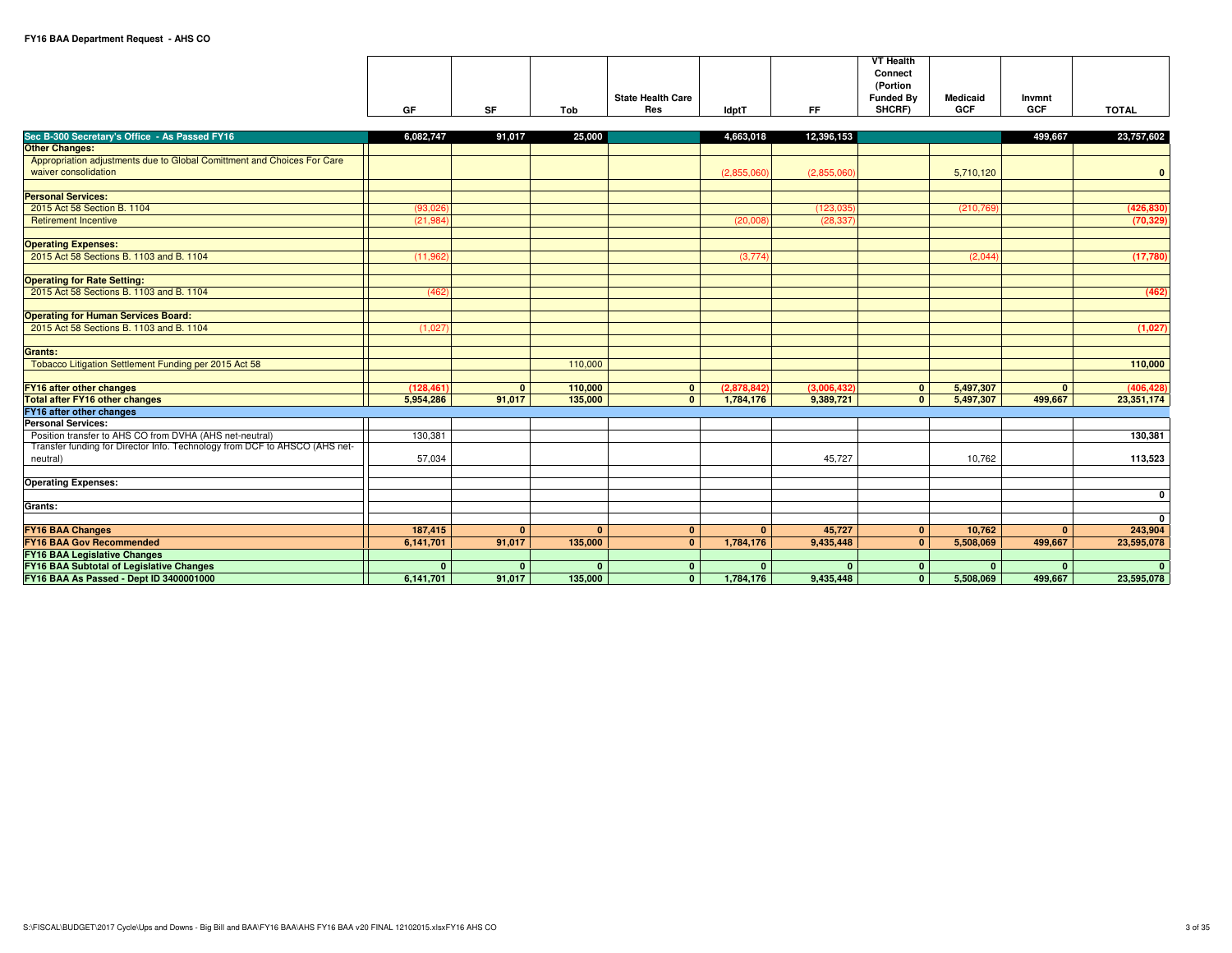|    |           |     |                          |              |    | VT Health        |            |            |              |
|----|-----------|-----|--------------------------|--------------|----|------------------|------------|------------|--------------|
|    |           |     |                          |              |    | Connect          |            |            |              |
|    |           |     |                          |              |    | (Portion         |            |            |              |
|    |           |     | <b>State Health Care</b> |              |    | <b>Funded By</b> | Medicaid   | Invmnt     |              |
| GF | <b>SF</b> | Tob | Res                      | <b>IdptT</b> | EE | SHCRF)           | <b>GCF</b> | <b>GCF</b> | <b>TOTAL</b> |

| Sec B-301: Secretary's Office Global Commitment - As Passed FY16         | 208,728,673 | 26,550,179   | 28,747,141   | 270,712,781 | 40,000       | 842,227,109 |                |                |                | 1,377,005,883 |
|--------------------------------------------------------------------------|-------------|--------------|--------------|-------------|--------------|-------------|----------------|----------------|----------------|---------------|
| <b>Other Changes</b>                                                     |             |              |              |             |              |             |                |                |                |               |
| <b>Revenue and Non-departmental changes:</b>                             |             |              |              |             |              |             |                |                |                |               |
| Appropriation adjustments due to Global Comittment and Choices For Care  |             |              |              |             |              |             |                |                |                |               |
| waiver consolidation                                                     | 93,750,824  |              |              |             |              | 114,723,364 |                |                |                | 208,474,188   |
| 2015 Act 54 GMCB                                                         |             |              |              | (16, 153)   |              | (19, 765)   |                |                |                | (35,918)      |
| 2015 Act 54                                                              | (801, 308)  |              |              | 862,052     |              | 319,767     |                |                |                | 380,511       |
|                                                                          |             |              |              |             |              |             |                |                |                |               |
| <b>CO</b>                                                                |             |              |              |             |              |             |                |                |                |               |
| 2015 Act 58 Section B. 1104                                              | (94, 783)   |              |              |             |              | (115,986)   |                |                |                | (210, 769)    |
| 2015 Act 58 Sections B. 1103 and B. 1104                                 | (919)       |              |              |             |              | (1.125)     |                |                |                | (2,044)       |
| <b>Retirement Incentive Rate Setting</b>                                 | (5, 542)    |              |              |             |              | (6,781)     |                |                |                | (12, 323)     |
|                                                                          |             |              |              |             |              |             |                |                |                |               |
|                                                                          |             |              |              |             |              |             |                |                |                |               |
| <b>DVHA</b>                                                              |             |              |              |             |              |             |                |                |                |               |
| DVHA GF impact - See DVHA for items, not including:                      |             |              |              |             |              |             |                |                |                |               |
| 2015 Act 54 Increase payments to patient-centered medical homes and      |             |              |              |             |              |             |                |                |                |               |
| community health teams                                                   |             |              |              | 1,100,000   |              | 1,346,075   |                |                |                | 2,446,075     |
| 2015 Act 54 Increase reimbursement rates to primary care providers       |             |              |              | 450,000     |              | 550,667     |                |                |                | 1,000,667     |
| 2015 Act 54 Increase reimbursement rates for HCBS non-CFC                |             |              |              | 79,065      |              | 96,753      |                |                |                | 175,818       |
| 2015 Act 54 Increase reimbursement rates for mental health and substance |             |              |              |             |              |             |                |                |                |               |
| abuse treatment not through DAs                                          |             |              |              | 50,000      |              | 61,185      |                |                |                | 111,185       |
| 2015 Act 58 Section B. 1104                                              | (379, 409)  |              |              |             |              | (464, 285)  | (15, 168)      |                |                | (858, 862)    |
|                                                                          |             |              |              |             |              |             |                |                |                |               |
| 2015 Act 58 Sections B. 1103 and B. 1104                                 | (2,400)     |              |              |             |              | (2,938)     |                |                |                | (5, 338)      |
| <b>Retirement Incentive</b>                                              | (13.505     |              |              |             |              | (16.527)    |                |                |                | (30,032)      |
|                                                                          |             |              |              |             |              |             |                |                |                |               |
|                                                                          |             |              |              |             |              |             |                |                |                |               |
| VDH                                                                      |             |              |              |             |              |             |                |                |                |               |
| <b>VDH GF impact - See VDH for items</b>                                 |             |              |              |             |              |             |                |                |                |               |
| 2015 Act 54 AHEC funding                                                 |             |              |              | 300,000     |              | 367,111     |                |                |                | 667,111       |
| 2015 Act 54 Increase reimbursement rates                                 |             |              |              | 33,533      |              | 41,033      |                |                |                | 74,566        |
| 2015 Act 58 Section B. 1104                                              | (250, 098)  |              |              |             |              | (306, 046)  |                |                |                | (556, 144)    |
| 2015 Act 58 Sections B. 1103 and B. 1104                                 | (5.052)     |              |              |             |              | (6, 183)    |                |                |                | (11, 235)     |
| <b>Retirement incentive</b>                                              | (12,518)    |              |              |             |              | (15, 319)   |                |                |                | (27, 837)     |
|                                                                          |             |              |              |             |              |             |                |                |                |               |
| <b>DMH</b>                                                               |             |              |              |             |              |             |                |                |                |               |
| <b>DMH GF impact - See DMH for items</b>                                 |             |              |              |             |              |             |                |                |                |               |
| 2015 Act 54 Increase reimbursement rates                                 |             |              |              | 169,472     |              | 207,381     |                |                |                | 376,853       |
| 2015 Act 58 Section B. 1104                                              | (268, 258)  |              |              |             |              | (328, 269)  |                |                |                | (596, 527)    |
|                                                                          |             |              |              |             |              |             |                |                |                |               |
| 2015 Act 58 Sections B. 1103 and B. 1104                                 | (3, 178)    |              |              |             |              | (3,888)     |                |                |                | (7,066)       |
| Retirement incentive                                                     | (36, 993)   |              |              |             |              | (45, 268)   |                |                |                | (82, 261)     |
|                                                                          |             |              |              |             |              |             |                |                |                |               |
| <b>DCF</b>                                                               |             |              |              |             |              |             |                |                |                |               |
| DCF GF impact - See DCF for items                                        |             |              |              |             |              |             |                |                |                |               |
| 2015 Act 58 Section B. 1104                                              | (47, 337)   |              |              |             |              | (57, 927)   |                |                |                | (105, 264)    |
| 2015 Act 58 Sections B. 1103 and B. 1104                                 | (8,480)     |              |              |             |              | (10, 376)   |                |                |                | (18, 856)     |
| <b>Retirement incentive</b>                                              | (49, 360)   |              |              |             |              | (60, 403)   |                |                |                | (109, 763)    |
|                                                                          |             |              |              |             |              |             |                |                |                |               |
| <b>DAIL</b>                                                              |             |              |              |             |              |             |                |                |                |               |
| DAIL GF impact - See DAIL for items                                      |             |              |              |             |              |             |                |                |                |               |
| 2015 Act 54 Increase reimbursement rates                                 |             |              |              | 172,031     |              | 210,517     |                |                |                | 382,548       |
| 2015 Act 58 Sections B. 1103 and B. 1104                                 | (1, 387)    |              |              |             |              | (1,697)     |                |                |                | (3,084)       |
|                                                                          |             |              |              |             |              |             |                |                |                |               |
| <b>Retirement Incentive</b>                                              | (14, 322)   |              |              |             |              | (17,526)    |                |                |                | (31, 848)     |
|                                                                          |             |              |              |             |              |             |                |                |                |               |
| <b>DOC</b>                                                               |             |              |              |             |              |             |                |                |                |               |
| DOC GF impact - See DOC for items                                        |             |              |              |             |              |             |                |                |                | $\mathbf{0}$  |
|                                                                          |             |              |              |             |              |             |                |                |                |               |
| VT Health Connect funding back to SHCRF                                  |             |              |              | (15, 168)   |              |             | 15,168         |                |                | $\mathbf{0}$  |
| VT Health Connect funding back to GF                                     | (15.168)    |              |              | 15,168      |              |             |                |                |                | $\mathbf{0}$  |
| <b>FY16 after other changes</b>                                          | 91,740,807  | $\mathbf{0}$ | $\mathbf{0}$ | 3,200,000   | $\mathbf{0}$ | 116,443,544 | $\mathbf{0}$   | $\overline{0}$ | $\mathbf{0}$   | 211,384,351   |
| <b>Total after FY16 other changes</b>                                    | 300,469,480 | 26,550,179   | 28,747,141   | 273,912,781 | 40,000       | 958,670,653 | $\overline{0}$ | $\overline{0}$ | $\overline{0}$ | 1,588,390,234 |
|                                                                          |             |              |              |             |              |             |                |                |                |               |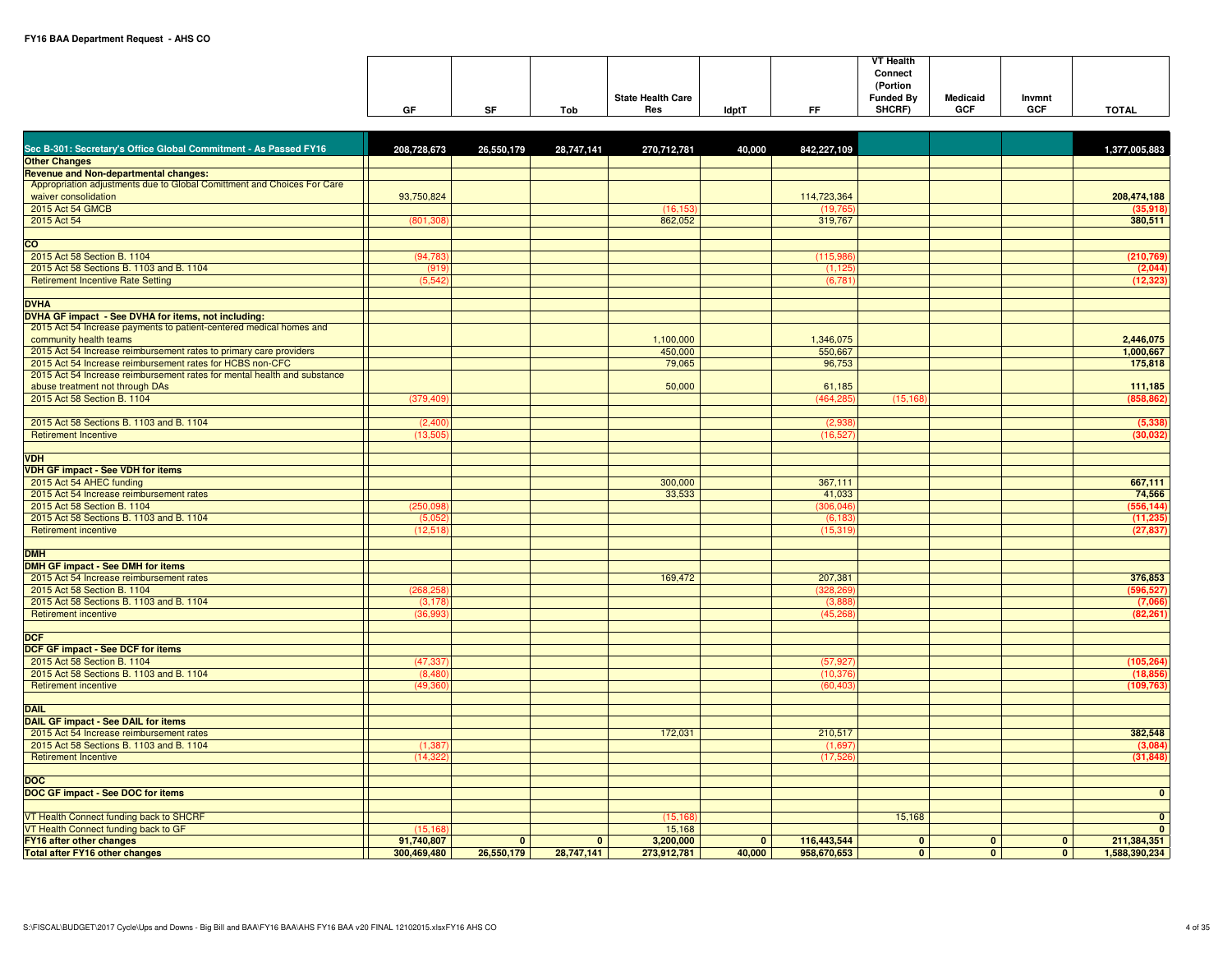|    |    |     |                          |              |           | <b>VT Health</b> |                 |            |              |
|----|----|-----|--------------------------|--------------|-----------|------------------|-----------------|------------|--------------|
|    |    |     |                          |              |           | Connect          |                 |            |              |
|    |    |     |                          |              |           | (Portion         |                 |            |              |
|    |    |     | <b>State Health Care</b> |              |           | <b>Funded By</b> | <b>Medicaid</b> | Invmnt     |              |
| GF | SF | Tob | <b>Res</b>               | <b>IdptT</b> | <b>FF</b> | SHCRF)           | <b>GCF</b>      | <b>GCF</b> | <b>TOTAL</b> |

| FY16 after other changes                                                                                                    |                       |              |              |              |              |               |               |                                  |               |
|-----------------------------------------------------------------------------------------------------------------------------|-----------------------|--------------|--------------|--------------|--------------|---------------|---------------|----------------------------------|---------------|
|                                                                                                                             |                       |              |              |              |              |               |               |                                  |               |
| Revenue and Non-departmental changes:                                                                                       |                       |              |              |              |              |               |               |                                  |               |
| Childless New Adult enhanced FMAP                                                                                           | (7, 256, 851)         |              |              |              |              | 7,256,851     |               |                                  | $\mathbf{0}$  |
| Projected Tobacco Settlement Fund deficit                                                                                   | 667,683               |              | (667, 683)   |              |              |               |               |                                  | $\mathbf{0}$  |
| SHCRF one-time fund balance                                                                                                 | (8, 268, 500)         |              |              | 8,268,500    |              |               |               |                                  | $\mathbf{0}$  |
|                                                                                                                             |                       |              |              |              |              |               |               |                                  |               |
| $\overline{\text{c}}$                                                                                                       |                       |              |              |              |              |               |               |                                  |               |
| Net change in VT Health Connect funding for Human Services Board (HSB)                                                      | 7,750                 |              |              |              |              | 9.484         | (17, 234)     |                                  | $\mathbf{0}$  |
| Transfer funding for Position Director Info. Technology from DCF to AHSCO                                                   |                       |              |              |              |              |               |               |                                  |               |
| (AHS net-neutral)                                                                                                           |                       |              |              |              |              |               |               |                                  |               |
|                                                                                                                             | 4,840                 |              |              |              |              | 5,922         |               |                                  | 10,762        |
|                                                                                                                             |                       |              |              |              |              |               |               |                                  |               |
| <b>DVHA</b>                                                                                                                 |                       |              |              |              |              |               |               |                                  |               |
| DVHA GF impact - See DVHA for items, not including:<br>VT Health Connect OAPD Enhanced Funding Savings in GF Transferred to | 32,790,385            |              |              |              |              | 24,255,181    |               |                                  | 57,045,566    |
| DVHA (AHS net-neutral)                                                                                                      |                       |              |              |              |              |               |               |                                  |               |
| VT Health Connect OAPD Enhanced Funding Savings in GF Transferred to                                                        | (4,493,707)           |              |              |              |              |               |               |                                  | (4,493,707)   |
| DCF (AHS net-neutral)                                                                                                       |                       |              |              |              |              |               |               |                                  |               |
| VT Health Connect Budget Reallignment DVHA (AHS net-neutral due to VHC                                                      | (2,517,332)           |              |              |              |              |               |               |                                  | (2,517,332)   |
| OAPD Enhanced Funding Savings)                                                                                              |                       |              |              |              |              |               | 892,130       |                                  | $\mathbf{0}$  |
| Reduce Brattleboro Retreat Opioid Detox - Technical Adjustment                                                              | (892, 130)<br>670,000 |              |              |              |              | 819,882       |               |                                  |               |
| GF carry forward from SFY15 to SFY16 for Choices For Care                                                                   |                       |              |              |              |              |               |               |                                  | 1,489,882     |
| SFY15 VT Health Connect (VHC) sustainability costs deferred to SFY16 -                                                      | (946, 259)            |              |              |              |              |               |               |                                  | (946, 259)    |
|                                                                                                                             |                       |              |              |              |              |               |               |                                  |               |
| spending authority<br>Match for Gross GC spending authority for Waterfall matching funds (SFY15)                            |                       |              |              |              |              |               | 2,014,903     |                                  | 2,014,903     |
| deferred costs)                                                                                                             |                       |              |              |              |              |               |               |                                  |               |
|                                                                                                                             | (5,066,109)           |              |              |              |              | 6,199,421     |               |                                  | 1,133,312     |
|                                                                                                                             |                       |              |              |              |              |               |               |                                  |               |
| VDH                                                                                                                         |                       |              |              |              |              |               |               |                                  |               |
| VDH GF impact - See VDH for items                                                                                           | (173, 690)            |              |              |              |              | (212, 546)    |               |                                  | (386, 236)    |
| Conversion of GF to GC in Public Health (AHS net-neutral)                                                                   | 2,023,650             |              |              |              |              | 2,476,350     |               |                                  | 4,500,000     |
| Conversion of GF to GC in ADAP (AHS net-neutral)                                                                            | 623,440               |              |              |              |              | 762,907       |               |                                  | 1,386,347     |
| VCHIP Certified Match technical adjustment                                                                                  | 173,691               |              |              |              |              | 212,546       |               |                                  | 386,237       |
|                                                                                                                             |                       |              |              |              |              |               |               |                                  |               |
| <b>DMH</b>                                                                                                                  |                       |              |              |              |              |               |               |                                  |               |
| DMH GF impact - See DMH for items                                                                                           | 1,694,717             |              |              |              |              | 2,073,833     |               |                                  | 3,768,550     |
| Success Beyond Six (certified match)                                                                                        | (1,349,100)           | 1,349,100    |              |              |              |               |               |                                  | $\mathbf{0}$  |
|                                                                                                                             |                       |              |              |              |              |               |               |                                  |               |
| <b>DCF</b>                                                                                                                  |                       |              |              |              |              |               |               |                                  |               |
| DCF GF impact - See DCF for items                                                                                           | 1,710,233             |              |              |              |              | 1,520,248     |               |                                  | 3,230,481     |
| VT Health Connect Budget Reallignment DCF (AHS net-neutral due to VHC                                                       |                       |              |              |              |              |               |               |                                  |               |
| OAPD Enhanced Funding Savings)                                                                                              | (467, 901)            |              |              |              |              |               | 467,901       |                                  | $\mathbf{0}$  |
|                                                                                                                             |                       |              |              |              |              |               |               |                                  |               |
| <b>DAIL</b>                                                                                                                 |                       |              |              |              |              |               |               |                                  |               |
| DAIL GF impact - See DAIL for items                                                                                         | (179, 880)            |              |              |              |              | (220, 120)    |               |                                  | (400,000)     |
|                                                                                                                             |                       |              |              |              |              |               |               |                                  |               |
| <b>DOC</b>                                                                                                                  |                       |              |              |              |              |               |               |                                  |               |
| DOC GF impact - See DOC for items                                                                                           | $\mathbf{0}$          |              |              |              |              | $\mathbf{0}$  |               |                                  | $\mathbf{0}$  |
|                                                                                                                             |                       |              |              |              |              |               |               |                                  |               |
| VT Health Connect funding back to SHCRF (SFY15 VHC deferred costs)                                                          |                       |              |              | 2,014,903    |              |               | (2,014,903)   |                                  | $\mathbf{0}$  |
| VT Health Connect funding back to SHCRF                                                                                     |                       |              |              | 1,342,797    |              |               | (1, 342, 797) |                                  | $\mathbf{0}$  |
| VT Health Connect funding back to GF                                                                                        | 1,342,797             |              |              | (1,342,797)  |              |               |               |                                  | $\mathbf{0}$  |
|                                                                                                                             |                       |              |              |              |              |               |               |                                  |               |
| <b>FY16 BAA Changes</b>                                                                                                     | 10,097,727            | 1,349,100    | (667, 683)   | 10,283,403   | $\mathbf{0}$ | 45,159,960    | $\mathbf{0}$  | $\overline{0}$<br>$\mathbf{0}$   | 66,222,506    |
| <b>FY16 BAA Gov Recommended</b>                                                                                             | 310,567,207           | 27,899,279   | 28,079,458   | 284,196,184  | 40,000       | 1,003,830,613 | $\mathbf{0}$  | $\overline{0}$<br>$\overline{0}$ | 1,654,612,740 |
| <b>FY16 BAA Legislative Changes</b>                                                                                         |                       |              |              |              |              |               |               |                                  |               |
| FY16 BAA Subtotal of Legislative Changes                                                                                    | $\mathbf{0}$          | $\mathbf{0}$ | $\mathbf{0}$ | $\mathbf{0}$ | $\mathbf{0}$ | $\mathbf{0}$  | $\mathbf{0}$  | $\bullet$<br>0 <sup>1</sup>      | $\bullet$     |
| FY16 BAA As Passed - Dept ID 3400004000                                                                                     | 310,567,207           | 27,899,279   | 28,079,458   | 284,196,184  | 40,000       | 1,003,830,613 | $\mathbf{0}$  | $\overline{0}$<br>$\mathbf{0}$   | 1,654,612,740 |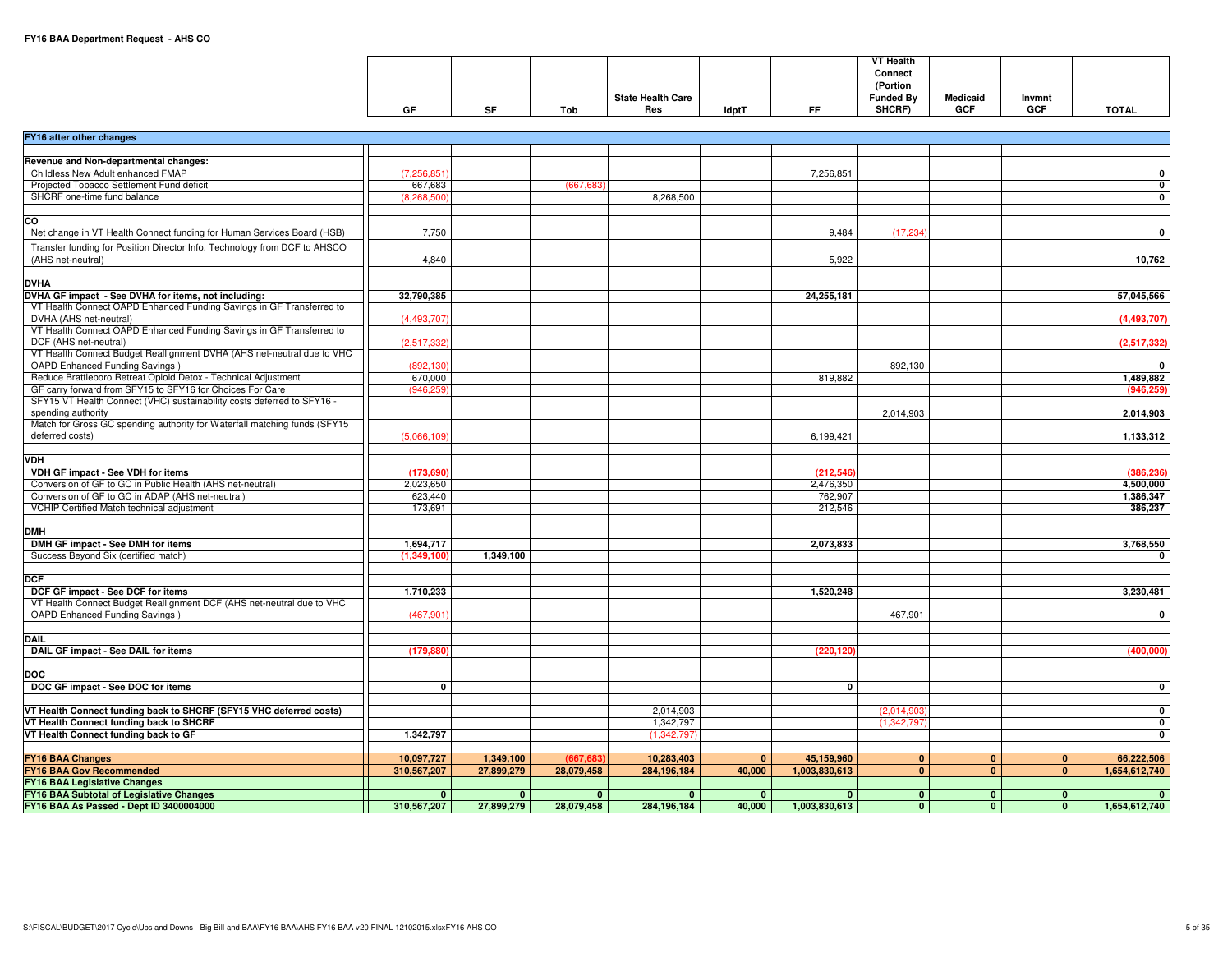|    |           |     |                          |              |    | <b>VT Health</b> |            |        |              |
|----|-----------|-----|--------------------------|--------------|----|------------------|------------|--------|--------------|
|    |           |     |                          |              |    | Connect          |            |        |              |
|    |           |     |                          |              |    | (Portion         |            |        |              |
|    |           |     | <b>State Health Care</b> |              |    | <b>Funded By</b> | Medicaid   | Invmnt |              |
| GF | <b>SF</b> | Tob | Res                      | <b>IdptT</b> | EE | <b>SHCRF</b>     | <b>GCF</b> | GCF    | <b>TOTAL</b> |

| Rate Setting - As Passed FY16                              |              |              |              |              |                         |              | 996,640                   |                                  | 996,640                 |
|------------------------------------------------------------|--------------|--------------|--------------|--------------|-------------------------|--------------|---------------------------|----------------------------------|-------------------------|
| <b>Personal Service:</b>                                   |              |              |              |              |                         |              |                           |                                  |                         |
| <b>Retirement Incentive</b>                                |              |              |              |              |                         |              | (12, 323)                 |                                  | (12, 323)               |
|                                                            |              |              |              |              |                         |              |                           |                                  |                         |
| <b>Operating Expenses:</b>                                 |              |              |              |              |                         |              |                           |                                  |                         |
|                                                            |              |              |              |              |                         |              |                           |                                  | $\overline{\mathbf{0}}$ |
| <b>FY16 after other changes</b>                            | $\mathbf{0}$ | $\mathbf{0}$ | $\mathbf{0}$ | $\mathbf{0}$ | $\mathbf{0}$            | $\mathbf{0}$ | (12, 323)<br>$\mathbf{0}$ | $\mathbf{0}$                     | (12, 323)               |
| <b>Total after FY16 other changes</b>                      | $\mathbf{0}$ | $\Omega$     | $\Omega$     | $\Omega$     | $\mathbf{0}$            | $\Omega$     | $\mathbf{0}$<br>984,317   | $\Omega$                         | 984,317                 |
| <b>FY16 after other changes</b>                            |              |              |              |              |                         |              |                           |                                  |                         |
| <b>Personal Services:</b>                                  |              |              |              |              |                         |              |                           |                                  |                         |
|                                                            |              |              |              |              |                         |              |                           |                                  | $\mathbf 0$             |
| <b>Operating Expenses:</b>                                 |              |              |              |              |                         |              |                           |                                  |                         |
|                                                            |              |              |              |              |                         |              |                           |                                  | 0                       |
| Grants:                                                    |              |              |              |              |                         |              |                           |                                  |                         |
|                                                            |              |              |              |              |                         |              |                           |                                  | 0                       |
| <b>FY16 BAA Changes</b>                                    | $\mathbf{0}$ | $\Omega$     | $\Omega$     | $\Omega$     | $\mathbf{0}$            | $\mathbf{0}$ | $\mathbf{0}$              | $\overline{0}$<br>$\Omega$       | $\overline{0}$          |
| <b>FY16 BAA Gov Recommended</b>                            | $\Omega$     | $\Omega$     | $\Omega$     | $\Omega$     | $\overline{0}$          | $\Omega$     | 984,317<br>$\mathbf{0}$   | $\overline{0}$                   | 984,317                 |
| <b>FY16 BAA Legislative Changes</b>                        |              |              |              |              |                         |              |                           |                                  |                         |
| <b>FY16 BAA Subtotal of Legislative Changes</b>            | $\mathbf{0}$ | $\mathbf{0}$ | $\mathbf{0}$ | $\mathbf{0}$ | $\mathbf{0}$            | $\mathbf{0}$ | $\mathbf{0}$              | $\mathbf{0}$<br>$\mathbf{0}$     | $\mathbf{0}$            |
| FY16 BAA As Passed - Dept ID 3400008000                    | $\Omega$     | $\Omega$     |              | $\Omega$     | $\mathbf{0}$            | $\Omega$     | $\mathbf{0}$<br>984,317   | $\Omega$                         | 984,317                 |
|                                                            |              |              |              |              |                         |              |                           |                                  |                         |
| <b>Developmental Disabilities Council - As Passed FY16</b> |              |              |              |              |                         | 561,854      |                           |                                  | 561,854                 |
| FY16 after other changes                                   |              |              |              |              |                         |              |                           |                                  |                         |
| <b>Personal Services:</b>                                  |              |              |              |              |                         |              |                           |                                  |                         |
|                                                            |              |              |              |              |                         |              |                           |                                  | $\mathbf 0$             |
| <b>Operating Expenses:</b>                                 |              |              |              |              |                         |              |                           |                                  |                         |
|                                                            |              |              |              |              |                         |              |                           |                                  | $\mathbf 0$             |
| Grants:                                                    |              |              |              |              |                         |              |                           |                                  |                         |
|                                                            |              |              |              |              |                         |              |                           |                                  | $\mathbf 0$             |
| <b>FY16 BAA Changes</b>                                    | $\mathbf{0}$ | $\mathbf{0}$ | $\mathbf{0}$ | $\mathbf{0}$ | $\mathbf{0}$            | $\mathbf{r}$ | $\mathbf{0}$              | $\mathbf{0}$<br>0 <sup>1</sup>   | $\Omega$                |
| <b>FY16 BAA Gov Recommended</b>                            | $\mathbf{0}$ | $\mathbf{0}$ | $\Omega$     | $\Omega$     | $\overline{0}$          | 561,854      | $\mathbf{0}$              | $\overline{0}$<br>0 <sup>1</sup> | 561,854                 |
| <b>FY16 BAA Legislative Changes</b>                        |              |              |              |              |                         |              |                           |                                  |                         |
| FY16 BAA Subtotal of Legislative Changes                   | $\bf{0}$     | $\mathbf{0}$ | $\Omega$     | $\Omega$     | $\mathbf{0}$            |              | $\mathbf{0}$              | $\mathbf{0}$<br>$\mathbf{0}$     | $\mathbf{0}$            |
| FY16 BAA As Passed - Dept ID 3400009000                    | $\mathbf{0}$ | $\mathbf{0}$ | $\mathbf{0}$ | $\mathbf{0}$ | $\overline{\mathbf{0}}$ | 561,854      | $\mathbf{0}$              | $\overline{0}$<br>$\mathbf{0}$   | 561,854                 |
|                                                            |              |              |              |              |                         |              |                           |                                  |                         |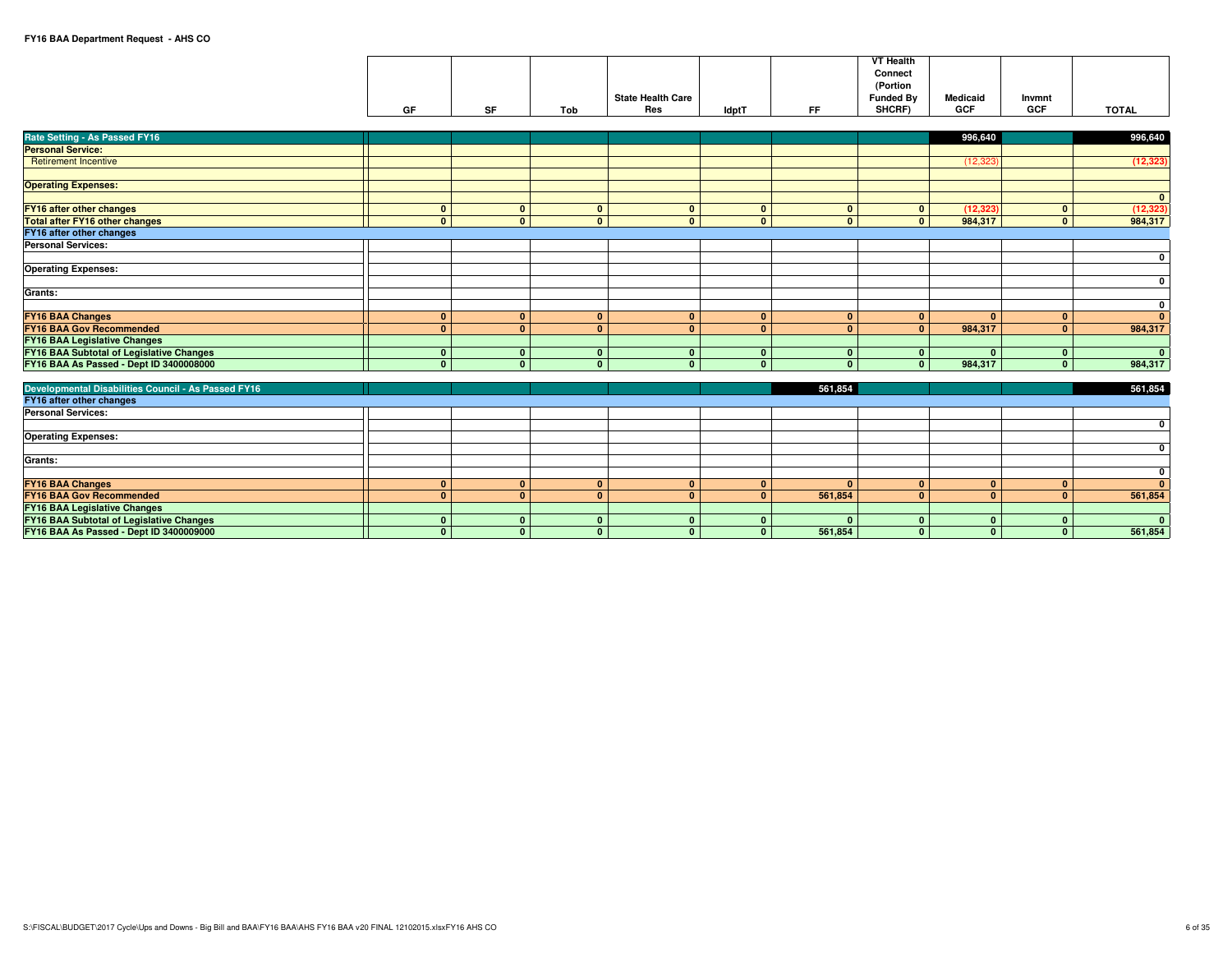|    |    |     |                          |              |              | <b>VT Health</b> |                 |            |              |
|----|----|-----|--------------------------|--------------|--------------|------------------|-----------------|------------|--------------|
|    |    |     |                          |              |              | Connect          |                 |            |              |
|    |    |     |                          |              |              | (Portion         |                 |            |              |
|    |    |     | <b>State Health Care</b> |              |              | <b>Funded Bv</b> | <b>Medicaid</b> | Invmnt     |              |
| GF | SF | Tob | Res                      | <b>IdptT</b> | $- -$<br>. . | SHCRF)           | <b>GCF</b>      | <b>GCF</b> | <b>TOTAL</b> |

| Human Services Board - As Passed FY16                                               | 223,361          |                         |                 |                         | 297,092        | 262,858        |                         |                |                | 783,311                      |
|-------------------------------------------------------------------------------------|------------------|-------------------------|-----------------|-------------------------|----------------|----------------|-------------------------|----------------|----------------|------------------------------|
| <b>Other Changes:</b>                                                               |                  |                         |                 |                         |                |                |                         |                |                |                              |
| Appropriation adjustments due to Global Comittment and Choices For Care             |                  |                         |                 |                         |                |                |                         |                |                |                              |
| waiver consolidation                                                                |                  |                         |                 |                         | (127, 728)     | (127, 728)     |                         | 255,456        |                | $\mathbf{0}$                 |
|                                                                                     |                  |                         |                 |                         |                |                |                         |                |                |                              |
| <b>Personal Services:</b>                                                           |                  |                         |                 |                         |                |                |                         |                |                |                              |
| <b>Retirement Incentive</b>                                                         | (3,728)          |                         |                 |                         | (2,793)        | (4.698)        |                         |                |                | (11, 219)                    |
|                                                                                     |                  |                         |                 |                         |                |                |                         |                |                | $\mathbf{0}$                 |
| <b>Operating Expenses:</b>                                                          |                  |                         |                 |                         |                |                |                         |                |                | $\mathbf{0}$                 |
| FY16 after other changes                                                            | (3,728)          | $\mathbf{0}$            | $\mathbf{0}$    | $\mathbf{0}$            | (130, 521)     | (132, 426)     | $\mathbf{0}$            | 255,456        | $\mathbf{0}$   | (11, 219)                    |
| <b>Total after FY16 other changes</b>                                               | 219,633          | $\mathbf{0}$            | $\mathbf{0}$    | $\mathbf{0}$            | 166,571        | 130,432        | $\overline{0}$          | 255,456        | $\mathbf{0}$   | 772,092                      |
| FY16 after other changes                                                            |                  |                         |                 |                         |                |                |                         |                |                |                              |
| <b>Personal Services:</b>                                                           |                  |                         |                 |                         |                |                |                         |                |                |                              |
| Change in VT Health Connect allocation statistic                                    |                  |                         |                 |                         |                |                | (17, 234)               | 17,234         |                | $\mathbf{0}$                 |
| Swaps SHCRF for Exchange, replaced with IDT                                         |                  |                         |                 |                         | (17, 234)      |                | 17.234                  |                |                | $\mathbf{0}$                 |
|                                                                                     |                  |                         |                 |                         |                |                |                         |                |                | $\mathbf{0}$                 |
| Operating:                                                                          |                  |                         |                 |                         |                |                |                         |                |                | $\mathbf 0$                  |
|                                                                                     |                  |                         |                 |                         |                |                |                         |                |                | $\mathbf{0}$                 |
| Grants:                                                                             |                  |                         |                 |                         |                |                |                         |                |                |                              |
| <b>FY16 BAA Changes</b>                                                             | $\mathbf{0}$     | $\mathbf{0}$            | $\mathbf{0}$    | $\mathbf{0}$            | (17, 234)      | $\mathbf{0}$   | $\overline{0}$          | 17,234         | $\mathbf{0}$   | $\mathbf{0}$<br>$\mathbf{0}$ |
| <b>FY16 BAA Gov Recommended</b>                                                     | 219,633          | $\overline{\mathbf{0}}$ | $\overline{0}$  | $\mathbf{0}$            | 149,337        | 130,432        | $\bullet$               | 272,690        | $\mathbf{0}$   | 772,092                      |
| <b>FY16 BAA Legislative Changes</b>                                                 |                  |                         |                 |                         |                |                |                         |                |                |                              |
| <b>FY16 BAA Subtotal of Legislative Changes</b>                                     | $\mathbf{0}$     | $\mathbf{0}$            | $\mathbf{0}$    | $\mathbf{0}$            | $\mathbf{0}$   | $\mathbf{0}$   | $\mathbf{0}$            | $\mathbf{0}$   | $\mathbf{0}$   | $\mathbf{0}$                 |
| FY16 BAA As Passed - Dept ID 3400010000                                             | 219,633          | $\mathbf{0}$            | $\mathbf{0}$    | $\mathbf{0}$            | 149,337        | 130,432        | $\mathbf{0}$            | 272,690        | $\mathbf{0}$   | 772,092                      |
|                                                                                     |                  |                         |                 |                         |                |                |                         |                |                |                              |
| AHS ADMINISTRATIVE FUND - As Passed FY16                                            |                  |                         |                 |                         | 5,000,000      |                |                         |                |                | 5,000,000                    |
|                                                                                     |                  |                         |                 |                         |                |                |                         |                |                |                              |
| <b>Other Changes:</b>                                                               |                  |                         |                 |                         |                |                |                         |                |                | $\mathbf{0}$                 |
|                                                                                     |                  |                         |                 |                         |                |                |                         |                |                | $\mathbf{0}$                 |
| FY16 after other changes                                                            | $\mathbf{0}$     | $\mathbf{0}$            | $\mathbf{0}$    | $\mathbf{0}$            | $\overline{0}$ | $\mathbf{0}$   | $\mathbf{0}$            | $\overline{0}$ | $\mathbf{0}$   | $\mathbf{0}$                 |
| Total after FY14\5 other changes                                                    | $\mathbf{0}$     | $\mathbf{0}$            | $\mathbf{0}$    | $\mathbf{0}$            | 5,000,000      | $\mathbf{0}$   | $\mathbf{0}$            | $\mathbf{0}$   | $\overline{0}$ | 5,000,000                    |
| FY16 after other changes                                                            |                  |                         |                 |                         |                |                |                         |                |                |                              |
| <b>Personal Services:</b>                                                           |                  |                         |                 |                         |                |                |                         |                |                | $\mathbf{0}$                 |
| Grants:                                                                             |                  |                         |                 |                         |                |                |                         |                |                |                              |
|                                                                                     |                  |                         |                 |                         |                |                |                         |                |                | $\mathbf{0}$                 |
| <b>FY16 BAA Changes</b>                                                             | $\mathbf{0}$     | $\mathbf{0}$            | $\mathbf{0}$    | $\mathbf{0}$            | 0 <sup>1</sup> | $\mathbf{0}$   | $\mathbf{0}$            | $\mathbf{0}$   | $\mathbf{0}$   | $\mathbf{0}$                 |
| <b>FY16 BAA Gov Recommended</b>                                                     | $\mathbf{0}$     | $\mathbf{0}$            | $\overline{0}$  | $\mathbf{0}$            | 5,000,000      | $\mathbf{0}$   | $\overline{\mathbf{0}}$ | $\mathbf{0}$   | $\mathbf{0}$   | 5,000,000                    |
| <b>FY16 BAA Legislative Changes</b>                                                 |                  |                         |                 |                         |                |                |                         |                |                |                              |
| <b>FY16 BAA Subtotal of Legislative Changes</b>                                     | $\mathbf{0}$     | $\mathbf{0}$            | $\mathbf{0}$    | $\mathbf{0}$            | $\mathbf{0}$   | $\mathbf{0}$   | $\mathbf{0}$            | $\overline{0}$ | $\mathbf{0}$   | $\mathbf{0}$                 |
| FY16 BAA As Passed - Dept ID 3400020000                                             | $\bullet$        | $\overline{\mathbf{0}}$ | $\overline{0}$  | $\overline{\mathbf{0}}$ | 5,000,000      | $\overline{0}$ | $\bullet$               | $\overline{0}$ | $\overline{0}$ | 5,000,000                    |
|                                                                                     | 215,034,781      |                         | 28,772,141      | 270,712,781             |                | 855,447,974    | •                       | 996,640        | 499,667        | 1,408,105,290                |
| TOTAL FY16 AHS-CO Big Bill As Passed                                                |                  | 26,641,196              |                 |                         | 10,000,110     |                |                         |                |                |                              |
| TOTAL FY16 BAA AHS-CO Reductions & other changes                                    | 91,608,618       | 0                       | 110,000         | 3,200,000               | (3,009,36)     | 113,304,686    | $\mathbf 0$             | 5,740,440      | 0              | 210,954,381                  |
| <b>TOTAL FY16 BAA AHS-CO Starting Point</b>                                         | 306,643,399      | 26,641,196              | 28,882,141      | 273,912,781             | 6,990,747      | 968,752,660    | $\mathbf 0$             | 6,737,080      | 499,667        | 1,619,059,671                |
| TOTAL FY16 BAA AHS-CO Changes                                                       | 10,285,142       | 1,349,100               | (667, 683)      | 10,283,403              | (17, 234)      | 45,205,687     | $\mathbf{0}$            | 27,996         | 0              | 66,466,411                   |
| TOTAL FY16 BAA AHS-CO Gov Recommend                                                 | 316,928,541      | 27,990,296              | 28,214,458      | 284,196,184             | 6,973,513      | 1,013,958,347  | $\mathbf 0$             | 6,765,076      | 499,667        | 1,685,526,082                |
| <b>TOTAL FY16 BAA AHS-CO Legislative Changes</b><br>TOTAL FY16 BAA AHS-CO As Passed | n<br>316,928,541 | 0<br>27.990.296         | 0<br>28,214,458 | 0<br>284,196,184        | 0<br>6,973,513 | 1,013,958,347  | 0<br>$\mathbf 0$        | 0<br>6,765,076 | 499.667        | 0<br>1,685,526,082           |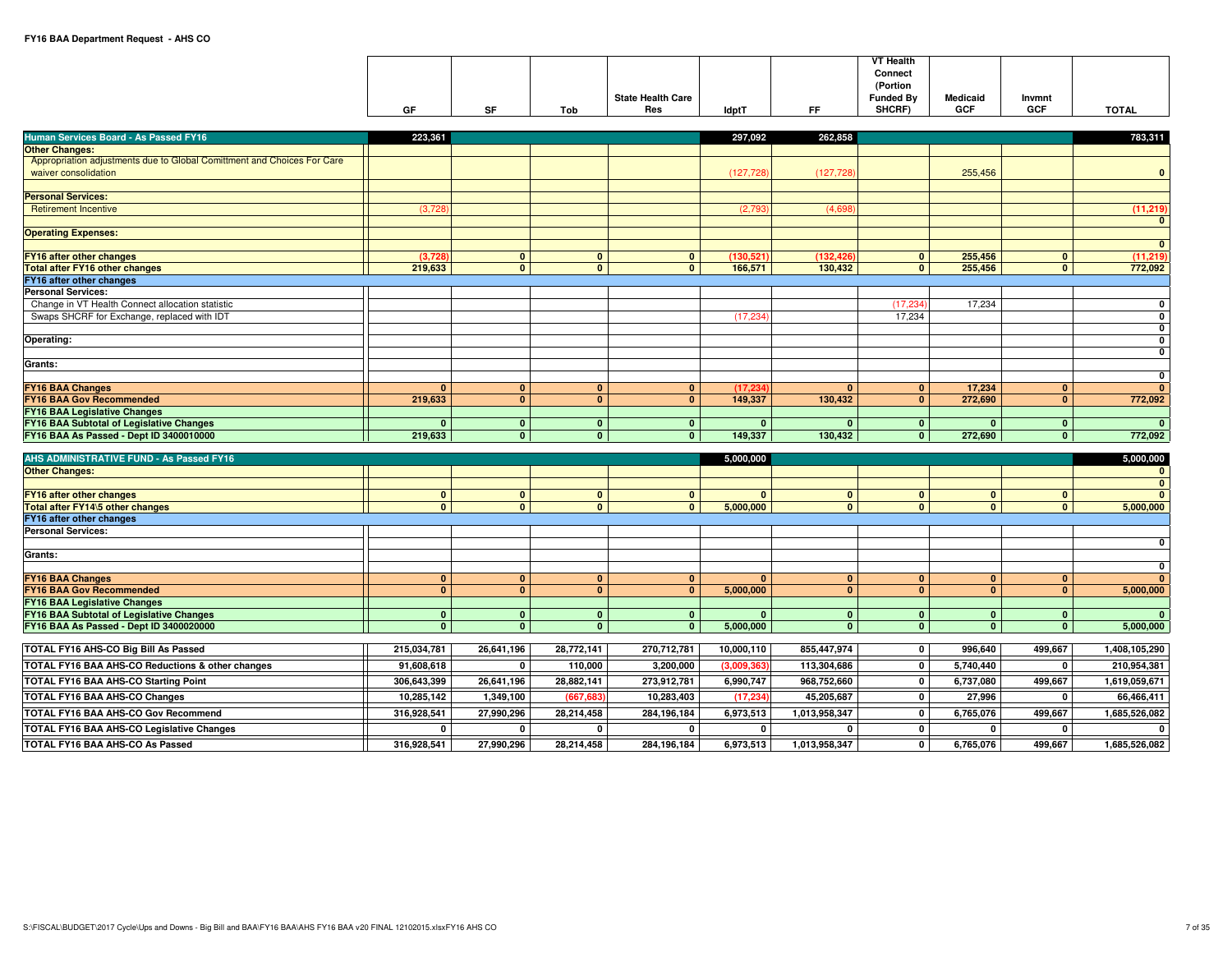|    |    | <b>State Health</b> |              |    | <b>VT Health</b><br>Connect<br>(Portion<br><b>Funded By</b> | Medicaid   | Invmnt     |       |
|----|----|---------------------|--------------|----|-------------------------------------------------------------|------------|------------|-------|
| GF | SF | Care Res            | <b>IdptT</b> | FF | SHCRF)                                                      | <b>GCF</b> | <b>GCF</b> | Total |

| <b>DVHA Administration - As Passed FY16</b>                                                              | 1,447,997    | 797,332      |                | 9,201,544    | 84.243.588 |              | 77,703,344     | 8,904,971    | 182,298,776  |
|----------------------------------------------------------------------------------------------------------|--------------|--------------|----------------|--------------|------------|--------------|----------------|--------------|--------------|
| <b>Personal Services:</b>                                                                                |              |              |                |              |            |              |                |              |              |
| 2015 Act 58 Section B. 1104                                                                              | (13,990)     |              |                |              | (148, 797) | (15, 168)    | (843,694       |              | (1,021,649)  |
| Swaps SHCRF for Exchange, replaced with IDT                                                              |              |              |                | (15, 168)    |            | 15,168       |                |              | $\Omega$     |
| <b>Retirement Incentive</b>                                                                              | (307)        |              |                |              | (307)      |              | (30,032)       |              | (30, 646)    |
|                                                                                                          |              |              |                |              |            |              |                |              | $\mathbf{0}$ |
| <b>Operating Expenses:</b>                                                                               |              |              |                |              |            |              |                |              |              |
| 2015 Act 58 Sections B, 1103 and B, 1104                                                                 | (4,545)      |              |                |              | (8, 212)   |              | (5, 338)       |              | (18,095)     |
|                                                                                                          |              |              |                |              |            |              |                |              |              |
| FY16 after other changes                                                                                 | (18.842)     | $\mathbf{0}$ | $\mathbf{0}$   | (15.168)     | (157.316)  | $\mathbf{0}$ | (879.064)      | $\mathbf{0}$ | (1,070,390)  |
| <b>Total after FY16 other changes</b>                                                                    | 1,429,155    | 797.332      | $\overline{0}$ | 9,186,376    | 84,086,272 | $\mathbf{0}$ | 76,824,280     | 8,904,971    | 181,228,386  |
| FY16 after other changes                                                                                 |              |              |                |              |            |              |                |              |              |
| <b>Personal Services:</b>                                                                                |              |              |                |              |            |              |                |              |              |
| Position transfer to AHS CO from DVHA (AHS net-neutral)                                                  | (130, 381)   |              |                |              |            |              |                |              | (130, 381)   |
| VT Health Connect (VHC) Personnel Services budget reallignment                                           |              |              |                |              |            | (145, 794)   | 5,652          |              | (140, 142)   |
| VHC Overhead budget reallignment                                                                         |              |              |                |              |            | (181, 581)   | (777, 278)     |              | (958, 859)   |
| VHC Contracts budget reallignment                                                                        |              |              |                |              |            | 1,219,505    | (102, 180)     |              | 1,117,325    |
| VHC OAPD Enhanced funding for contracted M&O eligible services budget                                    |              |              |                |              |            |              |                |              |              |
| realignment (AHS GF net-neutral)                                                                         | 4,493,707    |              |                |              | 13,481,121 |              | (17, 974, 828) |              | 0            |
|                                                                                                          |              |              |                |              |            |              |                |              |              |
| Blueprint contract reduction<br>Gross GC spending authority for Waterfall matching funds (SFY15 deferred |              |              |                |              |            |              | (91, 350)      | (58, 650)    | (150,000)    |
| costs)                                                                                                   |              |              |                |              |            |              | 11,265,531     |              | 11,265,531   |
| SFY15 VT Health Connect (VHC) sustainability costs deferred to SFY16 -                                   |              |              |                |              |            |              |                |              |              |
| spending authority                                                                                       |              |              |                |              |            | 2.014.903    |                |              | 2,014,903    |
| Swaps SHCRF for Exchange, replaced with IDT (SFY15 VHC deferred                                          |              |              |                |              |            |              |                |              |              |
| costs)                                                                                                   |              |              |                | 2,014,903    |            | (2,014,903)  |                |              | 0            |
| Swaps SHCRF for Exchange, replaced with IDT                                                              |              |              |                | 892.130      |            | (892, 130)   |                |              | $\mathbf{0}$ |
|                                                                                                          |              |              |                |              |            |              |                |              |              |
| Grants:                                                                                                  |              |              |                |              |            |              |                |              |              |
| Reduce grant to fund Licensed Alcohol and Drug Abuse Counselors (LADC)                                   |              |              |                |              |            |              |                |              |              |
| (DVHA net-neutral)                                                                                       |              |              |                |              |            |              | (160,000)      |              | (160,000)    |
|                                                                                                          |              |              |                |              |            |              |                |              |              |
| <b>FY16 BAA Changes</b>                                                                                  | 4,363,326    | $\mathbf{0}$ | $\mathbf{0}$   | 2,907,033    | 13,481,121 | $\mathbf{0}$ | (7.834.453)    | (58.650)     | 12,858,377   |
| <b>FY16 BAA Gov Recommended</b>                                                                          | 5,792,481    | 797.332      | $\Omega$       | 12,093,409   | 97,567,393 | $\mathbf{0}$ | 68,989,827     | 8,846,321    | 194,086,763  |
| <b>FY16 BAA Legislative Changes</b>                                                                      |              |              |                |              |            |              |                |              |              |
| <b>FY16 BAA Subtotal of Legislative Changes</b>                                                          | $\mathbf{0}$ | $\mathbf{0}$ | $\mathbf{0}$   | $\mathbf{0}$ |            | $\mathbf{0}$ | $\mathbf{0}$   | $\mathbf{0}$ | $\Omega$     |
| FY16 BAA As Passed - Dept ID 3410010000                                                                  | 5,792,481    | 797,332      | $\Omega$       | 12,093,409   | 97,567,393 | $\mathbf{0}$ | 68,989,827     | 8,846,321    | 194,086,763  |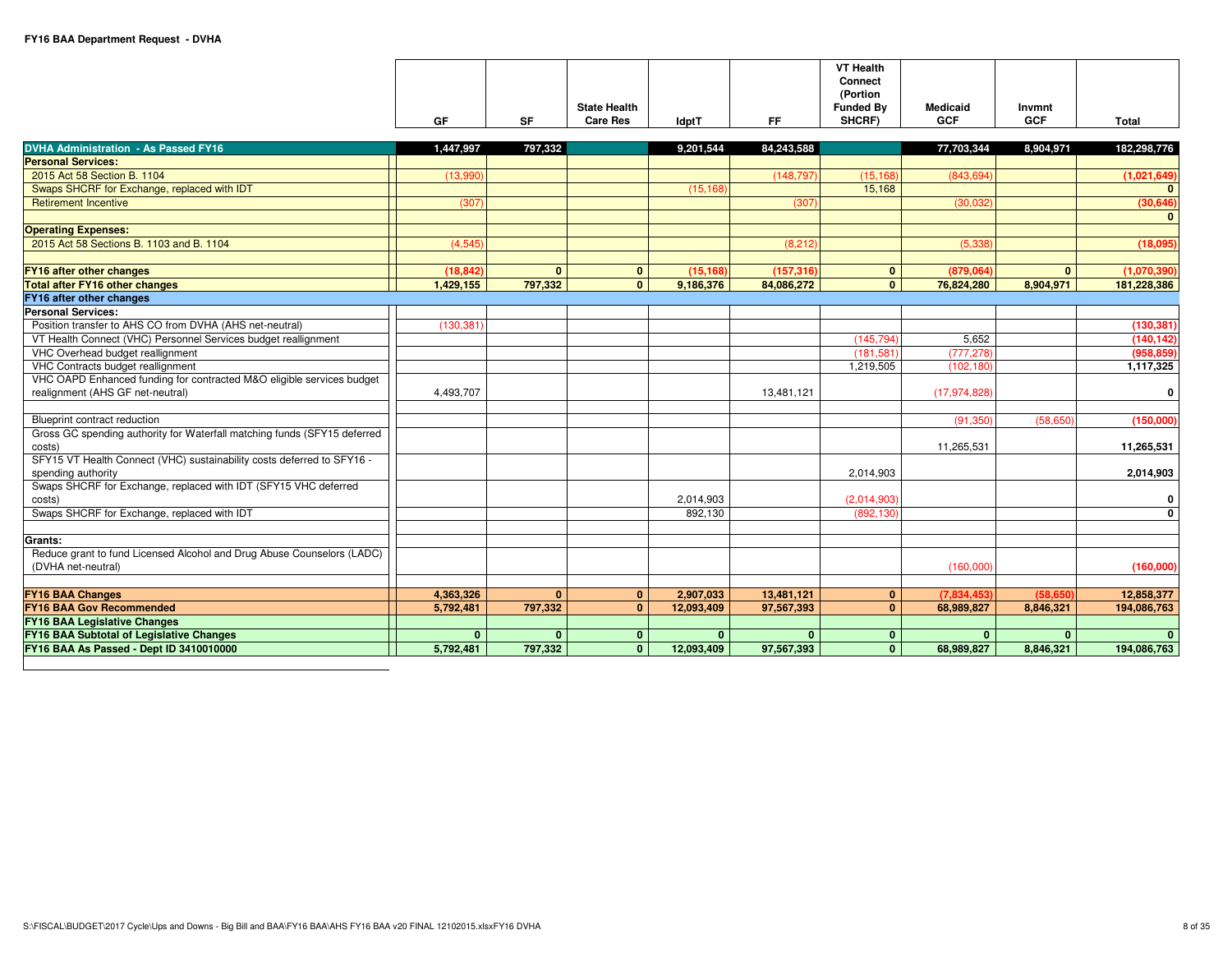|                                                                                               | GF           | SF           | <b>State Health</b><br><b>Care Res</b> | <b>IdptT</b>   | FF.            | <b>VT Health</b><br>Connect<br>(Portion<br><b>Funded By</b><br>SHCRF) | <b>Medicaid</b><br><b>GCF</b> | Invmnt<br><b>GCF</b> | Total          |
|-----------------------------------------------------------------------------------------------|--------------|--------------|----------------------------------------|----------------|----------------|-----------------------------------------------------------------------|-------------------------------|----------------------|----------------|
|                                                                                               |              |              |                                        |                |                |                                                                       |                               |                      |                |
| <b>DVHA Global Commitment - As Passed FY16</b>                                                |              |              |                                        |                |                |                                                                       | 659,633,970                   |                      | 659,633,970    |
| <b>Grants:</b>                                                                                |              |              |                                        |                |                |                                                                       |                               |                      |                |
| 2015 Act 54 Increase payments to patient-centered medical homes and<br>community health teams |              |              |                                        |                |                |                                                                       | 2,446,075                     |                      | 2,446,075      |
| 2015 Act 54 Increase reimbursement rates to primary care providers                            |              |              |                                        |                |                |                                                                       | 1,036,540                     |                      | 1,036,540      |
| 2015 Act 54 Increase to reimbursement rates for mental health and                             |              |              |                                        |                |                |                                                                       |                               |                      |                |
| substance abuse treatment not through DAs                                                     |              |              |                                        |                |                |                                                                       | 111,185                       |                      | 111,185        |
| Appropriation adjustments due to GC and CFC waiver consolidation                              |              |              |                                        |                |                |                                                                       | 27,757,254                    |                      | 27,757,254     |
|                                                                                               |              |              |                                        |                |                |                                                                       |                               |                      |                |
| FY16 after other changes                                                                      | $\mathbf{0}$ | $\mathbf{0}$ | $\bf{0}$                               | $\mathbf{0}$   | $\mathbf{0}$   | $\mathbf{0}$                                                          | 31,351,054                    | $\mathbf{0}$         | 31,351,054     |
| <b>Total after FY16 other changes</b>                                                         | $\mathbf{0}$ | $\mathbf{0}$ | $\overline{0}$                         | $\overline{0}$ | $\overline{0}$ | $\overline{0}$                                                        | 690,985,024                   | $\mathbf{0}$         | 690,985,024    |
| FY16 after other changes                                                                      |              |              |                                        |                |                |                                                                       |                               |                      |                |
| Grants:                                                                                       |              |              |                                        |                |                |                                                                       |                               |                      |                |
| Caseload                                                                                      |              |              |                                        |                |                |                                                                       | 79.835.570                    |                      | 79.835.570     |
| Utilization                                                                                   |              |              |                                        |                |                |                                                                       | (27, 428, 963)                |                      | (27, 428, 963) |
| Reduce Brattleboro Retreat Opioid Detox                                                       |              |              |                                        |                |                |                                                                       | (1,489,882)                   |                      | (1,489,882)    |
| Applied Behavioral Analysis (ABA) with current rate structure                                 |              |              |                                        |                |                |                                                                       | 2,800,000                     |                      | 2,800,000      |
| ABA rate increase                                                                             |              |              |                                        |                |                |                                                                       | 2,500,000                     |                      | 2,500,000      |
| ABA funding for NCSS from DVHA to DMH (AHS net-neutral)                                       |              |              |                                        |                |                |                                                                       | (429,099)                     |                      | (429,099)      |
| Accountable Care Organizations (ACOs)                                                         |              |              |                                        |                |                |                                                                       | 6,500,000                     |                      | 6,500,000      |
| GC Buy-in                                                                                     |              |              |                                        |                |                |                                                                       | (1, 204, 978)                 |                      | (1, 204, 978)  |
| Buy-in Premium increase (6 months)                                                            |              |              |                                        |                |                |                                                                       | 2,126,800                     |                      | 2,126,800      |
| Licensed Alcohol and Drug Abuse Counselors (LADC) [DVHA net-neutral)                          |              |              |                                        |                |                |                                                                       | 160,000                       |                      | 160,000        |
|                                                                                               |              |              |                                        |                |                |                                                                       |                               |                      |                |
| Projected savings due to Medicaid redeterminations                                            |              |              |                                        |                |                |                                                                       | (422, 890)                    |                      | (422, 890)     |
| Group psychotherapy reimbursement rate                                                        |              |              |                                        |                |                |                                                                       | (1,833,333)                   |                      | (1,833,333)    |
| Cystic Fibrosis drug                                                                          |              |              |                                        |                |                |                                                                       | 3,036,458                     |                      | 3,036,458      |
| Long Acting Reversible Contraception (LARC)                                                   |              |              |                                        |                |                |                                                                       | (2,375,000)                   |                      | (2,375,000)    |
|                                                                                               |              |              |                                        |                |                |                                                                       |                               |                      |                |
| <b>FY16 BAA Changes</b>                                                                       | $\mathbf{0}$ | $\mathbf{0}$ | $\mathbf{0}$                           | $\mathbf{0}$   | $\mathbf{0}$   | $\mathbf{0}$                                                          | 61,774,683                    | $\mathbf{0}$         | 61,774,683     |
| <b>FY16 BAA Gov Recommended</b>                                                               | $\mathbf{0}$ | $\mathbf{0}$ | $\mathbf{0}$                           | $\mathbf{0}$   | $\mathbf{0}$   | $\mathbf{0}$                                                          | 752,759,707                   | $\mathbf{0}$         | 752,759,707    |
| <b>FY16 BAA Legislative Changes</b>                                                           |              |              |                                        |                |                |                                                                       |                               |                      |                |
| FY16 BAA Subtotal of Legislative Changes                                                      | $\mathbf{0}$ | $\mathbf{0}$ | $\mathbf{0}$                           | $\bf{0}$       | $\mathbf{0}$   | $\mathbf{0}$                                                          | $\mathbf{0}$                  | $\mathbf{0}$         | $\mathbf{0}$   |
| FY16 BAA As Passed - Dept ID 3410015000                                                       | $\mathbf{0}$ | $\mathbf{0}$ | $\mathbf{0}$                           | $\mathbf{0}$   | $\mathbf{0}$   | $\mathbf{0}$                                                          | 752,759,707                   | $\mathbf{0}$         | 752,759,707    |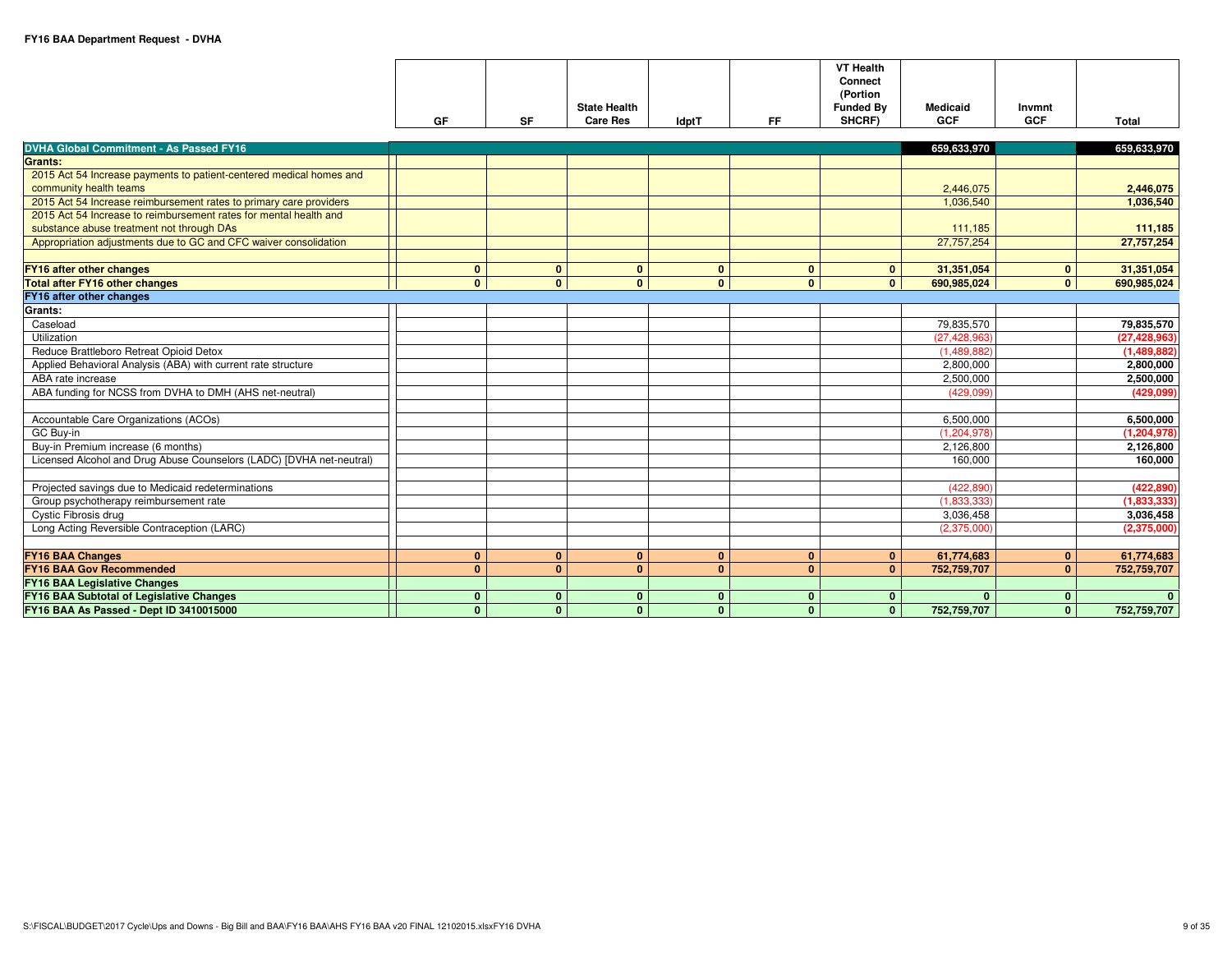|    |           | <b>State Health</b> |              |    | <b>VT Health</b><br>Connect<br>(Portion<br><b>Funded By</b> | <b>Medicaid</b> | Invmnt |       |
|----|-----------|---------------------|--------------|----|-------------------------------------------------------------|-----------------|--------|-------|
| GF | <b>SF</b> | <b>Care Res</b>     | <b>IdptT</b> | FF | SHCRF)                                                      | <b>GCF</b>      | GCF    | Total |

| <b>DVHA - GC LTC Waiver-As Passed FY16</b>                              | 94,492,829   |              |              |              | 115,631,359     |                |             |              | 210,124,188    |
|-------------------------------------------------------------------------|--------------|--------------|--------------|--------------|-----------------|----------------|-------------|--------------|----------------|
| <b>Other Changes:</b>                                                   |              |              |              |              |                 |                |             |              |                |
| Appropriation adjustments due to Global Comittment and Choices For Care |              |              |              |              |                 |                |             |              |                |
| waiver consolidation                                                    | (93,750,824) |              |              |              | (114, 723, 364) |                | 180,716,934 |              | (27, 757, 254) |
|                                                                         |              |              |              |              |                 |                |             |              |                |
| Grants:                                                                 |              |              |              |              |                 |                |             |              |                |
| 2015 Act 54 Increase to reimbursement rates for HCBS                    |              |              |              |              |                 |                | 139,945     |              | 139,945        |
|                                                                         |              |              |              |              |                 |                |             |              |                |
| <b>FY16 after other changes</b>                                         | (93,750,824) | $\mathbf{0}$ | $\mathbf{0}$ | $\mathbf{0}$ | (114, 723, 364) | $\overline{0}$ | 180,856,879 | $\mathbf{0}$ | (27,617,309)   |
| <b>Total after FY16 other changes</b>                                   | 742,005      | $\mathbf{0}$ | $\mathbf{0}$ | $\mathbf{0}$ | 907,995         | 0 <sup>1</sup> | 180,856,879 | $\mathbf{0}$ | 182,506,879    |
| FY16 after other changes                                                |              |              |              |              |                 |                |             |              |                |
| Traditional:                                                            |              |              |              |              |                 |                |             |              |                |
| Carry forward funds from SFY15 into SFY16                               |              |              |              |              |                 |                | 2,104,197   |              | 2,104,197      |
|                                                                         |              |              |              |              |                 |                |             |              | $\mathbf{0}$   |
| <b>FY16 BAA Changes</b>                                                 |              | $\mathbf{0}$ | $\Omega$     | $\Omega$     |                 | $\mathbf{0}$   | 2,104,197   | $\bf{0}$     | 2,104,197      |
| <b>FY16 BAA Gov Recommended</b>                                         | 742,005      | $\mathbf{0}$ | $\Omega$     | $\Omega$     | 907,995         | $\mathbf{0}$   | 182,961,076 | $\Omega$     | 184,611,076    |
| <b>FY16 BAA Legislative Changes</b>                                     |              |              |              |              |                 |                |             |              |                |
| FY16 BAA Subtotal of Legislative Changes                                |              | $\bf{0}$     | n.           | $\Omega$     |                 | $\Omega$       |             | $\Omega$     | $\mathbf{0}$   |
| FY16 BAA As Passed - Dept ID 3410016000                                 | 742.005      | $\mathbf{0}$ | $\Omega$     | $\Omega$     | 907.995         | 0 <sup>1</sup> | 182,961,076 | $\mathbf{0}$ | 184,611,076    |
|                                                                         |              |              |              |              |                 |                |             |              |                |

| DVHA - Medicaid Program - State Only - As Passed FY16 | 31,425,153 |  |          |          |          | 7,989,887  | 39,415,040   |
|-------------------------------------------------------|------------|--|----------|----------|----------|------------|--------------|
| Grants:                                               |            |  |          |          |          |            |              |
| 2015 Act 54 Cost-sharing subsidies                    | 761,308    |  |          |          |          |            | 761,308      |
|                                                       |            |  |          |          |          |            |              |
| <b>FY16 after other changes</b>                       | 761,308    |  |          |          |          |            | 761,308      |
| <b>Total after FY16 other changes</b>                 | 32,186,461 |  |          | $\Omega$ |          | 7,989,887  | 40,176,348   |
| FY16 after other changes                              |            |  |          |          |          |            |              |
| <b>Grants:</b>                                        |            |  |          |          |          |            |              |
| Caseload                                              | (616, 676) |  |          |          |          | (628)      | (617, 304)   |
| Utilization                                           | 290,458    |  |          |          |          | (667, 536) | (377,078)    |
| Buy-in                                                |            |  |          |          |          | 24,205     | 24,205       |
| Clawback                                              | 2,425,279  |  |          |          |          |            | 2,425,279    |
| Blue Cross Blue Shield VT settlement                  | 1,600,000  |  |          |          |          |            | 1,600,000    |
| <b>FY16 BAA Changes</b>                               | 3,699,061  |  | $\Omega$ | $\bf{0}$ |          | (643,959)  | 3,055,102    |
| <b>FY16 BAA Gov Recommended</b>                       | 35,885,522 |  | $\Omega$ | $\bf{0}$ | $\bf{0}$ | 7,345,928  | 43,231,450   |
| <b>FY16 BAA Legislative Changes</b>                   |            |  |          |          |          |            |              |
| FY16 BAA Subtotal of Legislative Changes              |            |  |          |          |          |            | $\mathbf{0}$ |
| FY16 BAA As Passed - Dept ID 3410017000               | 35,885,522 |  |          |          |          | 7,345,928  | 43,231,450   |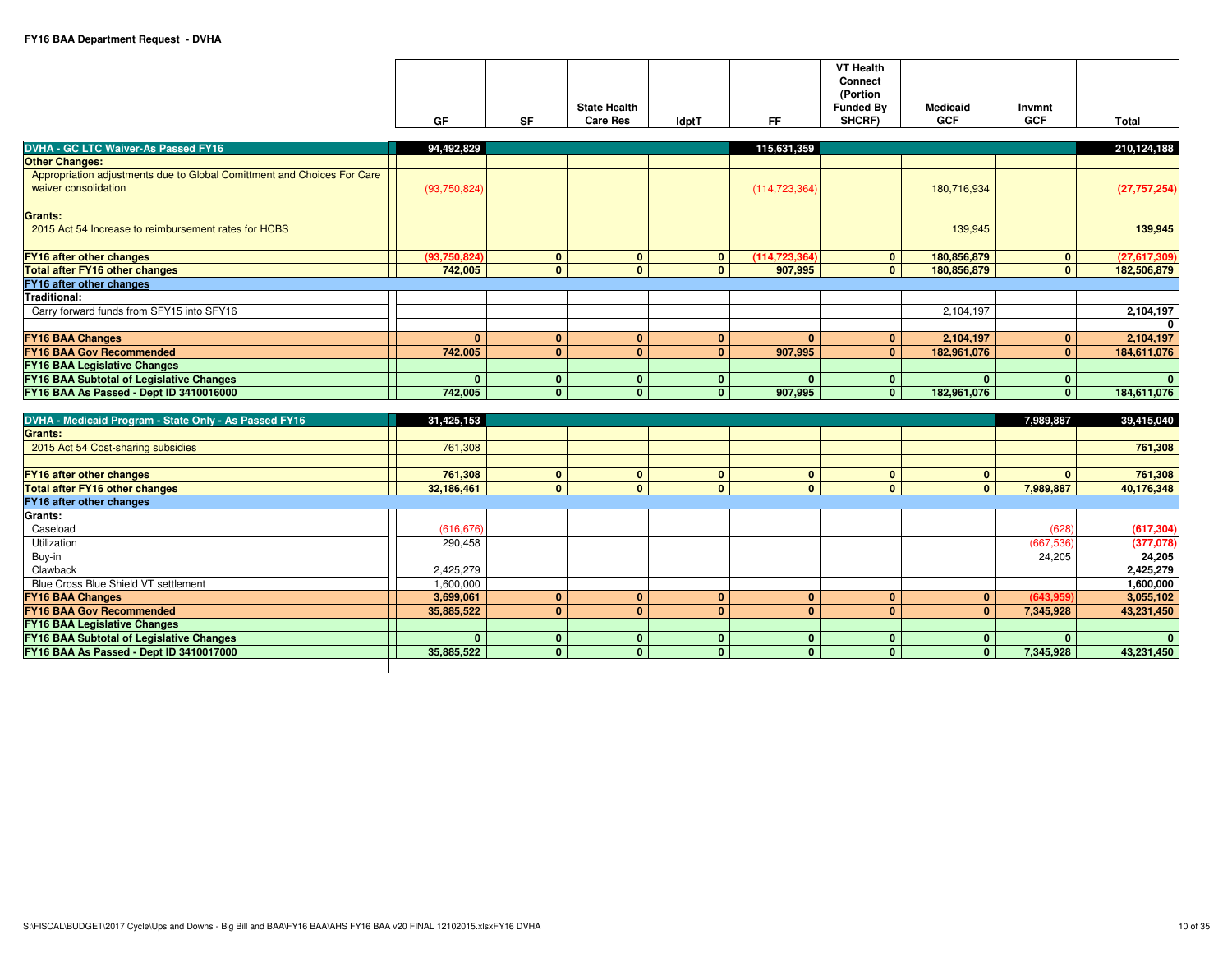|                                                              |              |              |                     |              |                 | <b>VT Health</b><br><b>Connect</b><br>(Portion |                 |              |               |
|--------------------------------------------------------------|--------------|--------------|---------------------|--------------|-----------------|------------------------------------------------|-----------------|--------------|---------------|
|                                                              |              |              | <b>State Health</b> |              |                 | <b>Funded By</b>                               | <b>Medicaid</b> | Invmnt       |               |
|                                                              | <b>GF</b>    | <b>SF</b>    | <b>Care Res</b>     | <b>IdptT</b> | FF.             | SHCRF)                                         | <b>GCF</b>      | <b>GCF</b>   | Total         |
|                                                              |              |              |                     |              |                 |                                                |                 |              |               |
| DVHA - Medicaid Matched NON Waiver Expenses - As Passed FY16 | 18,868,848   |              |                     |              | 26,161,541      |                                                |                 |              | 45,030,389    |
| Grants:                                                      |              |              |                     |              |                 |                                                |                 |              |               |
|                                                              |              |              |                     |              |                 |                                                |                 |              | $\mathbf{0}$  |
| <b>FY16 after other changes</b>                              | $\mathbf{0}$ | $\mathbf{0}$ | $\mathbf{0}$        | $\mathbf{0}$ | $\Omega$        | $\mathbf{0}$                                   | $\mathbf{0}$    | $\mathbf{0}$ | $\Omega$      |
| Total after FY16 other changes                               | 18,868,848   | $\mathbf{0}$ | $\mathbf{0}$        | $\mathbf{0}$ | 26,161,541      | $\mathbf{0}$                                   | $\mathbf{0}$    | $\mathbf{0}$ | 45,030,389    |
| FY16 after other changes                                     |              |              |                     |              |                 |                                                |                 |              |               |
| Grants:                                                      |              |              |                     |              |                 |                                                |                 |              |               |
| Caseload                                                     | 55,400       |              |                     |              | 333,895         |                                                |                 |              | 389,295       |
| Utilization                                                  | (12, 115)    |              |                     |              | (191, 016)      |                                                |                 |              | (203, 131)    |
| CHIP FMAP including federal participation increase           | (549, 507)   |              |                     |              | 549,507         |                                                |                 |              | $\mathbf{0}$  |
| Buy-in premium increase (6 months)                           |              |              |                     |              | 236.311         |                                                |                 |              | 236,311       |
| <b>FY16 BAA Changes</b>                                      | (506.222)    | $\mathbf{0}$ | $\mathbf{0}$        | $\mathbf{0}$ | 928.697         | $\mathbf{0}$                                   | $\mathbf{0}$    | $\mathbf{0}$ | 422,475       |
| <b>FY16 BAA Gov Recommended</b>                              | 18,362,626   | $\mathbf{0}$ | $\mathbf{0}$        | $\mathbf{0}$ | 27,090,238      | $\mathbf{0}$                                   | $\mathbf{0}$    | $\mathbf{0}$ | 45.452.864    |
| <b>FY16 BAA Legislative Changes</b>                          |              |              |                     |              |                 |                                                |                 |              |               |
| <b>FY16 BAA Subtotal of Legislative Changes</b>              | $\mathbf{0}$ | $\mathbf{0}$ | $\mathbf{0}$        | $\mathbf{0}$ | $\mathbf{0}$    | $\mathbf{0}$                                   | $\mathbf{0}$    | $\mathbf{0}$ | $\mathbf{0}$  |
| FY16 BAA As Passed - Dept ID 3410018000                      | 18,362,626   | $\mathbf{0}$ | $\mathbf{0}$        | $\Omega$     | 27.090.238      | $\mathbf{0}$                                   | $\Omega$        | $\Omega$     | 45,452,864    |
|                                                              |              |              |                     |              |                 |                                                |                 |              |               |
| TOTAL FY16 DVHA Big Bill As Passed                           | 146,234,827  | 797,332      | $\overline{0}$      | 9,201,544    | 226,036,488     | 0                                              | 737,337,314     | 16,894,858   | 1,136,502,363 |
| TOTAL FY16 BAA DVHA Reductions & other changes               | (93.008.358) |              | 0                   | (15, 168)    | (114, 880, 680) | 0                                              | 211,328,869     |              | 3,424,663     |
| TOTAL FY16 BAA DVHA Starting Point                           | 53,226,469   | 797,332      | 0                   | 9,186,376    | 111,155,808     | 0                                              | 948,666,183     | 16,894,858   | 1,139,927,026 |
| TOTAL FY16 BAA DVHA ups & downs                              | 7,556,165    |              | 0                   | 2,907,033    | 14,409,818      | 0                                              | 56,044,427      | (702, 609)   | 80,214,834    |
| TOTAL FY16 BAA DVHA Gov Recommended                          | 60,782,634   | 797,332      | 0                   | 12,093,409   | 125,565,626     | 0                                              | 1,004,710,610   | 16,192,249   | 1,220,141,860 |
| TOTAL FY16 BAA DVHA Legislative Changes                      |              |              | 0                   |              |                 | 0                                              |                 |              | 0             |
| <b>TOTAL FY16 BAA DVHA As Passed</b>                         | 60,782,634   | 797.332      | 0                   | 12,093,409   | 125,565,626     | $\overline{\mathbf{0}}$                        | 1,004,710,610   | 16,192,249   | 1,220,141,860 |
|                                                              |              |              |                     |              |                 |                                                |                 |              |               |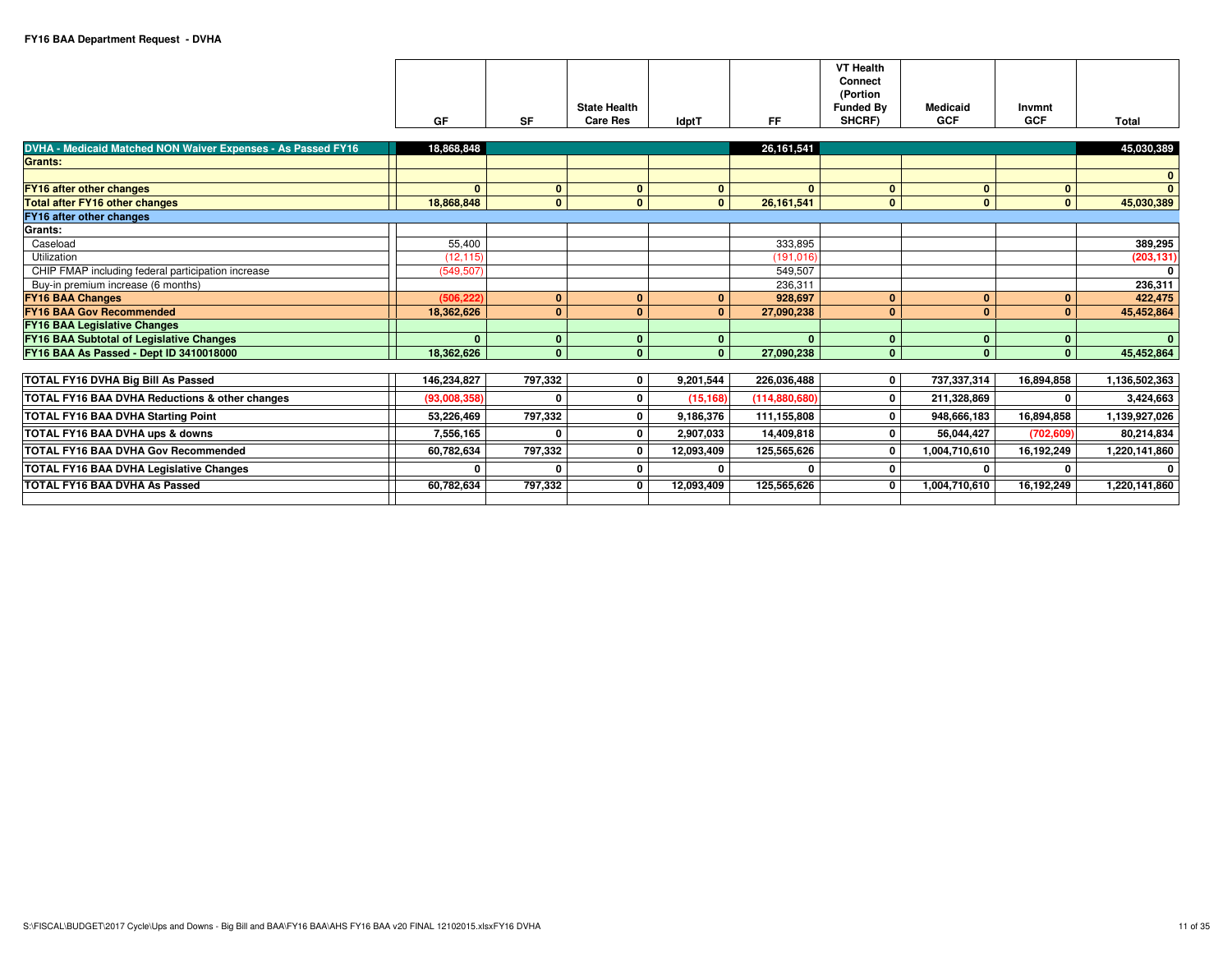|                                                          |              |              |              |                |              |              | <b>VT Health</b> |                 |              |                |
|----------------------------------------------------------|--------------|--------------|--------------|----------------|--------------|--------------|------------------|-----------------|--------------|----------------|
|                                                          |              |              |              |                |              |              | Connect          |                 |              |                |
|                                                          |              |              |              |                |              |              | (Portion         |                 |              |                |
|                                                          |              |              |              |                |              |              | <b>Funded By</b> | <b>Medicaid</b> | Invmnt       |                |
|                                                          | GF           | <b>SF</b>    | Tob          | <b>IdptT</b>   | Ptrust       | FF.          | SHCRF)           | <b>GCF</b>      | <b>GCF</b>   | <b>TOTAL</b>   |
|                                                          |              |              |              |                |              |              |                  |                 |              |                |
| VDH Admin & Support - As Passed FY16                     | 2,579,027    | 1,022,719    |              |                |              | 5,668,282    |                  | 932,789         | 2,743,459    | 12,946,276     |
| <b>Personal Services:</b>                                |              |              |              |                |              |              |                  |                 |              |                |
| 2015 Act 58 Section B, 1104                              | (71, 167)    | 56,000       |              |                |              |              |                  |                 | (56, 115)    | (71, 282)      |
| <b>Retirement Incentive</b>                              |              |              |              |                |              |              |                  |                 | (6, 291)     | (6, 291)       |
|                                                          |              |              |              |                |              |              |                  |                 |              | $\mathbf{0}$   |
| <b>Operating Expenses:</b>                               |              |              |              |                |              |              |                  |                 |              | $\overline{0}$ |
| 2015 Act 58 Sections B. 1103 and B. 1104                 | (52, 949)    | (13, 201)    |              |                |              |              |                  | (11, 235)       |              | (77, 385)      |
|                                                          |              |              |              |                |              |              |                  |                 |              | $\mathbf{0}$   |
| <b>Grants:</b>                                           |              |              |              |                |              |              |                  |                 |              | $\mathbf{0}$   |
| 2015 Act 54 Area Health Education Centers (AHEC) funding |              |              |              |                |              |              |                  |                 | 667,111      | 667,111        |
|                                                          |              |              |              |                |              |              |                  |                 |              | $\mathbf{0}$   |
| <b>FY16 after other changes</b>                          | (124.116)    | 42.799       | $\mathbf{0}$ | $\mathbf{0}$   | $\mathbf{0}$ | $\mathbf{0}$ | $\mathbf{0}$     | (11.235)        | 604,705      | 512,153        |
| <b>Total after FY16 other changes</b>                    | 2,454,911    | 1,065,518    | $\mathbf{0}$ | $\Omega$       | $\Omega$     | 5,668,282    | $\mathbf{0}$     | 921,554         | 3,348,164    | 13,458,429     |
| FY16 after other changes                                 |              |              |              |                |              |              |                  |                 |              |                |
| <b>Personal Services:</b>                                |              |              |              |                |              |              |                  |                 |              |                |
|                                                          |              |              |              |                |              |              |                  |                 |              | 0              |
| <b>Operating Expenses:</b>                               |              |              |              |                |              |              |                  |                 |              |                |
|                                                          |              |              |              |                |              |              |                  |                 |              | $\mathbf 0$    |
| Grants:                                                  |              |              |              |                |              |              |                  |                 |              |                |
|                                                          |              |              |              |                |              |              |                  |                 |              | $\mathbf 0$    |
| <b>FY16 BAA Changes</b>                                  | $\mathbf{0}$ | $\mathbf{0}$ | $\mathbf{0}$ | $\mathbf{0}$   | $\mathbf{0}$ | $\mathbf{0}$ | $\mathbf{0}$     | $\mathbf{0}$    | $\mathbf{0}$ | $\Omega$       |
| <b>FY16 BAA Gov Recommended</b>                          | 2,454,911    | 1,065,518    | $\mathbf{0}$ | 0 <sup>1</sup> | $\mathbf{0}$ | 5,668,282    | $\mathbf{0}$     | 921,554         | 3,348,164    | 13,458,429     |
| <b>FY16 BAA Legislative Changes</b>                      |              |              |              |                |              |              |                  |                 |              |                |
| <b>FY16 BAA Subtotal of Legislative Changes</b>          | $\mathbf{0}$ | $\mathbf{0}$ | 0            | $\mathbf{0}$   | $\bf{0}$     | $\Omega$     | $\mathbf{0}$     | $\mathbf{0}$    | $\bf{0}$     | $\mathbf{0}$   |
| FY16 BAA As Passed - Dept ID 3420010000                  | 2,454,911    | 1,065,518    | $\mathbf{0}$ | $\mathbf{0}$   | $\Omega$     | 5,668,282    | $\mathbf{0}$     | 921,554         | 3,348,164    | 13,458,429     |
|                                                          |              |              |              |                |              |              |                  |                 |              |                |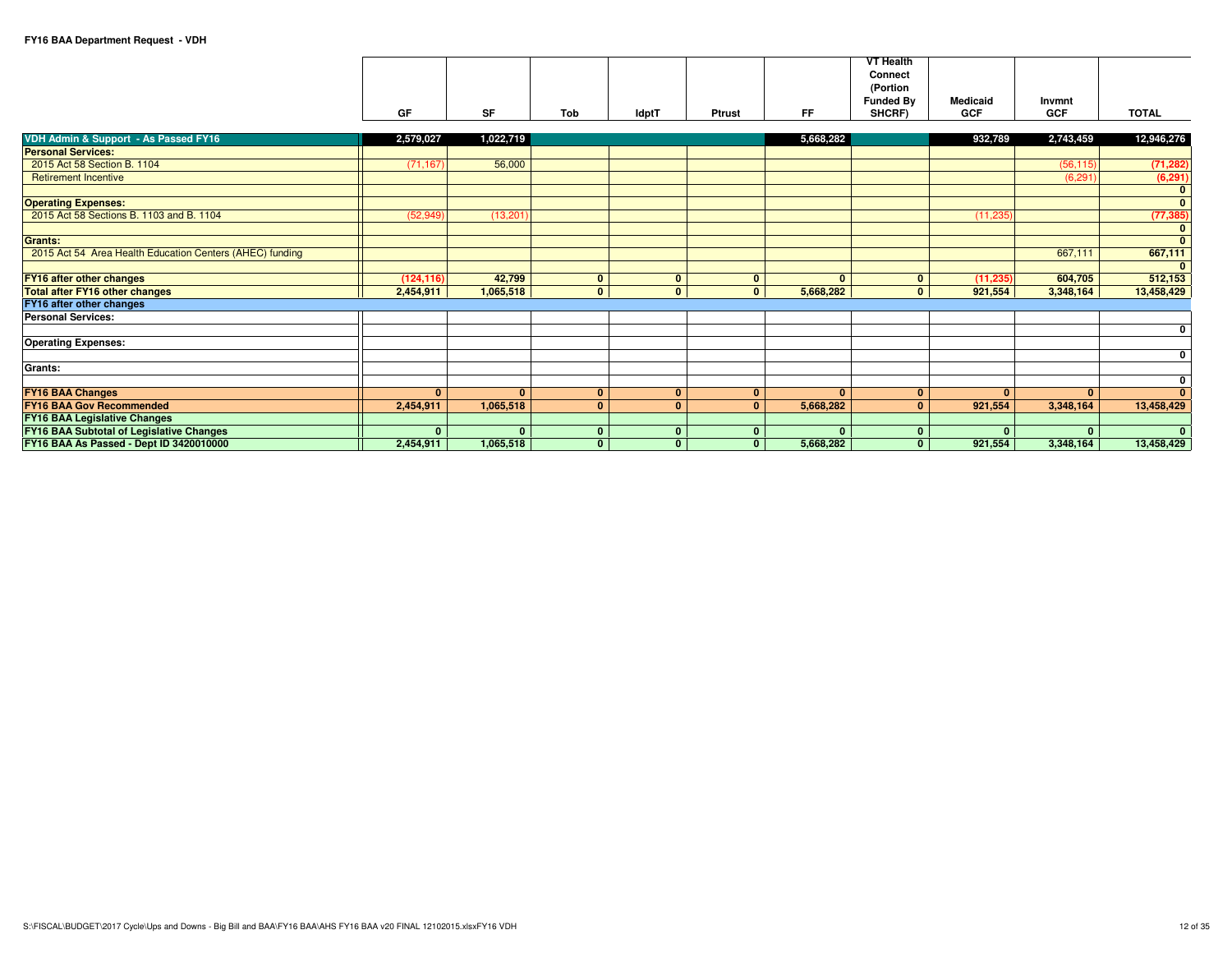|                                                           |              |            |              |           |              |            | <b>VT Health</b> |                 |              |                         |
|-----------------------------------------------------------|--------------|------------|--------------|-----------|--------------|------------|------------------|-----------------|--------------|-------------------------|
|                                                           |              |            |              |           |              |            | Connect          |                 |              |                         |
|                                                           |              |            |              |           |              |            | (Portion         |                 |              |                         |
|                                                           |              |            |              |           |              |            | <b>Funded By</b> | <b>Medicaid</b> | Invmnt       |                         |
|                                                           | GF           | <b>SF</b>  | Tob          | IdptT     | Ptrust       | <b>FF</b>  | SHCRF)           | <b>GCF</b>      | <b>GCF</b>   | <b>TOTAL</b>            |
|                                                           |              |            |              |           |              |            |                  |                 |              |                         |
| VDH Public Health - As Passed FY16                        | 8,544,109    | 16,854,895 | 2,461,377    | 1,121,861 | 25,000       | 38,184,687 |                  | 11,721,694      | 6,679,580    | 85,593,203              |
| <b>Personal Services:</b>                                 |              |            |              |           |              |            |                  |                 |              |                         |
| 2015 Act 58 Section B. 1104                               | (238, 742)   |            |              |           |              |            |                  | (179, 671)      | (270, 434)   | (688, 847)              |
| <b>Retirement Incentive</b>                               | (20, 459)    | (39, 633)  |              | (1,846)   |              | (239, 532) |                  |                 | (21, 546)    | (323, 016)              |
|                                                           |              |            |              |           |              |            |                  |                 |              | $\mathbf{0}$            |
| <b>Operating Expenses:</b>                                |              |            |              |           |              |            |                  |                 |              |                         |
|                                                           |              |            |              |           |              |            |                  |                 |              | $\mathbf{0}$            |
| Grants:                                                   |              |            |              |           |              |            |                  |                 |              | $\overline{\mathbf{0}}$ |
| Tobacco Litigation Settlement Funding per 2015 Act 58     |              |            | (51.863)     |           |              |            |                  |                 |              | (51, 863)               |
| <b>FY16 after other changes</b>                           | (259.201)    | (39.633)   | (51.863)     | (1,846)   | $\mathbf{0}$ | (239.532)  | $\mathbf{0}$     | (179.671)       | (291.980)    | (1,063,726)             |
| <b>Total after FY16 other changes</b>                     | 8,284,908    | 16,815,262 | 2.409.514    | 1,120,015 | 25,000       | 37,945,155 | $\mathbf{0}$     | 11,542,023      | 6,387,600    | 84,529,477              |
| FY16 after other changes                                  |              |            |              |           |              |            |                  |                 |              |                         |
| <b>Personal Services:</b>                                 |              |            |              |           |              |            |                  |                 |              |                         |
| Food & Lodging Program (carry forward from SFY15)         |              | 189,280    |              |           |              |            |                  |                 |              | 189,280                 |
| GF transfer to AHS CO for GC conversion (AHS net-neutral) | (2,023,650)  |            |              |           |              |            |                  | 4,500,000       |              | 2,476,350               |
|                                                           |              |            |              |           |              |            |                  |                 |              | $\mathbf 0$             |
| <b>Operating Expenses:</b>                                |              |            |              |           |              |            |                  |                 |              |                         |
|                                                           |              |            |              |           |              |            |                  |                 |              | $\mathbf 0$             |
| Grants:                                                   |              |            |              |           |              |            |                  |                 |              |                         |
| VCHIP (No State Match)                                    |              |            |              |           |              |            |                  | (386,237        |              | (386, 237)              |
| Syringe Exchange program - supplemental funding           | 75,000       |            |              |           |              |            |                  |                 |              | 75,000                  |
|                                                           |              |            |              |           |              |            |                  |                 |              |                         |
| <b>FY16 BAA Changes</b>                                   | (1,948,650)  | 189,280    | $\mathbf{0}$ | $\Omega$  | $\Omega$     | $\Omega$   | $\mathbf{0}$     | 4,113,763       | $\mathbf{0}$ | 2,354,393               |
| <b>FY16 BAA Gov Recommended</b>                           | 6,336,258    | 17.004.542 | 2.409.514    | 1.120.015 | 25,000       | 37,945,155 | $\Omega$         | 15,655,786      | 6,387,600    | 86,883,870              |
| <b>FY16 BAA Legislative Changes</b>                       |              |            |              |           |              |            |                  |                 |              |                         |
| <b>FY16 BAA Subtotal of Legislative Changes</b>           | $\mathbf{0}$ |            | $\Omega$     | $\Omega$  |              | $\Omega$   | $\bf{0}$         |                 |              | $\mathbf{0}$            |
| FY16 BAA As Passed - Dept ID 3420021000                   | 6,336,258    | 17,004,542 | 2,409,514    | 1,120,015 | 25,000       | 37,945,155 | $\mathbf{0}$     | 15,655,786      | 6,387,600    | 86,883,870              |
|                                                           |              |            |              |           |              |            |                  |                 |              |                         |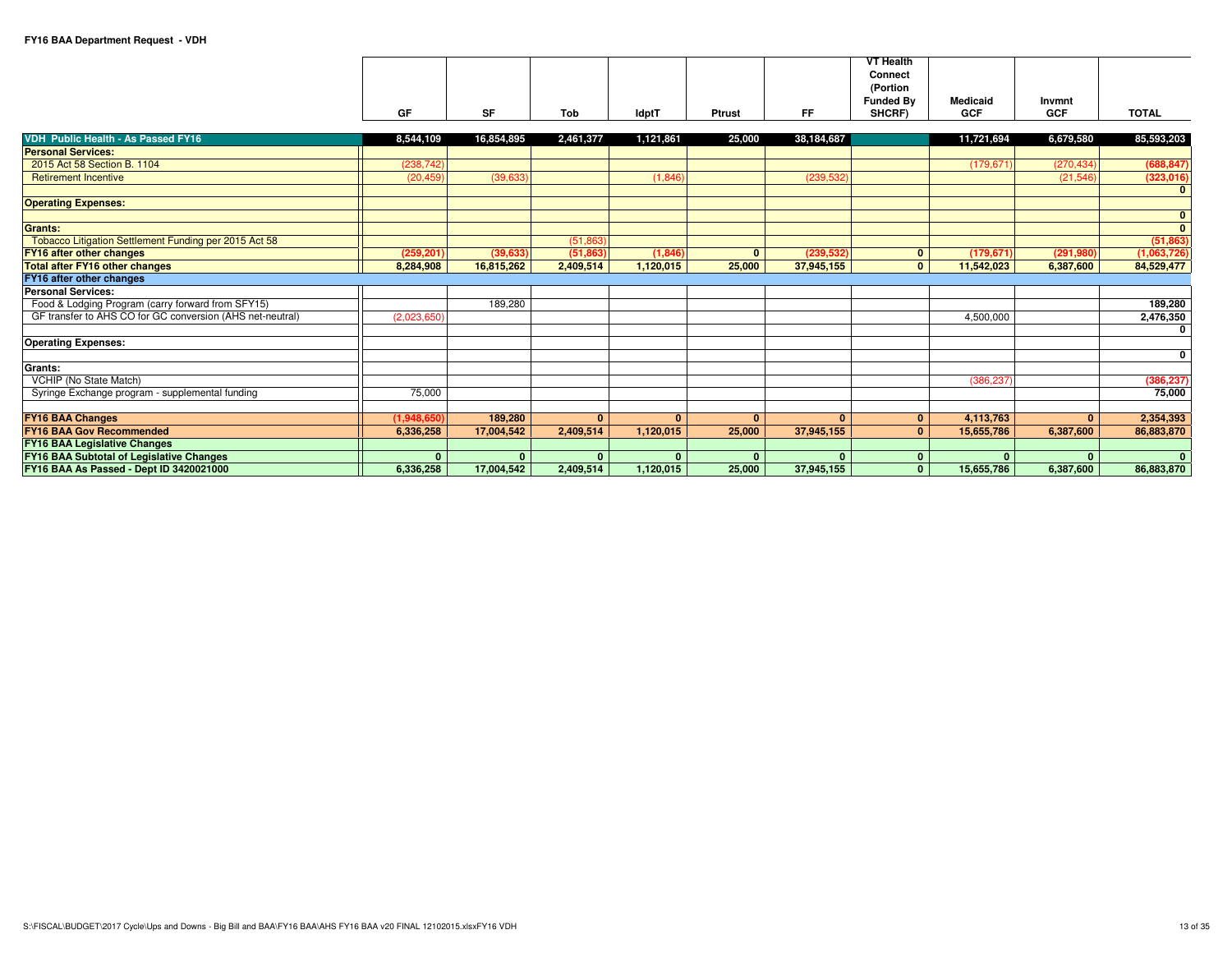|                                                                          | GF           | <b>SF</b>    | Tob       | <b>IdptT</b>   | Ptrust       | <b>FF</b>    | <b>VT Health</b><br>Connect<br>(Portion<br><b>Funded By</b><br>SHCRF) | <b>Medicaid</b><br><b>GCF</b> | Invmnt<br><b>GCF</b> | <b>TOTAL</b> |
|--------------------------------------------------------------------------|--------------|--------------|-----------|----------------|--------------|--------------|-----------------------------------------------------------------------|-------------------------------|----------------------|--------------|
|                                                                          |              |              |           |                |              |              |                                                                       |                               |                      |              |
| VDH Alcohol and Drug Abuse - As Passed FY16<br><b>Personal Services:</b> | 2.873.238    | 442.829      | 1.386.234 |                |              | 9,865,175    |                                                                       | 30,041,769                    | 3,711,045            | 48,320,290   |
| 2015 Act 58 Section B. 1104                                              | (33, 282)    |              |           |                |              |              |                                                                       |                               | (49, 923)            | (83, 205)    |
|                                                                          |              |              |           |                |              |              |                                                                       |                               |                      |              |
| Grants:                                                                  |              |              |           |                |              |              |                                                                       |                               |                      |              |
| 2015 Act 54 Increase reimbursement rates                                 |              |              |           |                |              |              |                                                                       | 74,566                        |                      | 74,566       |
| Tobacco Litigation Settlement Funding per 2015 Act 58                    |              |              | (29, 209) |                |              |              |                                                                       |                               |                      | (29, 209)    |
| FY16 after other changes                                                 | (33.282)     | $\mathbf{0}$ | (29, 209) | $\mathbf{0}$   | $\mathbf{0}$ | $\mathbf{0}$ | $\mathbf{0}$                                                          | 74,566                        | (49, 923)            | (37, 848)    |
| <b>Total after FY16 other changes</b>                                    | 2,839,956    | 442,829      | 1,357,025 | $\overline{0}$ | $\mathbf{0}$ | 9,865,175    | $\mathbf{0}$                                                          | 30,116,335                    | 3,661,122            | 48,282,442   |
| FY16 after other changes                                                 |              |              |           |                |              |              |                                                                       |                               |                      |              |
| <b>Personal Services:</b>                                                |              |              |           |                |              |              |                                                                       |                               |                      |              |
|                                                                          |              |              |           |                |              |              |                                                                       |                               |                      | $\mathbf{0}$ |
| <b>Operating Expenses:</b>                                               |              |              |           |                |              |              |                                                                       |                               |                      |              |
| Grants:                                                                  |              |              |           |                |              |              |                                                                       |                               |                      | $\mathbf{0}$ |
| GF transfer to AHS CO for GC conversion (AHS net-neutral)                | (623.440)    |              |           |                |              |              |                                                                       | 1.386.348                     |                      | 762,908      |
|                                                                          |              |              |           |                |              |              |                                                                       |                               |                      |              |
| <b>FY16 BAA Changes</b>                                                  | (623.440)    | $\Omega$     | $\Omega$  | $\mathbf{0}$   | $\mathbf{0}$ | $\Omega$     | $\mathbf{0}$                                                          | 1.386.348                     | 0 <sup>1</sup>       | 762,908      |
| <b>FY16 BAA Gov Recommended</b>                                          | 2.216.516    | 442.829      | 1.357.025 | $\mathbf{0}$   | $\Omega$     | 9,865,175    | $\mathbf{0}$                                                          | 31.502.683                    | 3.661.122            | 49,045,350   |
| <b>FY16 BAA Legislative Changes</b>                                      |              |              |           |                |              |              |                                                                       |                               |                      |              |
| <b>FY16 BAA Subtotal of Legislative Changes</b>                          | $\mathbf{0}$ | $\mathbf{0}$ | $\Omega$  | 0 <sup>1</sup> | $\mathbf{0}$ | $\mathbf{0}$ | $\mathbf{0}$                                                          | $\Omega$                      | $\mathbf{0}$         | $\mathbf{0}$ |
| FY16 BAA As Passed - Dept ID 3420060000                                  | 2,216,516    | 442,829      | 1,357,025 | $\overline{0}$ | $\mathbf{0}$ | 9,865,175    | $\mathbf{0}$                                                          | 31,502,683                    | 3,661,122            | 49,045,350   |
|                                                                          |              |              |           |                |              |              |                                                                       |                               |                      |              |
| <b>TOTAL FY16 VDH Big Bill As Passed</b>                                 | 13,996,374   | 18,320,443   | 3,847,611 | 1,121,861      | 25,000       | 53,718,144   | $\mathbf{0}$                                                          | 42,696,252                    | 13,134,084           | 146,859,769  |
| <b>TOTAL FY16 BAA VDH Reductions &amp; other changes</b>                 | (416.599)    | 3.166        | (81.072)  | (1,846)        | $\Omega$     | (239.532)    | $\mathbf{0}$                                                          | (116, 340)                    | 262,802              | (589, 421)   |
| <b>TOTAL FY16 BAA VDH Starting Point</b>                                 | 13,579,775   | 18,323,609   | 3,766,539 | 1,120,015      | 25,000       | 53,478,612   | $\mathbf{0}$                                                          | 42,579,912                    | 13,396,886           | 146,270,348  |
| TOTAL FY16 BAA VDH ups & downs                                           | (2.572.090)  | 189.280      | U         |                | U            | $\Omega$     | $\mathbf{0}$                                                          | 5.500.111                     | 0                    | 3,117,301    |
| <b>TOTAL FY16 BAA VDH Gov Recommended</b>                                | 11,007,685   | 18,512,889   | 3,766,539 | 1,120,015      | 25,000       | 53,478,612   | $\mathbf 0$                                                           | 48,080,023                    | 13,396,886           | 149,387,649  |
| <b>TOTAL FY16 BAA VDH Legislative Changes</b>                            | 0            |              |           |                | 0            |              | $\mathbf 0$                                                           |                               | 0                    | $\mathbf{0}$ |
| <b>TOTAL FY16 BAA VDH As Passed</b>                                      | 11,007,685   | 18,512,889   | 3,766,539 | 1,120,015      | 25,000       | 53,478,612   | 0                                                                     | 48,080,023                    | 13,396,886           | 149,387,649  |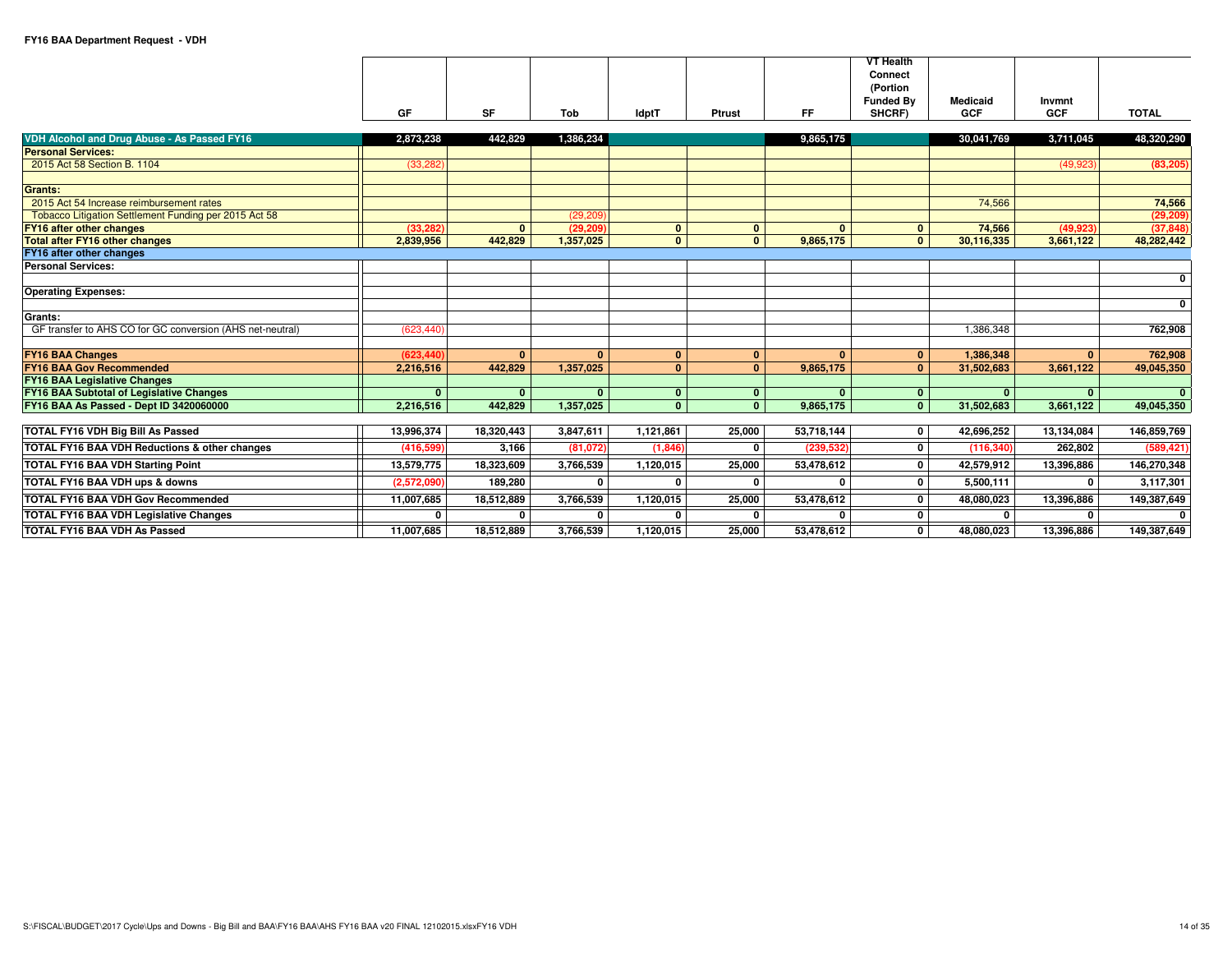|    |           |              |    | <b>VT Health</b><br><b>Connect</b><br>(Portion<br><b>Funded By</b> | <b>Medicaid</b> | Invmnt     |              |
|----|-----------|--------------|----|--------------------------------------------------------------------|-----------------|------------|--------------|
| GF | <b>SF</b> | <b>IdptT</b> | FF | SHCRF)                                                             | <b>GCF</b>      | <b>GCF</b> | <b>TOTAL</b> |

| DMH Mental Health - As Passed FY16       | 1,703,391 | 434,904  | 20,000       | 4,881,255 | 166,262,551 | 43,930,986 | 217,233,087 |
|------------------------------------------|-----------|----------|--------------|-----------|-------------|------------|-------------|
| <b>Personal Services:</b>                |           |          |              |           |             |            |             |
| 2015 Act 58 Section B. 1104              | (4,325)   |          |              | (7, 777)  |             | (596, 526) | (608, 628)  |
| <b>Retirement Incentive</b>              | (5,633)   |          |              | (6, 178)  | (66, 582)   | (15,679)   | (94,072)    |
| <b>Operating Expenses:</b>               |           |          |              |           |             |            |             |
| 2015 Act 58 Sections B, 1103 and B, 1104 | (13, 192) |          |              |           | (5,719)     | (1, 347)   | (20, 259)   |
| 2015 Act 58 Section B, 1104              | (6,617)   |          |              |           |             |            | (6,617)     |
| <b>Grants:</b>                           |           |          |              |           |             |            |             |
| 2015 Act 54 Increase reimbursement rates |           |          |              |           | 376,853     |            | 376,853     |
|                                          |           |          |              |           |             |            |             |
| <b>FY16 after other changes</b>          | (29, 767) | $\Omega$ | $\mathbf{0}$ | (13,956)  | 304,552     | (613, 552) | (352, 723)  |
| Total after FY16 other changes           | 1.673.624 | 434.904  | 20,000       | 4,867,299 | 166,567,103 | 43.317,434 | 216,880,364 |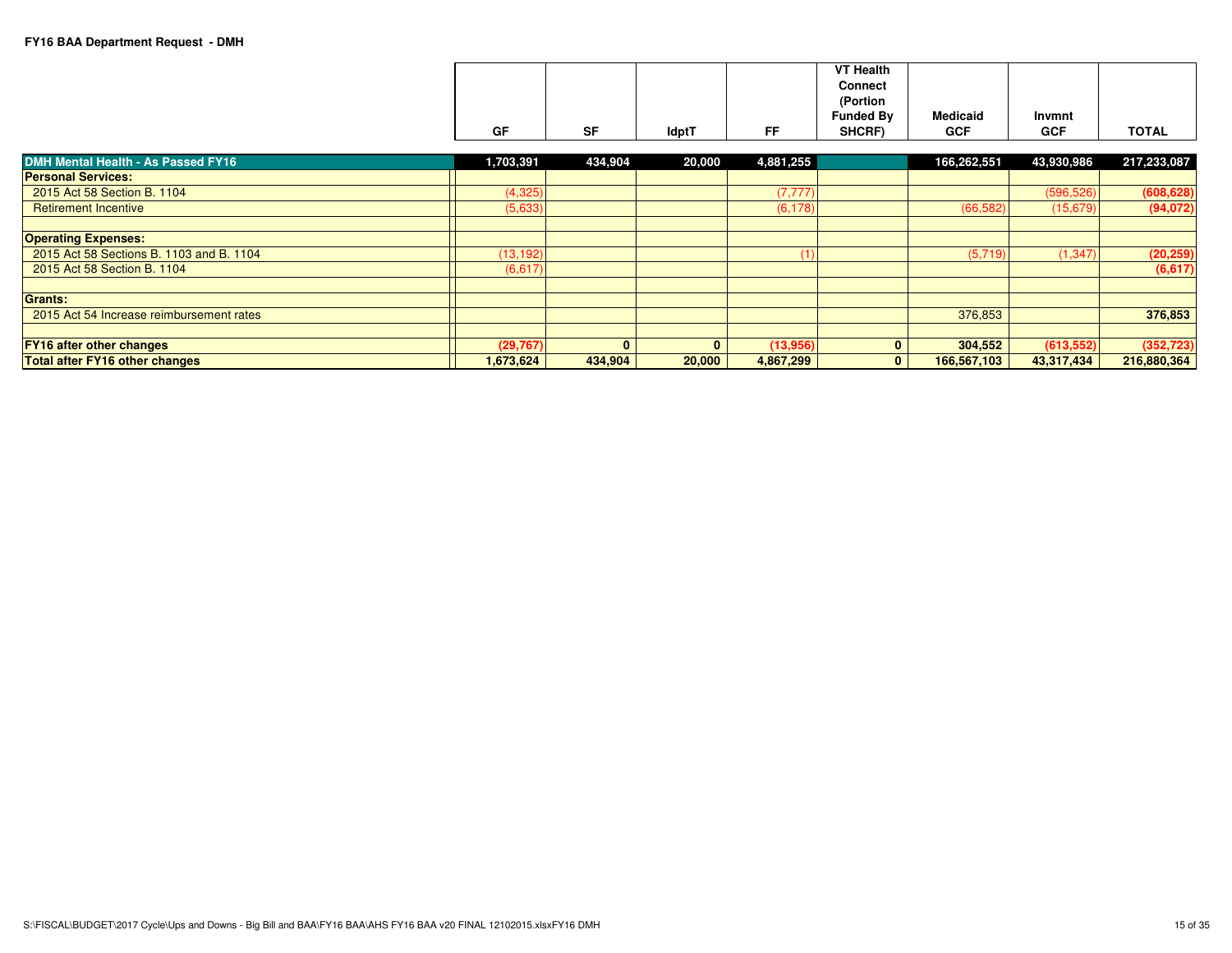| FY16 after other changes                                                 |              |              |              |           |              |              |              |              |
|--------------------------------------------------------------------------|--------------|--------------|--------------|-----------|--------------|--------------|--------------|--------------|
| <b>Personal Services:</b>                                                |              |              |              |           |              |              |              |              |
| VT Psychiatric Care Hospital (VPCH) staffing incentives                  |              |              |              |           |              |              | 223,750      | 223,750      |
| <b>VPCH Vacant Position step increases</b>                               |              |              |              |           |              |              | 93,671       | 93,671       |
| <b>VPCH Current Nurse step increases</b>                                 |              |              |              |           |              |              | 92,539       | 92,539       |
| Vacancy Savings Inpatient Facilities                                     |              |              |              |           |              |              | (241, 550)   | (241, 550)   |
|                                                                          |              |              |              |           |              |              |              |              |
| <b>Operating Expenses:</b>                                               |              |              |              |           |              |              |              |              |
| Morrisville lease ended in SFY15                                         | (85, 860)    |              |              |           |              |              |              | (85, 860)    |
|                                                                          |              |              |              |           |              |              |              |              |
| <b>Grants:</b>                                                           |              |              |              |           |              |              |              |              |
| Private Non-Medical Institution (PNMI) increase from Rate Setting        |              |              |              |           |              | 106,001      | 34,952       | 140,953      |
| Dept. Of Labor's wage ruling - Respite Care wage impact                  |              |              |              |           |              |              | 253,300      | 253,300      |
| Designated Agencies - recoupment due to under-utilization in FY15        |              |              |              |           |              | (835, 633)   |              | (835, 633)   |
| <b>AHS Net Neutral:</b>                                                  |              |              |              |           |              |              |              |              |
| Success Beyond Six (SBS) increase (local match provided) [BAA Item]      |              |              |              |           |              | 3,000,000    |              | 3,000,000    |
| Applied Behavioral Analysis funding for NCSS IFS program from DVHA to    |              |              |              |           |              |              |              |              |
| DMH (AHS net-neutral)                                                    |              |              |              |           |              | 429.099      |              | 429,099      |
| Transfer from DCF to DMH for IFS DAP program (AHS net-neutral)           |              |              |              |           |              | 344,600      |              | 344,600      |
| Transfer to DMH - Therapeutic Childcare Services (TCS) [AHS net-neutral] |              |              |              |           |              | 267,821      |              | 267,821      |
|                                                                          |              |              |              |           |              |              |              |              |
| <b>FY16 BAA Changes</b>                                                  | (85, 860)    | $\mathbf{0}$ | $\mathbf{0}$ | $\Omega$  | $\mathbf{0}$ | 3,311,888    | 456,662      | 3,682,690    |
| <b>FY16 BAA Gov Recommended</b>                                          | 1,587,764    | 434,904      | 20,000       | 4,867,299 | $\Omega$     | 169,878,991  | 43,774,096   | 220,563,054  |
| <b>FY16 BAA Legislative Changes</b>                                      |              |              |              |           |              |              |              |              |
| <b>FY16 BAA Subtotal of Legislative Changes</b>                          | $\mathbf{0}$ | $\mathbf{0}$ | $\mathbf{0}$ | $\Omega$  | $\mathbf{0}$ | $\mathbf{0}$ | $\mathbf{0}$ | $\mathbf{0}$ |
| FY16 BAA As Passed - Dept ID 3150070000                                  | 1,587,764    | 434,904      | 20,000       | 4,867,299 | $\Omega$     | 169,878,991  | 43,774,096   | 220,563,054  |
|                                                                          |              |              |              |           |              |              |              |              |
| <b>TOTAL FY16 DMH Big Bill As Passed</b>                                 | 1,703,391    | 434,904      | 20,000       | 4,881,255 | $\mathbf{0}$ | 166,262,551  | 43,930,986   | 217,233,087  |
| TOTAL FY16 BAA DMH Reductions & other changes                            | (29, 767)    | $\mathbf{0}$ | $\mathbf{0}$ | (13,956)  | 0            | 304,552      | (613, 552)   | (352, 723)   |
| <b>TOTAL FY16 BAA DMH Starting Point</b>                                 | 1.673.624    | 434,904      | 20,000       | 4,867,299 | $\mathbf{0}$ | 166,567,103  | 43,317,434   | 216,880,364  |
| TOTAL FY16 BAA DMH ups & downs                                           | (85.860)     | 0            | $\mathbf{0}$ | $\Omega$  | $\mathbf{0}$ | 3,311,888    | 456,662      | 3.682,690    |
| <b>TOTAL FY16 BAA DMH Gov Recommended</b>                                | 1,587,764    | 434,904      | 20,000       | 4,867,299 | 0            | 169,878,991  | 43,774,096   | 220,563,054  |
| <b>TOTAL FY16 BAA DMH Legislative Changes</b>                            | $\Omega$     | $\Omega$     | $\Omega$     | $\Omega$  | $\mathbf{0}$ | $\mathbf{0}$ | $\Omega$     | $\Omega$     |
| <b>TOTAL FY16 BAA DMH As Passed</b>                                      | 1,587,764    | 434,904      | 20,000       | 4,867,299 | $\mathbf{0}$ | 169,878,991  | 43,774,096   | 220,563,054  |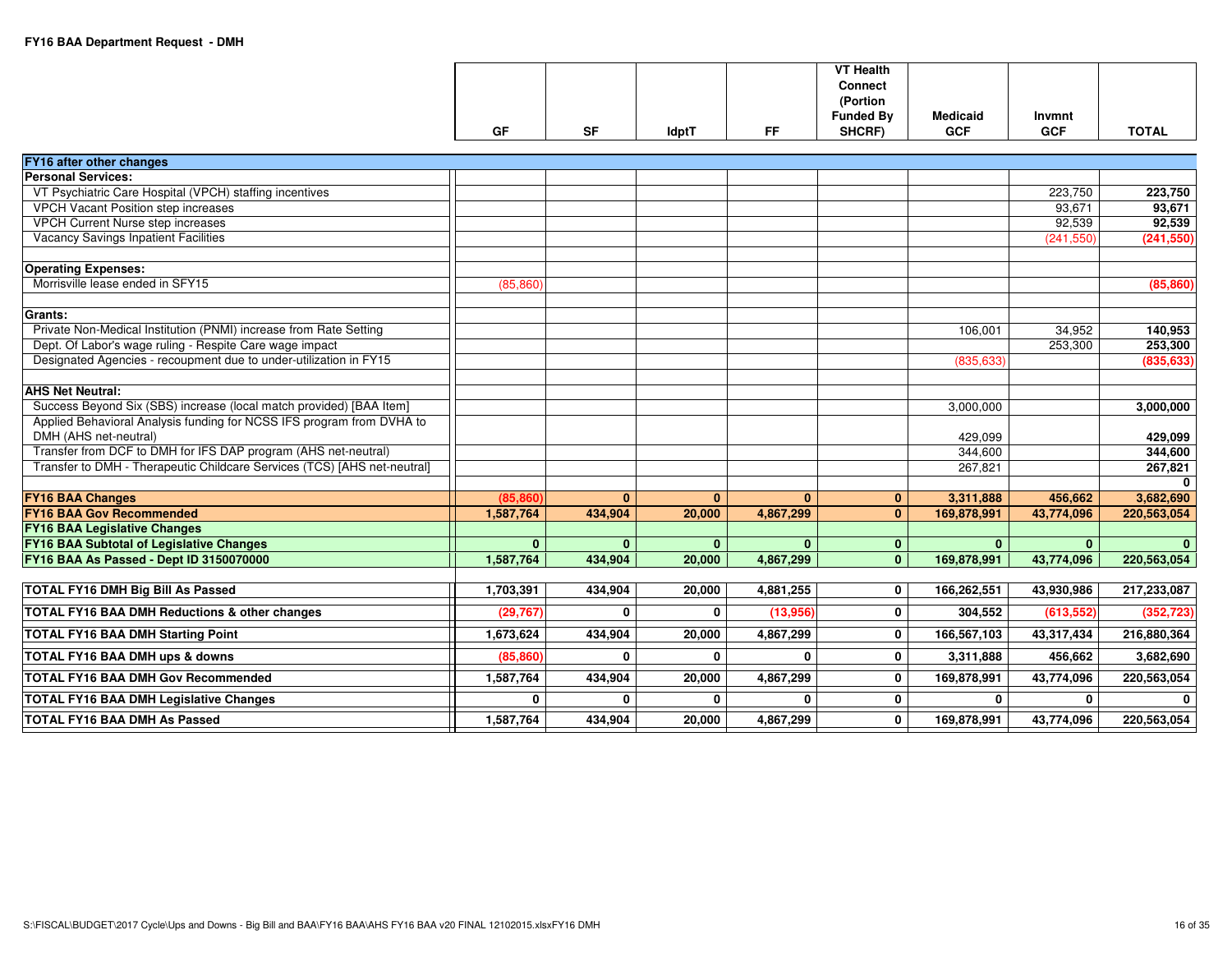|                                                                                        |              |              |                                        |              |                      |                    | <b>VT Health</b><br>Connect<br>(Portion |                               |                      |              |
|----------------------------------------------------------------------------------------|--------------|--------------|----------------------------------------|--------------|----------------------|--------------------|-----------------------------------------|-------------------------------|----------------------|--------------|
|                                                                                        | GF           | <b>SF</b>    | <b>State Health</b><br><b>Care Res</b> | <b>IdptT</b> | <b>FF</b>            | <b>ARRA</b><br>Fed | <b>Funded By</b><br>SHCRF)              | <b>Medicaid</b><br><b>GCF</b> | Invmnt<br><b>GCF</b> | Total        |
|                                                                                        |              |              |                                        |              |                      |                    |                                         |                               |                      |              |
| DCF - Administration & Support Serv - As Passed FY16                                   | 21,705,290   | 638,986      |                                        | 665,815      | 21,060,049           |                    |                                         | 13,456,637                    |                      | 57,526,777   |
| <b>Personal Services:</b>                                                              |              |              |                                        |              |                      |                    |                                         |                               |                      |              |
| 2015 Act 58 Section B. 1104                                                            | (133, 328)   |              |                                        |              |                      |                    |                                         | (105, 264)                    |                      | (238, 592)   |
| <b>Retirement Incentive</b>                                                            | (178, 549)   |              |                                        |              | (112, 751)           |                    |                                         | (40, 261)                     |                      | (331, 561)   |
| <b>Operating Expenses:</b>                                                             |              |              |                                        |              |                      |                    |                                         |                               |                      |              |
| 2015 Act 58 Sections B, 1103 and B, 1104                                               | (177, 772)   |              |                                        |              | (13, 416)            |                    |                                         | (18, 856)                     |                      | (210, 044)   |
| <b>FY16 after other changes</b>                                                        | (489, 649)   | $\mathbf{0}$ | $\mathbf{0}$                           | $\mathbf{0}$ | (126, 167)           | $\mathbf{0}$       | $\mathbf{0}$                            | (164, 381)                    | $\mathbf{0}$         | (780, 197)   |
| <b>Total after FY16 other changes</b>                                                  | 21,215,641   | 638,986      | $\mathbf{0}$                           | 665,815      | 20,933,882           | $\mathbf{0}$       | $\mathbf{0}$                            | 13,292,256                    | $\mathbf{0}$         | 56,746,580   |
| FY16 after other changes                                                               |              |              |                                        |              |                      |                    |                                         |                               |                      |              |
| <b>Personal Services:</b>                                                              |              |              |                                        |              |                      |                    |                                         |                               |                      |              |
| Transfer funding for Director Info. Technology from DCF to AHSCO (AHS                  |              |              |                                        |              |                      |                    |                                         |                               |                      |              |
| net-neutral)                                                                           | (57,034)     |              |                                        |              | (45, 727)            |                    |                                         | (10, 762)                     |                      | (113, 523)   |
| VT Health Connect (VTHC) budget realignment DOWN for OAPD                              |              |              |                                        |              |                      |                    |                                         |                               |                      |              |
| enhanced funding (AHS GF net-neutral)                                                  | (33, 109)    |              |                                        |              | (38, 757)            |                    | (296, 232)                              | (3,275,593)                   |                      | (3,643,691)  |
| VT Health Connect (VTHC) budget realignment UP for OAPD enhanced                       |              |              |                                        |              |                      |                    |                                         |                               |                      |              |
| funding (AHS GF net-neutral)                                                           | 562,130      |              |                                        |              | 1,664,894            |                    | 316,637                                 | 1,100,030                     |                      | 3,643,691    |
| Extension of 62 unbudgeted LTS HAEU positions eligible for OAPD                        |              |              |                                        |              |                      |                    |                                         |                               |                      |              |
| funding (12 months) (AHS GF net-neutral)                                               | 593,300      |              |                                        |              | 1,161,027            |                    | 334,194                                 | 1,757,212                     |                      | 3,845,733    |
| Extension of 3 unbudgeted LTS HAEU positions not eligible for OAPD                     | 956          |              |                                        |              |                      |                    | 8,554                                   |                               |                      |              |
| funding (12 months) (AHS GF net-neutral)<br>Loss of SNAP E&T earnings                  | 1,337,584    |              |                                        |              | 1,119<br>(1,337,584) |                    |                                         | 169,100                       |                      | 179,729<br>0 |
|                                                                                        |              |              |                                        |              |                      |                    |                                         |                               |                      |              |
| Loss of Global Commitment funds due to change in district eligibility work             | 1,300,000    |              |                                        |              |                      |                    |                                         | (1,300,000)                   |                      | $\mathbf{0}$ |
| Class Action for classified service ESD BPSs and Supervisors                           | 34,587       |              |                                        |              | 3.459                |                    | 103,762                                 | 204,066                       |                      | 345,874      |
| Funding for workforce development activities transferred from RU to ESD                |              |              |                                        |              |                      |                    |                                         |                               |                      |              |
| resulting from discontinued DAIL Creative Workforce Solutions MOU                      |              |              |                                        |              |                      |                    |                                         |                               |                      |              |
| (DCF net-neutral)                                                                      | 101,042      |              |                                        |              | 303,126              |                    |                                         |                               |                      | 404,168      |
|                                                                                        |              |              |                                        |              |                      |                    |                                         |                               |                      |              |
| Swaps SHCRF for Exchange, replaced with IDT                                            |              |              |                                        | 466,915      |                      |                    | (466, 915)                              |                               |                      | $\mathbf{0}$ |
|                                                                                        |              |              |                                        |              |                      |                    |                                         |                               |                      |              |
| <b>Operating Expenses:</b>                                                             |              |              |                                        |              |                      |                    |                                         |                               |                      |              |
| Funding for workforce development activities transferred from RU to ESD                |              |              |                                        |              |                      |                    |                                         |                               |                      |              |
| resulting from discontinued DAIL Creative Workforce Solutions MOU<br>(DCF net-neutral) |              |              |                                        |              |                      |                    |                                         |                               |                      |              |
| ININ (Interactive Intelligence) user licenses for HAEU staff (23 licenses @            | 10,000       |              |                                        |              | 30.000               |                    |                                         |                               |                      | 40,000       |
| \$810 ea)                                                                              | 289          |              |                                        |              | 155                  |                    | 986                                     | 17,200                        |                      | 18,630       |
|                                                                                        |              |              |                                        |              |                      |                    |                                         |                               |                      |              |
| Swaps SHCRF for Exchange, replaced with IDT                                            |              |              |                                        | 986          |                      |                    | (986)                                   |                               |                      | $\mathbf 0$  |
|                                                                                        |              |              |                                        |              |                      |                    |                                         |                               |                      |              |
| Grants:                                                                                |              |              |                                        |              |                      |                    |                                         |                               |                      |              |
|                                                                                        |              |              |                                        |              |                      |                    |                                         |                               |                      |              |
| <b>FY16 BAA Changes</b>                                                                | 3,849,745    | $\mathbf{0}$ | $\mathbf{0}$                           | 467,901      | 1,741,712            | $\mathbf{0}$       | $\mathbf{0}$                            | (1,338,747)                   | $\mathbf{0}$         | 4,720,611    |
| <b>FY16 BAA Gov Recommended</b>                                                        | 25,065,386   | 638.986      | $\mathbf{0}$                           | 1,133,716    | 22,675,594           | $\Omega$           | $\mathbf{0}$                            | 11,953,509                    | $\mathbf{0}$         | 61,467,191   |
| <b>FY16 BAA Legislative Changes</b>                                                    |              |              |                                        |              |                      |                    |                                         |                               |                      |              |
| <b>FY16 BAA Subtotal of Legislative Changes</b>                                        | $\mathbf{0}$ | $\mathbf{0}$ | $\mathbf{0}$                           | $\mathbf{0}$ | $\mathbf{0}$         | $\mathbf{0}$       | $\mathbf{0}$                            | $\mathbf{0}$                  | $\mathbf{0}$         | $\mathbf{0}$ |
| FY16 BAA As Passed - Dept ID 3440010000                                                | 25,065,386   | 638,986      | $\mathbf{0}$                           | 1,133,716    | 22,675,594           | $\mathbf{0}$       | $\mathbf{0}$                            | 11,953,509                    | $\mathbf{0}$         | 61,467,191   |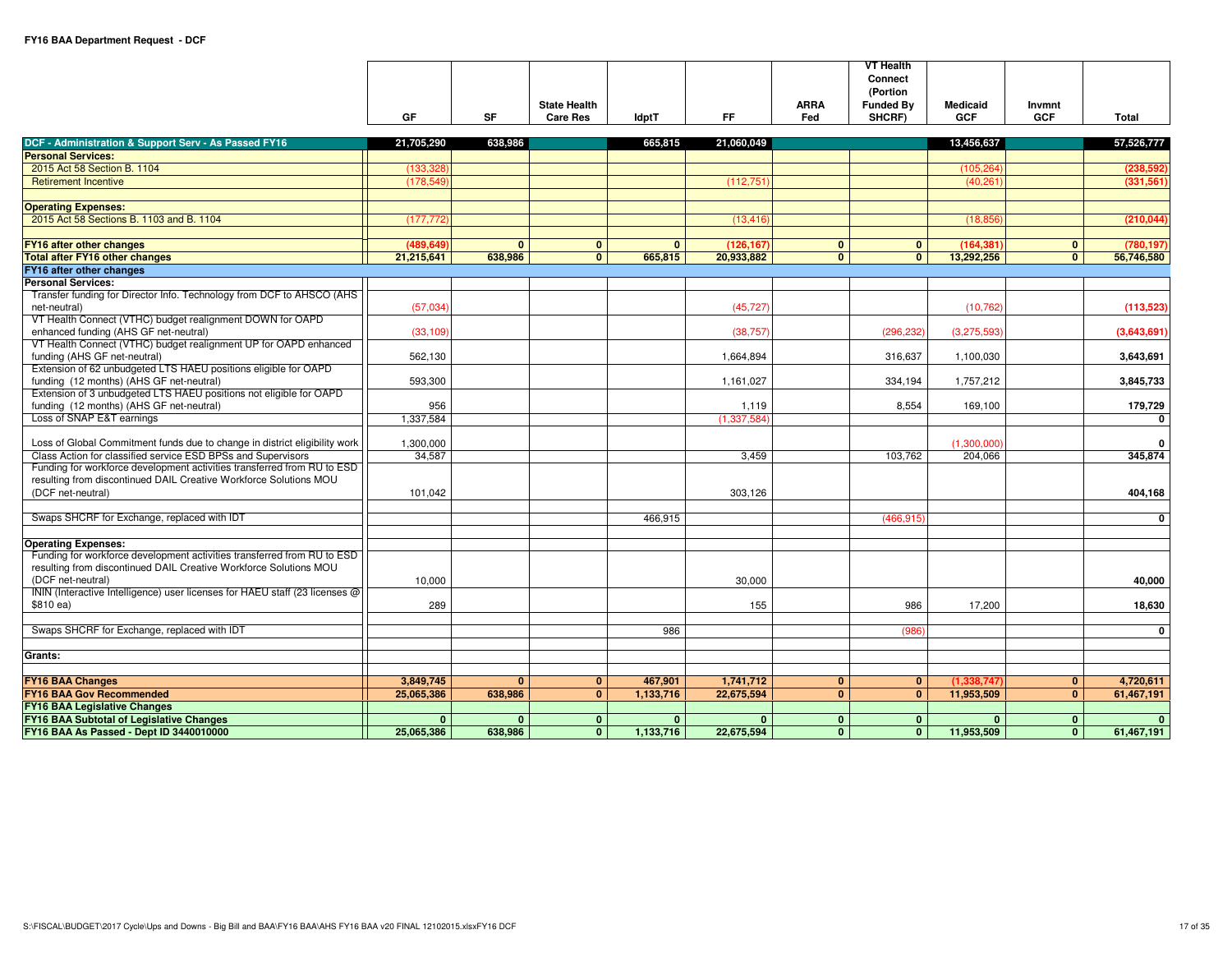|    |    |                     |              |    |             | <b>VT Health</b> |                 |            |              |
|----|----|---------------------|--------------|----|-------------|------------------|-----------------|------------|--------------|
|    |    |                     |              |    |             | Connect          |                 |            |              |
|    |    |                     |              |    |             | (Portion         |                 |            |              |
|    |    | <b>State Health</b> |              |    | <b>ARRA</b> | Funded By        | <b>Medicaid</b> | Invmnt     |              |
| GF | SF | <b>Care Res</b>     | <b>IdptT</b> | FF | Fed         | SHCRF)           | <b>GCF</b>      | <b>GCF</b> | <b>Total</b> |

| DCF - Family Services - As Passed FY16                                   | 29,264,732 | 1,691,637    |              | 136,054      | 23,442,723 |              |              | 34,787,210 | 10,391,705   | 99,714,061   |
|--------------------------------------------------------------------------|------------|--------------|--------------|--------------|------------|--------------|--------------|------------|--------------|--------------|
| <b>Personal Services:</b>                                                |            |              |              |              |            |              |              |            |              |              |
| <b>Retirement Incentive</b>                                              | (80,097)   |              |              |              | (7, 853)   |              |              | (66, 770)  |              | (154, 720)   |
|                                                                          |            |              |              |              |            |              |              |            |              | $\mathbf{0}$ |
| <b>Operating Expenses:</b>                                               |            |              |              |              |            |              |              |            |              |              |
| 2015 Act 58 Sections B, 1103 and B, 1104                                 | (6,668)    |              |              |              |            |              |              |            |              | (6,668)      |
|                                                                          |            |              |              |              |            |              |              |            |              | $\mathbf{0}$ |
| <b>Grants:</b>                                                           |            |              |              |              |            |              |              |            |              |              |
|                                                                          |            |              |              |              |            |              |              |            |              | $\mathbf{0}$ |
| <b>FY16 after other changes</b>                                          | (86, 765)  | $\mathbf{0}$ | $\mathbf{0}$ | $\mathbf{0}$ | (7, 853)   | $\mathbf{0}$ | $\mathbf{0}$ | (66, 770)  | $\mathbf{0}$ | (161, 388)   |
| <b>Total after FY16 other changes</b>                                    | 29,177,967 | 1,691,637    | $\mathbf{0}$ | 136,054      | 23,434,870 | $\mathbf{0}$ | $\mathbf{0}$ | 34,720,440 | 10,391,705   | 99,552,673   |
| FY16 after other changes                                                 |            |              |              |              |            |              |              |            |              |              |
| <b>Personal Services:</b>                                                |            |              |              |              |            |              |              |            |              |              |
| Social Workers - Convert 6 temps. to classified positions and add 22 new |            |              |              |              |            |              |              |            |              |              |
| classified positions in Districts                                        | 183,874    |              |              |              | 16,342     |              |              | 60,311     |              | 260,527      |
| Social Worker Supervisor - 1 classified position                         | 6,692      |              |              |              | 1,633      |              |              | 6.788      |              | 15,113       |
| Resource Coordinator - Convert 1 temp. and add 1 classified position     | 26,869     |              |              |              | 6,780      |              |              | 5,427      |              | 39,076       |
| Admin. Assistants - Convert 3 temps. to classified positions             | 20,758     |              |              |              | 2,818      |              |              | 5,409      |              | 28,985       |
| Child Benefits Specialist - Convert 1 temp. to classified position       | 14,498     |              |              |              | 1,338      |              |              | 3,997      |              | 19,833       |
| <b>Foster Parent Support Contracts</b>                                   | 76.476     |              |              |              | 89,524     |              |              |            |              | 166,000      |
|                                                                          |            |              |              |              |            |              |              |            |              |              |
| <b>Operating Expenses:</b>                                               |            |              |              |              |            |              |              |            |              |              |
| Social Workers - Convert 6 temps. to classified positions and add 22 new |            |              |              |              |            |              |              |            |              |              |
| classified positions in Districts                                        | 15,498     |              |              |              | 1,377      |              |              | 5,083      |              | 21,958       |
| Social Worker Supervisor - 1 classified position                         | 314        |              |              |              | 77         |              |              | 318        |              | 709          |
| Resource Coordinator - Convert 1 temp. and add 1 classified position     | 731        |              |              |              | 184        |              |              | 148        |              | 1,063        |
| Admin. Assistants - Convert 3 temps. to classified positions             | .522       |              |              |              | 207        |              |              | 397        |              | 2,125        |
| Child Benefits Specialist - Convert 1 temp. to classified position       | 777        |              |              |              | 72         |              |              | 214        |              | 1,063        |
|                                                                          |            |              |              |              |            |              |              |            |              |              |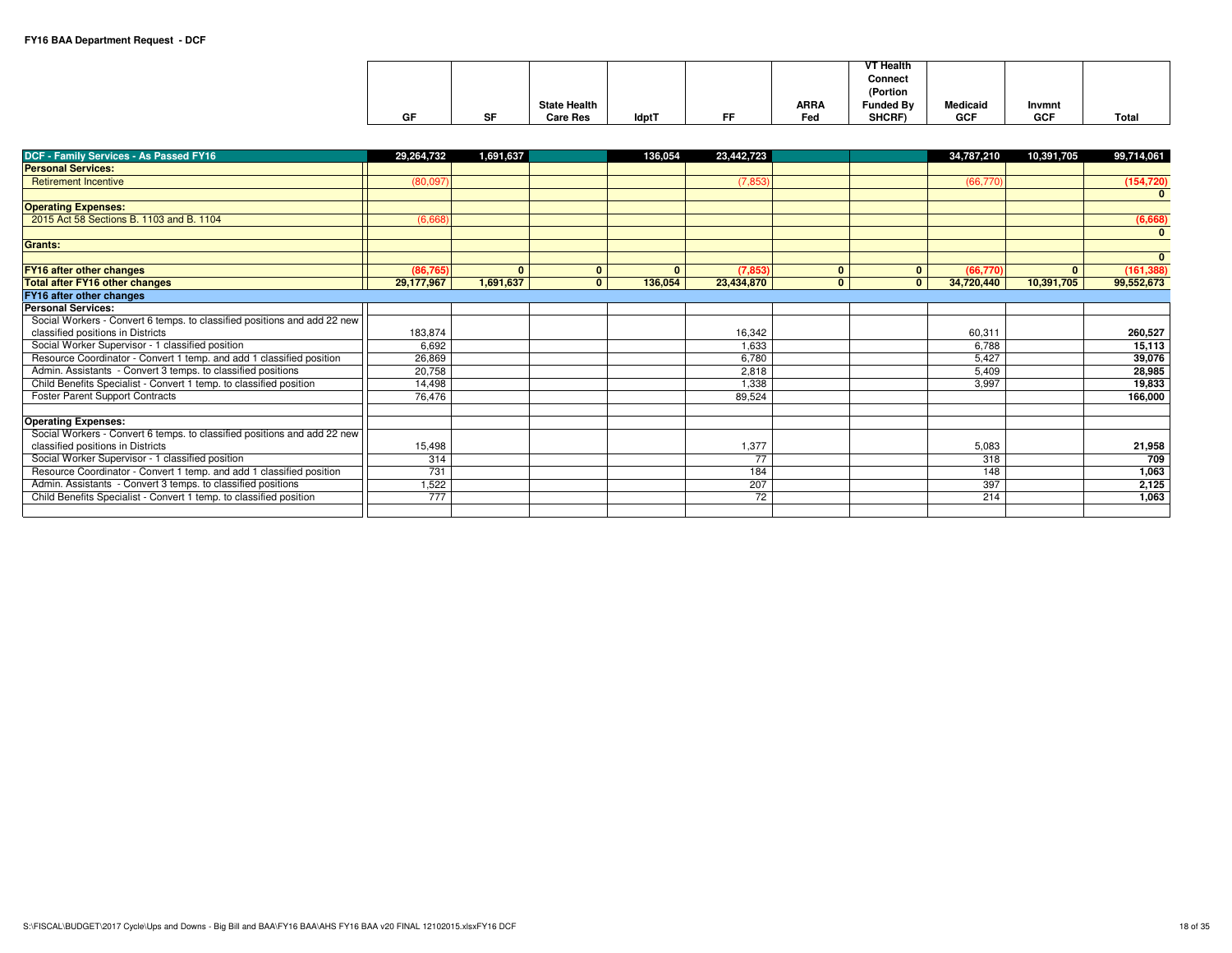|                                                                                                                |              |              |                     |              |              |              | <b>VT Health</b>    |                 |              |              |
|----------------------------------------------------------------------------------------------------------------|--------------|--------------|---------------------|--------------|--------------|--------------|---------------------|-----------------|--------------|--------------|
|                                                                                                                |              |              |                     |              |              |              | Connect<br>(Portion |                 |              |              |
|                                                                                                                |              |              | <b>State Health</b> |              |              | <b>ARRA</b>  | <b>Funded Bv</b>    | <b>Medicaid</b> | Invmnt       |              |
|                                                                                                                | GF           | <b>SF</b>    | <b>Care Res</b>     | <b>IdptT</b> | <b>FF</b>    | Fed          | SHCRF)              | <b>GCF</b>      | <b>GCF</b>   | <b>Total</b> |
| Grants:                                                                                                        |              |              |                     |              |              |              |                     |                 |              |              |
| <b>Case Review services</b>                                                                                    | 14.809       |              |                     |              | 14.809       |              |                     |                 |              | 29,618       |
| Child & Family Support (CFS) Caseload Increase [From 2567 to 2630=<br>63 cases x $$2573.80$ cpc = $$162,149$ ] |              |              |                     |              |              |              |                     | 162,149         |              | 162,149      |
| <b>Foster Parent Respite</b>                                                                                   | 127.624      |              |                     |              | 1.250        |              |                     |                 |              | 128,874      |
| <b>Foster Parent Support</b>                                                                                   | 65,486       |              |                     |              | 11,132       |              |                     | 100             |              | 76,718       |
| Subsidized Adoption. FSD Sub Adopt CPC Increase [From \$8,775 to                                               |              |              |                     |              |              |              |                     |                 |              |              |
| $$8,893 = $118$ . 2020 caseload x $$118 = $238,360$                                                            | 126,331      |              |                     |              | 112,029      |              |                     |                 |              | 238,360      |
|                                                                                                                |              |              |                     |              |              |              |                     |                 |              |              |
| FSD Sub Care Caseload Increase [From 1,096 to 1400 = 304 cases. 304                                            |              |              |                     |              |              |              |                     |                 |              |              |
| cases x $$25,674$ cpc = \$7,804,967]                                                                           | 892.888      |              |                     |              | 870.254      |              |                     | 3.363.161       | 2.678.665    | 7.804.968    |
| FSD Sub Care CPC Decrease [From \$25,674.23 to \$22,661.60 = -                                                 |              |              |                     |              |              |              |                     |                 |              |              |
| $$3,012.63 \times 1400 \text{ cases} = -$4,217,682]$                                                           | (445, 390)   |              |                     |              | (507, 387)   |              |                     | (1,817,398)     | (1,447,507)  | (4,217,682)  |
| Lund Substance Abuse Screeners                                                                                 | 74.916       |              |                     |              |              |              |                     |                 |              | 74.916       |
| Supervised Visitation services                                                                                 | 44,492       |              |                     |              | 908          |              |                     |                 |              | 45,400       |
| Transportation cost increase due to 33% caseload increase                                                      | 735,906      |              |                     |              | 341,802      |              |                     |                 | 5,144        | 1.082.852    |
|                                                                                                                |              |              |                     |              |              |              |                     |                 |              |              |
| Transfer GC from RU to FSD (DCF net-neutral)                                                                   |              |              |                     |              |              |              |                     | 411,607         |              | 411,607      |
| Insurance Premium Increase for Foster Parent Liability & Casualty policy                                       | 23,700       |              |                     |              | 4.182        |              |                     | 18,591          |              | 46,473       |
| Funding for increase to IFS DAP program at DMH                                                                 |              |              |                     |              |              |              |                     | 344,600         |              | 344,600      |
| Transfer from DCF to DMH for IFS DAP program (AHS net-neutral)                                                 |              |              |                     |              |              |              |                     | (344, 600)      |              | (344, 600)   |
| Transfer of DS Waiver funds from DAIL to DCF (AHS net-neutral)                                                 |              |              |                     |              |              |              |                     | 400,000         |              | 400,000      |
|                                                                                                                |              |              |                     |              |              |              |                     |                 |              |              |
| Technical correction - transfer funding from FSD to CDD (DCF net-                                              |              |              |                     |              |              |              |                     |                 |              |              |
| neutral)                                                                                                       | (100,000)    |              |                     |              |              |              |                     |                 |              | (100,000)    |
|                                                                                                                |              |              |                     |              |              |              |                     |                 |              |              |
| <b>FY16 BAA Changes</b>                                                                                        | 1,908,771    | $\Omega$     | $\mathbf{0}$        | $\mathbf{0}$ | 969,330      | $\mathbf{0}$ | $\mathbf{0}$        | 2,626,302       | 1,236,302    | 6,740,705    |
| <b>FY16 BAA Gov Recommended</b>                                                                                | 31,086,738   | 1.691.637    | $\Omega$            | 136.054      | 24,404,200   | $\mathbf{0}$ | $\mathbf{0}$        | 37,346,742      | 11,628,007   | 106,293,378  |
| <b>FY16 BAA Legislative Changes</b>                                                                            |              |              |                     |              |              |              |                     |                 |              |              |
| <b>FY16 BAA Subtotal of Legislative Changes</b>                                                                | $\mathbf{0}$ | $\mathbf{0}$ | 0                   | $\mathbf{0}$ | $\mathbf{0}$ | $\mathbf{0}$ | $\mathbf{0}$        | $\mathbf{0}$    | $\mathbf{0}$ | $\Omega$     |
| FY16 BAA As Passed - Dept ID 3440020000                                                                        | 31,086,738   | 1,691,637    | $\mathbf{0}$        | 136,054      | 24,404,200   | $\mathbf{0}$ | $\mathbf{0}$        | 37,346,742      | 11,628,007   | 106,293,378  |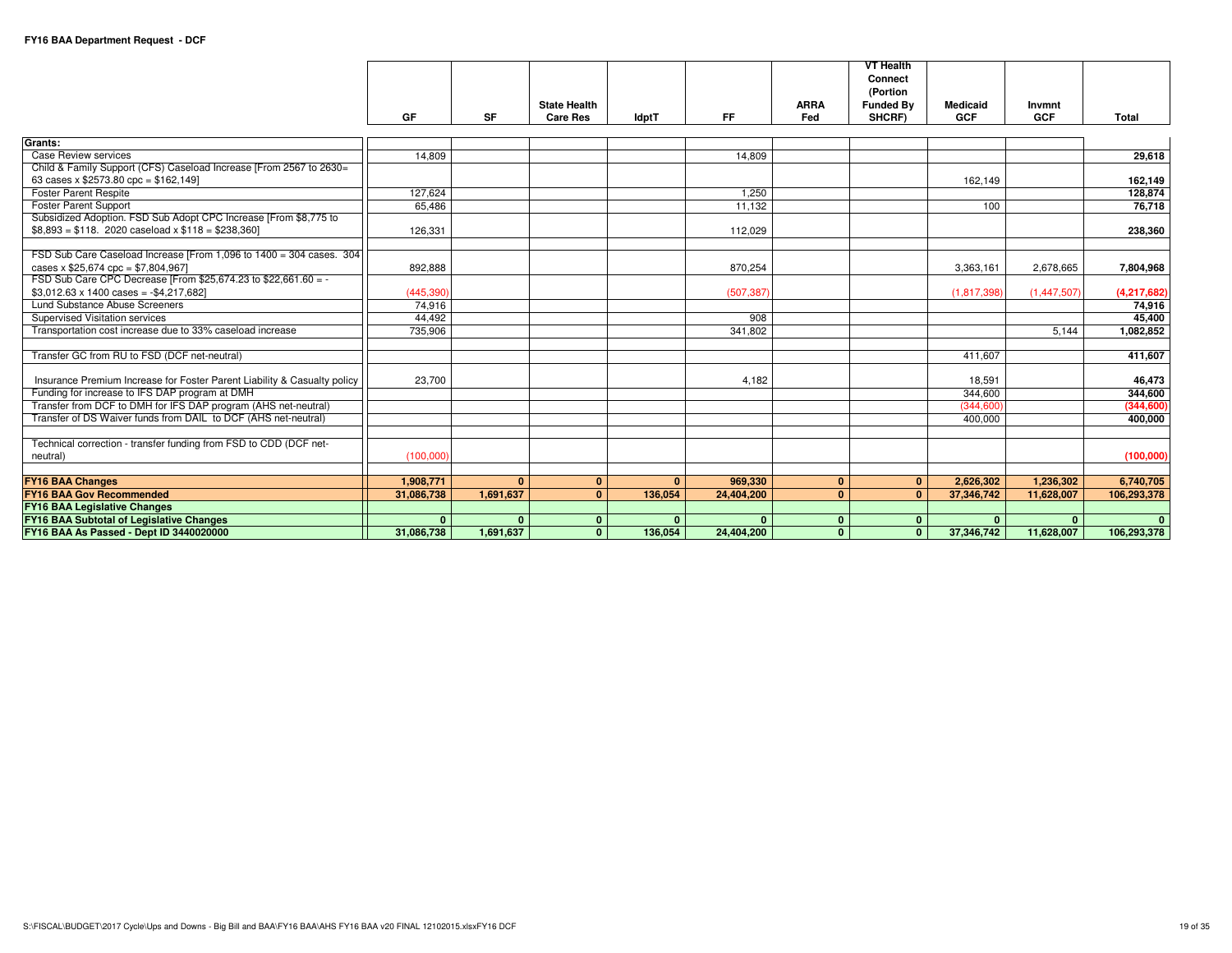|                                                                      |              |              |                     |              |              |              | <b>VT Health</b><br>Connect |                 |              |                |
|----------------------------------------------------------------------|--------------|--------------|---------------------|--------------|--------------|--------------|-----------------------------|-----------------|--------------|----------------|
|                                                                      |              |              |                     |              |              |              | (Portion                    |                 |              |                |
|                                                                      |              |              | <b>State Health</b> |              |              | <b>ARRA</b>  | <b>Funded By</b>            | <b>Medicaid</b> | Invmnt       |                |
|                                                                      | GF           | <b>SF</b>    | <b>Care Res</b>     | <b>IdptT</b> | <b>FF</b>    | Fed          | SHCRF)                      | <b>GCF</b>      | <b>GCF</b>   | <b>Total</b>   |
|                                                                      |              |              |                     |              |              |              |                             |                 |              |                |
| DCF - Child Development - As Passed FY16                             | 29,743,122   | 1,820,000    |                     |              | 38,248,914   |              |                             | 9,035,037       | 2,269,694    | 81,116,767     |
| <b>Personal Services:</b>                                            |              |              |                     |              |              |              |                             |                 |              |                |
| <b>Retirement Incentive</b>                                          | (21, 954)    |              |                     |              | (28, 219)    |              |                             | (2,732)         |              | (52, 905)      |
| <b>Operating Expenses:</b>                                           |              |              |                     |              |              |              |                             |                 |              |                |
| 2015 Act 58 Sections B, 1103 and B, 1104                             | (1,506)      |              |                     |              |              |              |                             |                 |              | (1,506)        |
|                                                                      |              |              |                     |              |              |              |                             |                 |              |                |
| <b>Grants:</b>                                                       |              |              |                     |              |              |              |                             |                 |              |                |
|                                                                      |              |              |                     |              |              |              |                             |                 |              | $\mathbf{0}$   |
| <b>FY16 after other changes</b>                                      | (23, 460)    | $\mathbf{0}$ | $\mathbf{0}$        | $\mathbf{0}$ | (28.219)     | $\mathbf{0}$ | $\mathbf{0}$                | (2.732)         | $\mathbf{0}$ | (54, 411)      |
| <b>Total after FY16 other changes</b>                                | 29,719,662   | 1.820,000    | $\mathbf{0}$        | $\mathbf{0}$ | 38,220,695   | $\mathbf{0}$ | $\mathbf{0}$                | 9,032,305       | 2,269,694    | 81,062,356     |
| <b>FY16 after other changes</b>                                      |              |              |                     |              |              |              |                             |                 |              |                |
| <b>Personal Services:</b>                                            |              |              |                     |              |              |              |                             |                 |              |                |
|                                                                      |              |              |                     |              |              |              |                             |                 |              | $\mathbf{0}$   |
| <b>Operating Expenses:</b>                                           |              |              |                     |              |              |              |                             |                 |              |                |
|                                                                      |              |              |                     |              |              |              |                             |                 |              | $\mathbf{0}$   |
| Grants:                                                              |              |              |                     |              |              |              |                             |                 |              |                |
| Funding for transferring Therapeutic Childcare Services (TCS) to DMH |              |              |                     |              |              |              |                             | 267.821         |              | 267,821        |
| Transfer to DMH - Therapeutic Childcare Services (TCS) [AHS net-     |              |              |                     |              |              |              |                             |                 |              |                |
| neutral]                                                             |              |              |                     |              |              |              |                             | (267, 821)      |              | (267, 821)     |
| Technical correction - transfer funding from FSD to CDD (DCF net-    |              |              |                     |              |              |              |                             |                 |              |                |
| neutral)                                                             | 100,000      |              |                     |              |              |              |                             |                 |              | 100,000        |
| CDD Part C IDEA mandated services - includes Medicaid eligible       |              |              |                     |              |              |              |                             |                 |              |                |
| assessment services, and non-Medicaid eligible over claims.          | 359,760      |              |                     |              |              |              |                             | 500,000         |              | 859,760        |
| <b>FY16 BAA Changes</b>                                              | 459.760      | $\mathbf{0}$ | $\mathbf{0}$        | $\mathbf{0}$ | $\mathbf{0}$ | $\mathbf{0}$ | $\mathbf{0}$                | 500,000         | $\mathbf{0}$ | 959,760        |
| <b>FY16 BAA Gov Recommended</b>                                      | 30,179,422   | 1,820,000    | $\Omega$            | $\mathbf{0}$ | 38,220,695   | $\mathbf{0}$ | $\mathbf{0}$                | 9,532,305       | 2,269,694    | 82,022,116     |
| <b>FY16 BAA Legislative Changes</b>                                  |              |              |                     |              |              |              |                             |                 |              |                |
| <b>FY16 BAA Subtotal of Legislative Changes</b>                      | $\mathbf{0}$ | $\mathbf{0}$ | $\mathbf{0}$        | $\mathbf{0}$ | $\mathbf{0}$ | $\mathbf{0}$ | $\mathbf{0}$                | $\Omega$        | $\mathbf{0}$ | $\overline{0}$ |
| FY16 BAA As Passed - Dept ID 3440030000                              | 30,179,422   | 1.820.000    | $\mathbf{0}$        | $\mathbf{0}$ | 38,220,695   | $\mathbf{0}$ | $\mathbf{0}$                | 9,532,305       | 2,269,694    | 82,022,116     |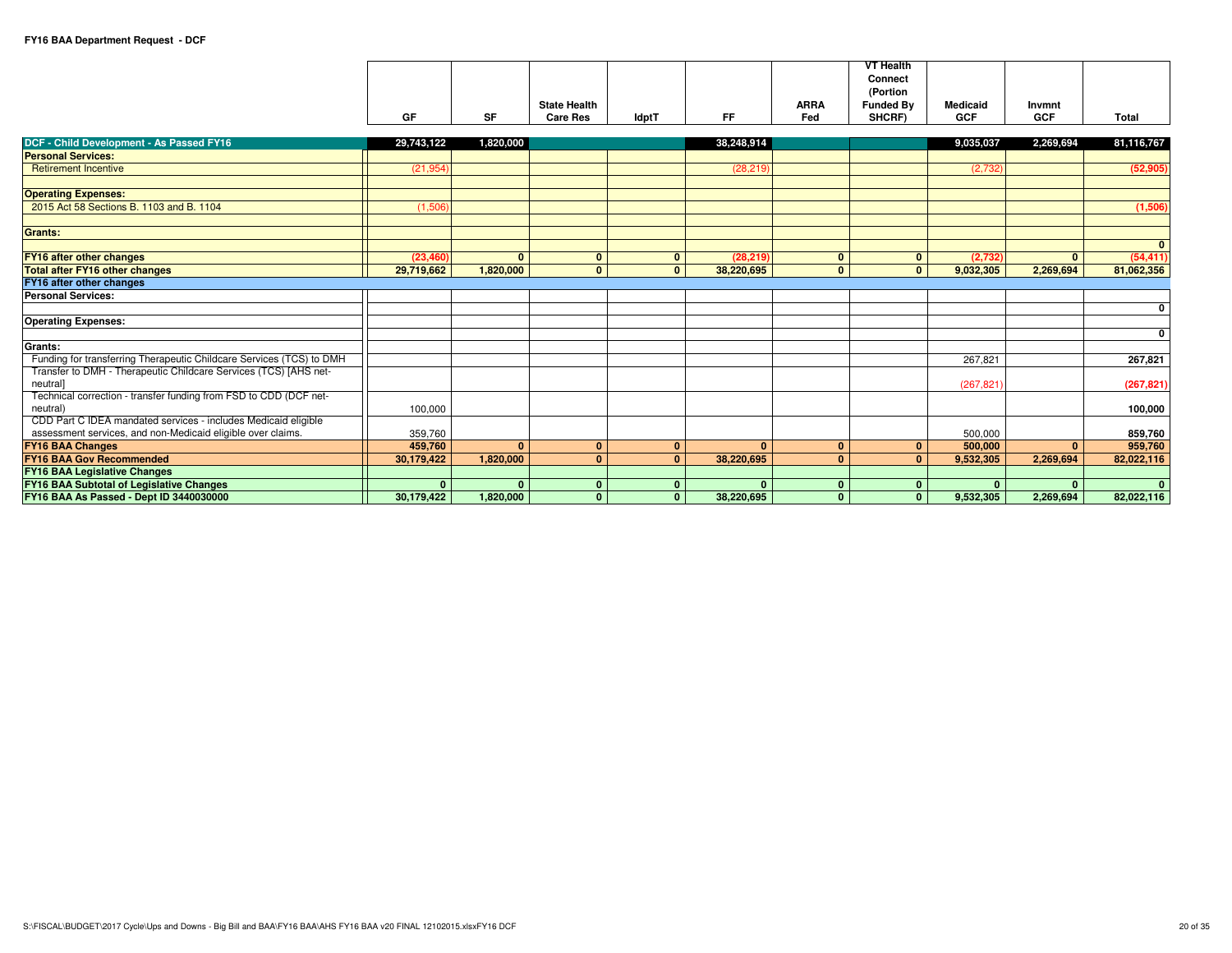**FY16 BAA As Passed - Dept ID 3440050000**

|                                                                                                                      | GF             | <b>SF</b>    | <b>State Health</b><br><b>Care Res</b> | <b>IdptT</b>   | <b>FF</b>      | <b>ARRA</b><br>Fed | <b>VT Health</b><br>Connect<br>(Portion<br><b>Funded By</b><br>SHCRF) | <b>Medicaid</b><br><b>GCF</b> | Invmnt<br><b>GCF</b> | <b>Total</b>                            |
|----------------------------------------------------------------------------------------------------------------------|----------------|--------------|----------------------------------------|----------------|----------------|--------------------|-----------------------------------------------------------------------|-------------------------------|----------------------|-----------------------------------------|
|                                                                                                                      |                |              |                                        |                |                |                    |                                                                       |                               |                      |                                         |
| DCF - Office of Child Support - As Passed FY16                                                                       | 3,430,564      | 455,718      |                                        | 387,600        | 9,457,889      |                    |                                                                       |                               |                      | 13,731,771                              |
| <b>Personal Services:</b>                                                                                            |                |              |                                        |                |                |                    |                                                                       |                               |                      |                                         |
| 2015 Act 58 Section B. 1104                                                                                          | (55, 834)      |              |                                        |                |                |                    |                                                                       |                               |                      | (55, 834)                               |
| <b>Retirement Incentive</b>                                                                                          | (60, 995)      |              |                                        |                | (58,020)       |                    |                                                                       |                               |                      | (119,015)                               |
| <b>Operating Expenses:</b>                                                                                           |                |              |                                        |                |                |                    |                                                                       |                               |                      | $\mathbf{0}$<br>$\overline{\mathbf{0}}$ |
| 2015 Act 58 Sections B. 1103 and B. 1104                                                                             | (1,808)        |              |                                        |                | (772)          |                    |                                                                       |                               |                      | (2,580)                                 |
| <b>FY16 after other changes</b>                                                                                      | (118.637)      | $\mathbf{0}$ | $\mathbf{0}$                           | $\mathbf{0}$   | (58, 792)      | $\mathbf{0}$       | $\mathbf{0}$                                                          | $\mathbf{0}$                  | $\mathbf{0}$         | (177, 429)                              |
| <b>Total after FY16 other changes</b>                                                                                | 3,311,927      | 455,718      | $\mathbf{0}$                           | 387,600        | 9,399,097      | $\mathbf{0}$       | $\mathbf{0}$                                                          | $\mathbf{0}$                  | $\mathbf{0}$         | 13,554,342                              |
| FY16 after other changes                                                                                             |                |              |                                        |                |                |                    |                                                                       |                               |                      |                                         |
| <b>Personal Services:</b>                                                                                            |                |              |                                        |                |                |                    |                                                                       |                               |                      |                                         |
|                                                                                                                      |                |              |                                        |                |                |                    |                                                                       |                               |                      | $\mathbf 0$                             |
| <b>Operating Expenses:</b>                                                                                           |                |              |                                        |                |                |                    |                                                                       |                               |                      |                                         |
|                                                                                                                      |                |              |                                        |                |                |                    |                                                                       |                               |                      | $\mathbf 0$                             |
| Grants:                                                                                                              |                |              |                                        |                |                |                    |                                                                       |                               |                      |                                         |
|                                                                                                                      |                |              |                                        |                |                |                    |                                                                       |                               |                      | $\mathbf 0$                             |
| <b>FY16 BAA Changes</b>                                                                                              | $\mathbf{0}$   | $\mathbf{0}$ | $\mathbf{0}$                           | $\mathbf{0}$   | $\mathbf{0}$   | $\mathbf{0}$       | $\mathbf{0}$                                                          | $\mathbf{0}$                  | $\mathbf{0}$         | $\mathbf{0}$                            |
| <b>FY16 BAA Gov Recommended</b>                                                                                      | 3,311,927      | 455,718      | $\mathbf{0}$                           | 387,600        | 9,399,097      | $\mathbf{0}$       | $\mathbf{0}$                                                          | $\mathbf{0}$                  | $\mathbf{0}$         | 13,554,342                              |
| <b>FY16 BAA Legislative Changes</b>                                                                                  |                |              |                                        |                |                |                    |                                                                       |                               |                      |                                         |
| <b>FY16 BAA Subtotal of Legislative Changes</b>                                                                      | $\mathbf{0}$   | $\mathbf{0}$ | $\mathbf{0}$                           | 0 <sup>1</sup> | $\mathbf{0}$   | $\mathbf{0}$       | $\mathbf{0}$                                                          | $\mathbf{0}$                  | $\mathbf{0}$         | $\mathbf{0}$                            |
| FY16 BAA As Passed - Dept ID 3440040000                                                                              | 3,311,927      | 455,718      | $\mathbf{0}$                           | 387,600        | 9,399,097      | $\mathbf{0}$       | $\mathbf{0}$                                                          | $\mathbf{0}$                  | $\mathbf{0}$         | 13,554,342                              |
|                                                                                                                      |                |              |                                        |                |                |                    |                                                                       |                               |                      |                                         |
| DCF - Aid to Aged, Blind, and Disabled - As Passed FY16                                                              | 9,688,636      |              |                                        |                |                |                    |                                                                       |                               | 3,750,000            | 13,438,636                              |
| <b>Other Changes:</b>                                                                                                |                |              |                                        |                |                |                    |                                                                       |                               |                      |                                         |
|                                                                                                                      |                |              |                                        |                |                |                    |                                                                       |                               |                      |                                         |
| FY16 after other changes                                                                                             | $\mathbf{0}$   | $\mathbf{0}$ | $\mathbf{0}$                           | $\overline{0}$ | $\mathbf{0}$   | $\mathbf{0}$       | $\mathbf{0}$                                                          | $\mathbf{0}$                  | $\mathbf{0}$         | $\mathbf{0}$                            |
| <b>Total after FY16 other changes</b>                                                                                | 9,688,636      | $\mathbf{0}$ | $\mathbf{0}$                           | $\mathbf{0}$   | $\mathbf{0}$   | $\mathbf{0}$       | $\mathbf{0}$                                                          | $\mathbf{0}$                  | 3,750,000            | 13,438,636                              |
| FY16 after other changes                                                                                             |                |              |                                        |                |                |                    |                                                                       |                               |                      |                                         |
| <b>Personal Services:</b>                                                                                            |                |              |                                        |                |                |                    |                                                                       |                               |                      |                                         |
|                                                                                                                      |                |              |                                        |                |                |                    |                                                                       |                               |                      | $\mathbf 0$                             |
| Grants:                                                                                                              |                |              |                                        |                |                |                    |                                                                       |                               |                      |                                         |
| Essential Person Caseload Increase [Base Caseload 171 to 204 = 33<br>cases @ $$379.62 \times 12$ months = 150,329.52 |                |              |                                        |                |                |                    |                                                                       |                               |                      |                                         |
|                                                                                                                      |                |              |                                        |                |                |                    |                                                                       |                               | 150,330              | 150,330<br>$\Omega$                     |
| <b>FY16 BAA Changes</b>                                                                                              | $\overline{0}$ | $\mathbf{0}$ | $\mathbf{0}$                           | $\mathbf{0}$   | $\overline{0}$ | $\mathbf{0}$       | $\mathbf{0}$                                                          | $\mathbf{0}$                  | 150,330              | 150,330                                 |
| <b>FY16 BAA Gov Recommended</b>                                                                                      | 9,688,636      | $\mathbf{0}$ | $\mathbf{0}$                           | $\overline{0}$ | $\mathbf{0}$   | $\mathbf{0}$       | $\mathbf{0}$                                                          | $\mathbf{0}$                  | 3,900,330            | 13,588,966                              |
| <b>FY16 BAA Legislative Changes</b>                                                                                  |                |              |                                        |                |                |                    |                                                                       |                               |                      |                                         |
| FY16 BAA Subtotal of Legislative Changes                                                                             | $\mathbf{0}$   | $\mathbf{0}$ | $\mathbf{0}$                           | $\mathbf{0}$   | $\mathbf{0}$   | $\mathbf{0}$       | $\mathbf{0}$                                                          | $\mathbf{0}$                  | $\mathbf{0}$         | $\mathbf{0}$                            |
|                                                                                                                      |                |              |                                        |                |                |                    |                                                                       |                               |                      |                                         |

**9,688,636 <sup>0</sup> <sup>0</sup> <sup>0</sup> <sup>0</sup> <sup>0</sup> <sup>0</sup> <sup>0</sup> 3,900,330 13,588,966**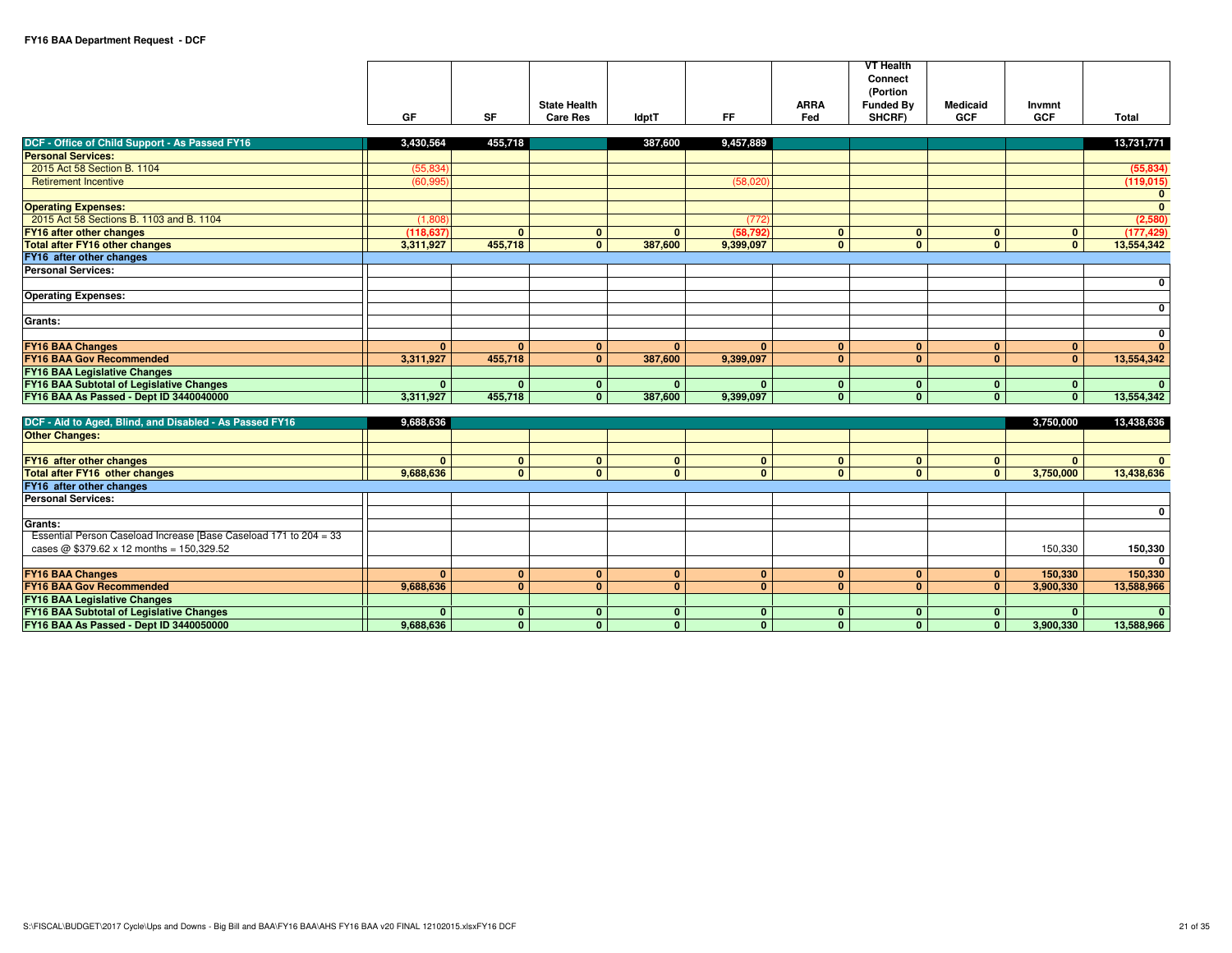|                                                                           | GF           | <b>SF</b>      | <b>State Health</b><br><b>Care Res</b> | <b>IdptT</b> | <b>FF</b>    | <b>ARRA</b><br>Fed | <b>VT Health</b><br>Connect<br>(Portion<br><b>Funded By</b><br>SHCRF) | <b>Medicaid</b><br><b>GCF</b> | Invmnt<br><b>GCF</b> | <b>Total</b>   |
|---------------------------------------------------------------------------|--------------|----------------|----------------------------------------|--------------|--------------|--------------------|-----------------------------------------------------------------------|-------------------------------|----------------------|----------------|
| DCF - General Assistance - As Passed FY16                                 | 4,680,025    |                |                                        |              | 1,111,320    |                    |                                                                       |                               | 295,665              | 6,087,010      |
| <b>Other Changes:</b>                                                     |              |                |                                        |              |              |                    |                                                                       |                               |                      |                |
|                                                                           |              |                |                                        |              |              |                    |                                                                       |                               |                      |                |
| FY16 after other changes                                                  | $\mathbf{0}$ | $\mathbf{0}$   | $\mathbf{0}$                           | $\mathbf{0}$ | $\mathbf{0}$ | $\mathbf{0}$       | $\mathbf{0}$                                                          | $\mathbf{0}$                  | $\mathbf{0}$         | $\mathbf{0}$   |
| <b>Total after FY16 other changes</b>                                     | 4,680,025    | $\mathbf{0}$   | $\overline{0}$                         | $\mathbf{0}$ | 1,111,320    | $\overline{0}$     | $\mathbf{0}$                                                          | $\mathbf{0}$                  | 295,665              | 6,087,010      |
| FY16 after other changes                                                  |              |                |                                        |              |              |                    |                                                                       |                               |                      |                |
| <b>Personal Services:</b>                                                 |              |                |                                        |              |              |                    |                                                                       |                               |                      |                |
|                                                                           |              |                |                                        |              |              |                    |                                                                       |                               |                      | $\mathbf 0$    |
| <b>Operating Expenses:</b>                                                |              |                |                                        |              |              |                    |                                                                       |                               |                      |                |
|                                                                           |              |                |                                        |              |              |                    |                                                                       |                               |                      | 0              |
| Grants:                                                                   |              |                |                                        |              |              |                    |                                                                       |                               |                      | 0              |
|                                                                           |              |                |                                        |              |              |                    |                                                                       |                               |                      | 0              |
| <b>FY16 BAA Changes</b>                                                   | $\mathbf{0}$ | $\mathbf{0}$   | $\mathbf{0}$                           | $\mathbf{0}$ | $\mathbf{0}$ | $\mathbf{0}$       | $\mathbf{0}$                                                          | $\mathbf{0}$                  | $\Omega$             | $\mathbf{0}$   |
| <b>FY16 BAA Gov Recommended</b>                                           | 4,680,025    | $\mathbf{0}$   | $\mathbf{0}$                           | $\mathbf{0}$ | 1,111,320    | $\mathbf{0}$       | $\mathbf{0}$                                                          | $\mathbf{0}$                  | 295,665              | 6,087,010      |
| <b>FY16 BAA Legislative Changes</b>                                       |              |                |                                        |              |              |                    |                                                                       |                               |                      | $\mathbf{0}$   |
| <b>FY16 BAA Subtotal of Legislative Changes</b>                           | $\mathbf{0}$ | $\mathbf{0}$   | $\mathbf{0}$                           | $\mathbf{0}$ | $\mathbf{0}$ | $\mathbf{0}$       | $\mathbf{0}$                                                          | $\mathbf{0}$                  | $\mathbf{0}$         | $\mathbf{0}$   |
| FY16 BAA As Passed - Dept ID 3440060000                                   | 4,680,025    | $\mathbf{0}$   | $\mathbf{0}$                           | $\mathbf{0}$ | 1,111,320    | $\mathbf{0}$       | $\mathbf{0}$                                                          | $\mathbf{0}$                  | 295,665              | 6,087,010      |
| DCF - 3SquaresVT - As Passed FY16                                         |              |                |                                        |              | 28,217,770   |                    |                                                                       |                               |                      | 28,217,770     |
| FY16 after other changes                                                  |              |                |                                        |              |              |                    |                                                                       |                               |                      |                |
| <b>Personal Services:</b>                                                 |              |                |                                        |              |              |                    |                                                                       |                               |                      |                |
|                                                                           |              |                |                                        |              |              |                    |                                                                       |                               |                      | 0              |
| <b>Operating Expenses:</b>                                                |              |                |                                        |              |              |                    |                                                                       |                               |                      |                |
|                                                                           |              |                |                                        |              |              |                    |                                                                       |                               |                      | 0              |
| Grants:                                                                   |              |                |                                        |              |              |                    |                                                                       |                               |                      |                |
| Caseload increase from 15,470 to 16,196 = 726 x $$149 \times 12$ months = |              |                |                                        |              |              |                    |                                                                       |                               |                      |                |
| \$1,298,088                                                               |              |                |                                        |              | 1,298,088    |                    |                                                                       |                               |                      | 1,298,088      |
| Caseload CPC Decrease from \$152 to $$149 = -$3.$ \$3.00 x 15,470 x 12    |              |                |                                        |              |              |                    |                                                                       |                               |                      |                |
| months = $$556,920$                                                       |              |                |                                        |              | (556, 920)   |                    |                                                                       |                               |                      | (556, 920)     |
|                                                                           |              |                |                                        |              |              |                    |                                                                       |                               |                      | $\Omega$       |
| <b>FY16 BAA Changes</b>                                                   | $\mathbf{0}$ | $\mathbf{0}$   | $\mathbf{0}$                           | $\mathbf{0}$ | 741,168      | $\mathbf{0}$       | $\mathbf{0}$                                                          | $\mathbf{0}$                  | $\mathbf{0}$         | 741,168        |
| <b>FY16 BAA Gov Recommended</b>                                           | $\mathbf{0}$ | $\overline{0}$ | $\overline{0}$                         | $\mathbf{0}$ | 28,958,938   | $\Omega$           | $\mathbf{0}$                                                          | $\overline{0}$                | $\mathbf{0}$         | 28,958,938     |
| <b>FY16 BAA Legislative Changes</b>                                       |              |                |                                        |              |              |                    |                                                                       |                               |                      |                |
| <b>FY16 BAA Subtotal of Legislative Changes</b>                           | $\mathbf{0}$ | $\mathbf{0}$   | $\mathbf{0}$                           | $\mathbf{0}$ | $\Omega$     | $\mathbf{0}$       | $\mathbf{0}$                                                          | $\mathbf{0}$                  | $\mathbf{0}$         | $\overline{0}$ |
| FY16 BAA As Passed - Dept ID 3440070000                                   | $\mathbf{0}$ | $\mathbf{0}$   | $\mathbf{0}$                           | $\mathbf{0}$ | 28,958,938   | $\mathbf{0}$       | $\mathbf{0}$                                                          | $\mathbf{0}$                  | $\mathbf{0}$         | 28,958,938     |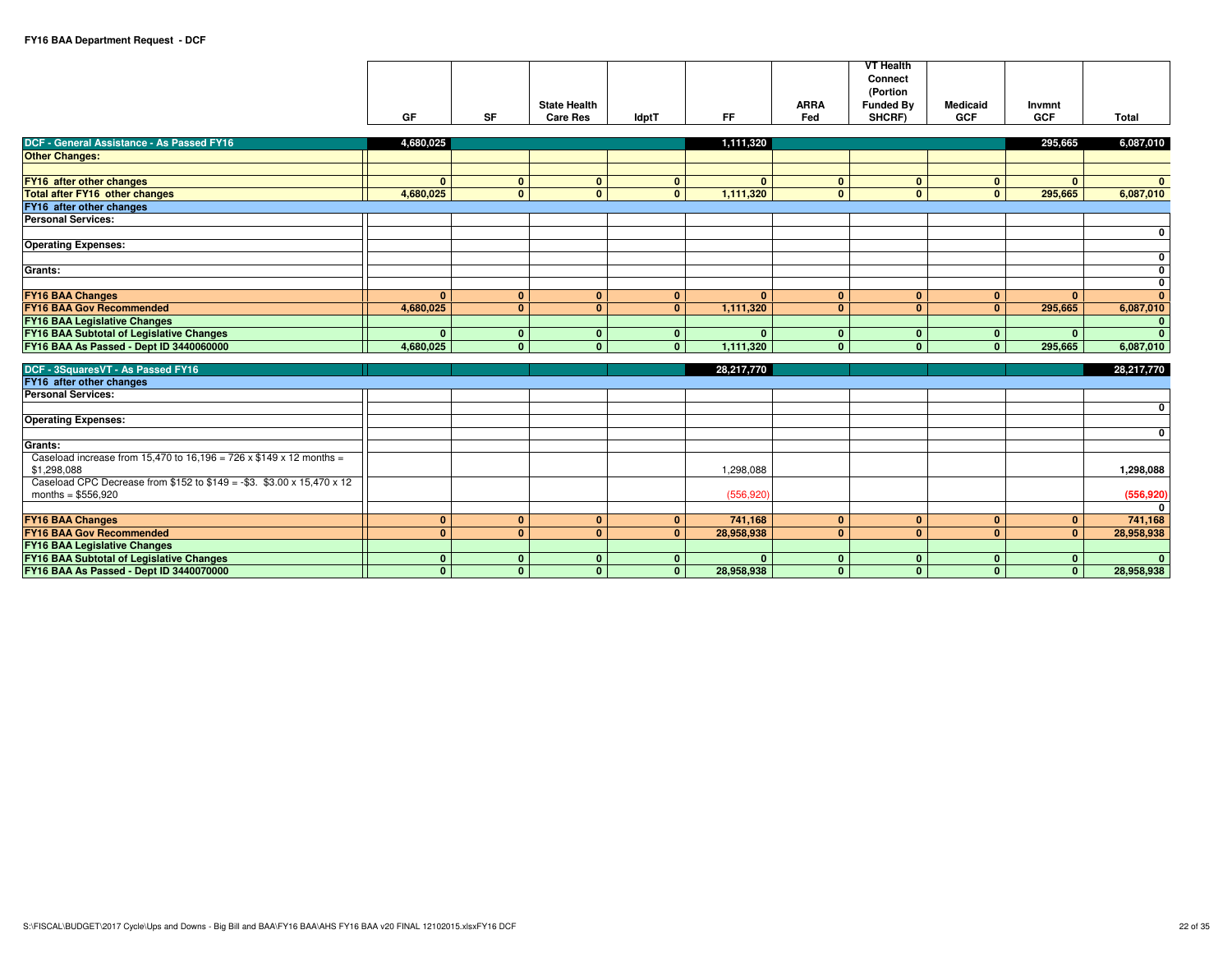|                                                                         |              |              |                     |                |              |              | <b>VT Health</b>           |                 |              |                 |
|-------------------------------------------------------------------------|--------------|--------------|---------------------|----------------|--------------|--------------|----------------------------|-----------------|--------------|-----------------|
|                                                                         |              |              |                     |                |              |              | <b>Connect</b><br>(Portion |                 |              |                 |
|                                                                         |              |              | <b>State Health</b> |                |              | <b>ARRA</b>  | <b>Funded By</b>           | <b>Medicaid</b> | Invmnt       |                 |
|                                                                         | GF           | <b>SF</b>    | <b>Care Res</b>     | <b>IdptT</b>   | <b>FF</b>    | Fed          | SHCRF)                     | <b>GCF</b>      | <b>GCF</b>   | Total           |
| DCF - Reach Up - As Passed FY16                                         | 12.308.629   | 23,401,676   |                     |                | 4,152,222    |              |                            | 2.384.000       | 374,400      | 42,620,927      |
| <b>Other Changes:</b>                                                   |              |              |                     |                |              |              |                            |                 |              |                 |
|                                                                         |              |              |                     |                |              |              |                            |                 |              |                 |
| FY16 after other changes                                                | $\mathbf{0}$ | $\mathbf{0}$ | $\mathbf{0}$        | $\mathbf{0}$   | $\mathbf{0}$ | $\mathbf{0}$ | $\mathbf{0}$               | $\mathbf{0}$    | $\mathbf{0}$ |                 |
| <b>Total after FY16 other changes</b>                                   | 12,308,629   | 23,401,676   | $\mathbf{0}$        | $\overline{0}$ | 4,152,222    | $\mathbf{0}$ | $\mathbf{0}$               | 2,384,000       | 374,400      | 42,620,927      |
| FY16 after other changes                                                |              |              |                     |                |              |              |                            |                 |              |                 |
| <b>Personal Services:</b>                                               |              |              |                     |                |              |              |                            |                 |              |                 |
|                                                                         |              |              |                     |                |              |              |                            |                 |              | 0               |
| <b>Operating Expenses:</b>                                              |              |              |                     |                |              |              |                            |                 |              | 0               |
| Grants:                                                                 |              |              |                     |                |              |              |                            |                 |              | $\mathbf 0$     |
| Total Reach Up Caseload Savings \$4,650,768. Caseload from 5100 to      |              |              |                     |                |              |              |                            |                 |              |                 |
| 4855 = 245 cases; reduced cpc from \$204 to \$186 and reduced family    |              |              |                     |                |              |              |                            |                 |              |                 |
| size from 2.54 to 2.50.                                                 | (4,650,768)  |              |                     |                |              |              |                            |                 |              | (4,650,768)     |
| Funding for workforce development activities transferred from RU to ESD |              |              |                     |                |              |              |                            |                 |              |                 |
| resulting from discontinued DAIL Creative Workforce Solutions MOU       |              |              |                     |                |              |              |                            |                 |              |                 |
| (DCF net-neutral)                                                       | (111, 042)   |              |                     |                | (333, 126)   |              |                            |                 |              | (444, 168)      |
| Delayed Implementation of including \$125 of SSI income in calculating  |              |              |                     |                |              |              |                            |                 |              |                 |
| the RU benefit                                                          | 691,250      |              |                     |                |              |              |                            |                 |              | 691,250         |
| Transfer GC from RU to FSD. (DCF net-neutral)                           |              |              |                     |                |              |              |                            | (411,607)       |              | (411, 607)<br>0 |
| <b>FY16 BAA Changes</b>                                                 | (4,070,560)  | $\mathbf{0}$ | $\mathbf{0}$        | $\overline{0}$ | (333, 126)   | $\mathbf{0}$ | $\mathbf{0}$               | (411, 607)      | $\mathbf{0}$ | (4,815,293)     |
| <b>FY16 BAA Gov Recommended</b>                                         | 8,238,069    | 23,401,676   | $\mathbf{0}$        | 0              | 3,819,096    | $\mathbf{0}$ | $\mathbf{0}$               | 1,972,393       | 374,400      | 37,805,634      |
| <b>FY16 BAA Legislative Changes</b>                                     |              |              |                     |                |              |              |                            |                 |              |                 |
| <b>FY16 BAA Subtotal of Legislative Changes</b>                         | $\mathbf{0}$ | $\mathbf{0}$ | $\mathbf{0}$        | $\overline{0}$ | $\mathbf{0}$ | $\mathbf{0}$ | $\mathbf{0}$               | $\mathbf{0}$    | $\mathbf{0}$ | $\Omega$        |
| FY16 BAA As Passed - Dept ID 3440080000                                 | 8,238,069    | 23,401,676   | $\mathbf{0}$        | $\overline{0}$ | 3,819,096    | $\mathbf{0}$ | $\mathbf{0}$               | 1,972,393       | 374,400      | 37,805,634      |
|                                                                         |              |              |                     |                |              |              |                            |                 |              |                 |
| DCF - Home Heating Fuel Assistance/LIHEAP - As Passed FY16              |              |              |                     |                | 17,351,664   |              |                            |                 |              | 17,351,664      |
| FY16 after other changes<br><b>Personal Services:</b>                   |              |              |                     |                |              |              |                            |                 |              |                 |
|                                                                         |              |              |                     |                |              |              |                            |                 |              | 0               |
| <b>Operating Expenses:</b>                                              |              |              |                     |                |              |              |                            |                 |              |                 |
|                                                                         |              |              |                     |                |              |              |                            |                 |              | 0               |
| Grants:                                                                 |              |              |                     |                |              |              |                            |                 |              |                 |
|                                                                         |              |              |                     |                |              |              |                            |                 |              | $\mathbf 0$     |
| <b>FY16 BAA Changes</b>                                                 | $\mathbf{0}$ | $\mathbf{0}$ | $\mathbf{0}$        | $\mathbf{0}$   | $\mathbf{0}$ | $\mathbf{0}$ | $\mathbf{0}$               | $\mathbf{0}$    | $\mathbf{0}$ | $\mathbf{0}$    |
| <b>FY16 BAA Gov Recommended</b>                                         | $\mathbf{0}$ | $\mathbf{0}$ | $\mathbf{0}$        | 0              | 17,351,664   | $\mathbf{0}$ | $\mathbf{0}$               | $\mathbf{0}$    | $\mathbf{0}$ | 17,351,664      |
| <b>FY16 BAA Legislative Changes</b>                                     |              |              |                     |                |              |              |                            |                 |              |                 |
| <b>FY16 BAA Subtotal of Legislative Changes</b>                         | $\mathbf{0}$ | $\mathbf{0}$ | $\mathbf{0}$        | $\mathbf{0}$   | $\mathbf{0}$ | $\mathbf{0}$ | $\bf{0}$                   | $\mathbf{0}$    | $\mathbf{0}$ | $\mathbf{0}$    |
| FY16 BAA As Passed - Dept ID 3440090000                                 | $\mathbf{0}$ | $\mathbf{0}$ | $\mathbf{0}$        | $\overline{0}$ | 17.351.664   | $\mathbf{0}$ | $\mathbf{0}$               | $\mathbf{0}$    | $\mathbf{0}$ | 17,351,664      |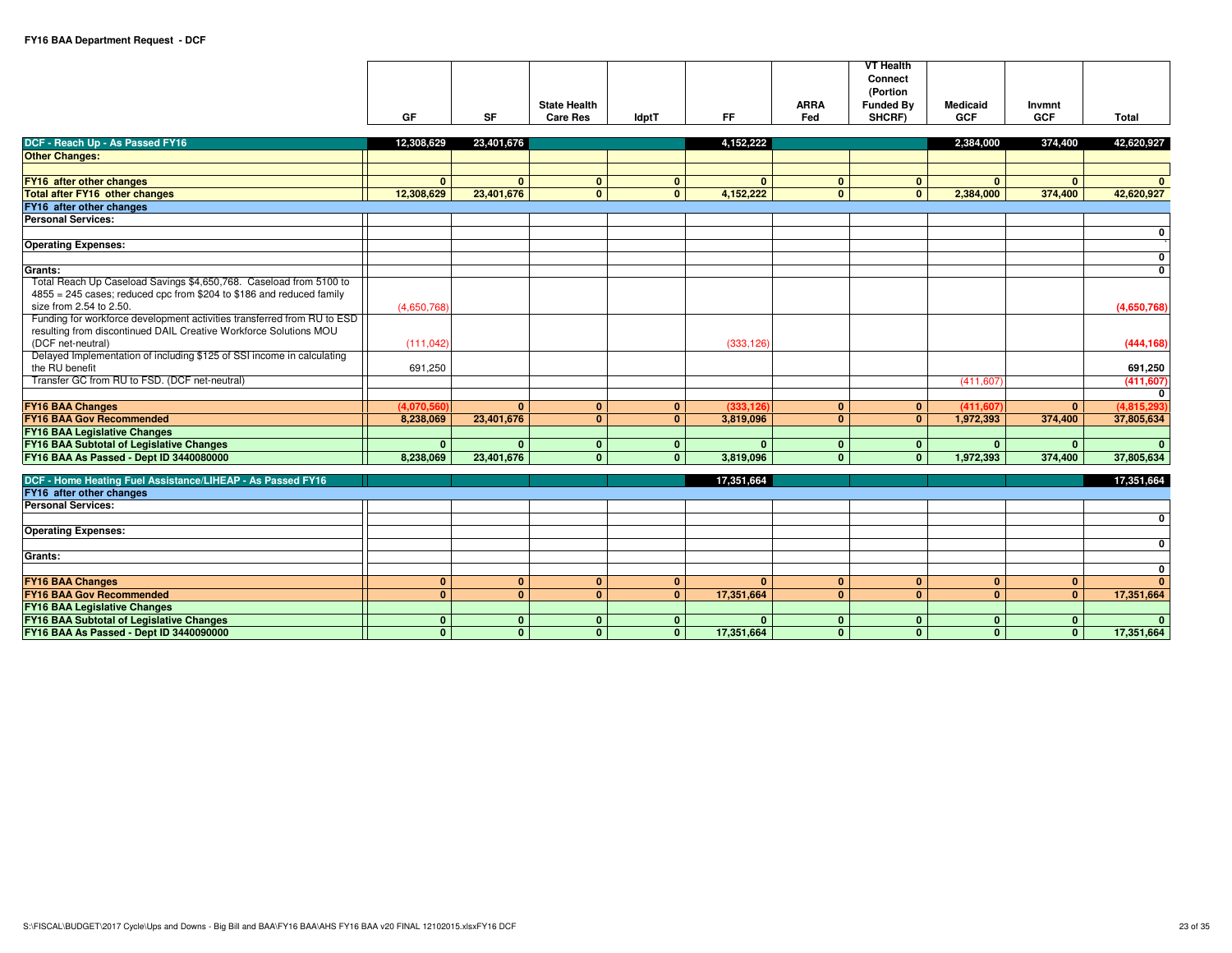|                                                                                        |                                |              |                              |                              |                           |                                | <b>VT Health</b><br>Connect    |                              |                             |              |
|----------------------------------------------------------------------------------------|--------------------------------|--------------|------------------------------|------------------------------|---------------------------|--------------------------------|--------------------------------|------------------------------|-----------------------------|--------------|
|                                                                                        |                                |              |                              |                              |                           |                                | (Portion                       |                              |                             |              |
|                                                                                        |                                |              | <b>State Health</b>          |                              |                           | <b>ARRA</b>                    | <b>Funded By</b>               | <b>Medicaid</b>              | Invmnt                      |              |
|                                                                                        | GF                             | <b>SF</b>    | <b>Care Res</b>              | ldptT                        | FF.                       | Fed                            | SHCRF)                         | <b>GCF</b>                   | <b>GCF</b>                  | Total        |
| DCF - Office of Economic Opportunity - As Passed FY16                                  | 4,729,667                      | 57,990       |                              |                              | 3,928,417                 |                                |                                |                              | 202,488                     | 8,918,562    |
| <b>Operating Expenses:</b>                                                             |                                |              |                              |                              |                           |                                |                                |                              |                             |              |
| 2015 Act 58 Sections B. 1103 and B. 1104                                               | (49)                           |              |                              |                              |                           |                                |                                |                              |                             | (49)         |
|                                                                                        |                                |              |                              |                              |                           |                                |                                |                              |                             |              |
| <b>Grants:</b>                                                                         |                                |              |                              |                              |                           |                                |                                |                              |                             |              |
|                                                                                        |                                |              |                              |                              |                           |                                |                                |                              |                             |              |
| FY16 after other changes                                                               | (49)                           | $\mathbf{0}$ | $\mathbf{0}$                 | $\mathbf{0}$                 | $\mathbf{0}$              | $\mathbf{0}$                   | $\mathbf{0}$                   | $\mathbf{0}$                 | $\mathbf{0}$                | (49)         |
| <b>Total after FY16 other changes</b>                                                  | 4,729,618                      | 57,990       | $\mathbf{0}$                 | $\mathbf{0}$                 | 3,928,417                 | $\mathbf{0}$                   | $\mathbf{0}$                   | $\mathbf{0}$                 | 202,488                     | 8,918,513    |
| FY16 after other changes                                                               |                                |              |                              |                              |                           |                                |                                |                              |                             |              |
| <b>Personal Services:</b>                                                              |                                |              |                              |                              |                           |                                |                                |                              |                             |              |
|                                                                                        |                                |              |                              |                              |                           |                                |                                |                              |                             | 0            |
| <b>Operating Expenses:</b>                                                             |                                |              |                              |                              |                           |                                |                                |                              |                             |              |
|                                                                                        |                                |              |                              |                              |                           |                                |                                |                              |                             | 0            |
| Grants:                                                                                |                                |              |                              |                              |                           |                                |                                |                              |                             |              |
|                                                                                        |                                |              |                              |                              |                           |                                |                                |                              |                             | 0            |
| <b>FY16 BAA Changes</b>                                                                | $\mathbf{0}$                   | $\mathbf{0}$ | $\mathbf{0}$                 | $\mathbf{0}$                 | $\mathbf{0}$              | $\mathbf{0}$                   | $\mathbf{0}$                   | $\mathbf{0}$                 | $\mathbf{0}$                | $\mathbf{0}$ |
| <b>FY16 BAA Gov Recommended</b>                                                        | 4,729,618                      | 57,990       | $\mathbf{0}$                 | $\mathbf{0}$                 | 3,928,417                 | $\overline{0}$                 | $\mathbf{0}$                   | $\mathbf{0}$                 | 202,488                     | 8,918,513    |
| <b>FY16 BAA Legislative Changes</b><br><b>FY16 BAA Subtotal of Legislative Changes</b> | $\mathbf{0}$                   | $\mathbf{0}$ | $\mathbf{0}$                 | $\mathbf{0}$                 | $\mathbf{0}$              | $\mathbf{0}$                   | $\mathbf{0}$                   | $\mathbf{0}$                 | $\mathbf{0}$                | $\mathbf{0}$ |
| FY16 BAA As Passed - Dept ID 3440100000                                                | 4,729,618                      | 57,990       | $\mathbf{0}$                 | $\mathbf{0}$                 | 3,928,417                 | $\overline{0}$                 | $\mathbf{0}$                   | $\mathbf{0}$                 | 202,488                     | 8,918,513    |
|                                                                                        |                                |              |                              |                              |                           |                                |                                |                              |                             |              |
| DCF - OEO - Weatherization Assistance - As Passed FY16                                 |                                | 8,107,951    |                              |                              | 1,000,000                 |                                |                                |                              |                             | 9,107,951    |
| <b>Other Changes:</b>                                                                  |                                |              |                              |                              |                           |                                |                                |                              |                             |              |
|                                                                                        |                                |              |                              |                              |                           |                                |                                |                              |                             |              |
| FY16 after other changes                                                               | $\mathbf{0}$                   | $\mathbf{0}$ | $\mathbf{0}$                 | $\mathbf 0$                  | $\mathbf{0}$              | $\mathbf{0}$                   | $\mathbf{0}$                   | $\mathbf{0}$                 | $\mathbf 0$                 | $\mathbf{0}$ |
| <b>Total after FY16 other changes</b>                                                  | $\mathbf{0}$                   | 8,107,951    | $\mathbf{0}$                 | $\mathbf{0}$                 | 1,000,000                 | $\mathbf{0}$                   | $\mathbf{0}$                   | $\mathbf{0}$                 | $\mathbf{0}$                | 9,107,951    |
| FY16 after other changes                                                               |                                |              |                              |                              |                           |                                |                                |                              |                             |              |
| <b>Personal Services:</b>                                                              |                                |              |                              |                              |                           |                                |                                |                              |                             |              |
| Major Object Code technical correction                                                 |                                | (130,000)    |                              |                              |                           |                                |                                |                              |                             | (130,000)    |
|                                                                                        |                                |              |                              |                              |                           |                                |                                |                              |                             | 0            |
| <b>Operating Expenses:</b>                                                             |                                |              |                              |                              |                           |                                |                                |                              |                             |              |
|                                                                                        |                                |              |                              |                              |                           |                                |                                |                              |                             | $\mathbf 0$  |
| Grants:                                                                                |                                |              |                              |                              |                           |                                |                                |                              |                             |              |
| Major Object Code technical correction                                                 |                                | 130,000      |                              |                              |                           |                                |                                |                              |                             | 130,000      |
|                                                                                        |                                |              |                              |                              |                           |                                |                                |                              |                             | $\mathbf 0$  |
| <b>FY16 BAA Changes</b>                                                                | $\mathbf{0}$<br>$\overline{0}$ | $\mathbf{0}$ | $\mathbf{0}$                 | $\mathbf{0}$                 | $\mathbf{0}$              | $\mathbf{0}$<br>$\overline{0}$ | $\mathbf{0}$<br>$\overline{0}$ | $\mathbf{0}$                 | $\mathbf{0}$                | $\mathbf{0}$ |
| <b>FY16 BAA Gov Recommended</b>                                                        |                                | 8,107,951    | $\overline{0}$               | $\mathbf{0}$                 | 1,000,000                 |                                |                                | $\mathbf{0}$                 | $\mathbf{0}$                | 9,107,951    |
| <b>FY16 BAA Legislative Changes</b><br><b>FY16 BAA Subtotal of Legislative Changes</b> | $\mathbf{0}$                   | $\mathbf{0}$ |                              |                              |                           | $\mathbf{0}$                   |                                |                              |                             | $\mathbf{0}$ |
| FY16 BAA As Passed - Dept ID 3440110000                                                | $\bullet$                      | 8,107,951    | $\mathbf{0}$<br>$\mathbf{0}$ | $\mathbf{0}$<br>$\mathbf{0}$ | $\mathbf{0}$<br>1,000,000 | $\overline{0}$                 | $\mathbf{0}$<br>$\overline{0}$ | $\mathbf{0}$<br>$\mathbf{0}$ | $\mathbf 0$<br>$\mathbf{0}$ | 9,107,951    |
|                                                                                        |                                |              |                              |                              |                           |                                |                                |                              |                             |              |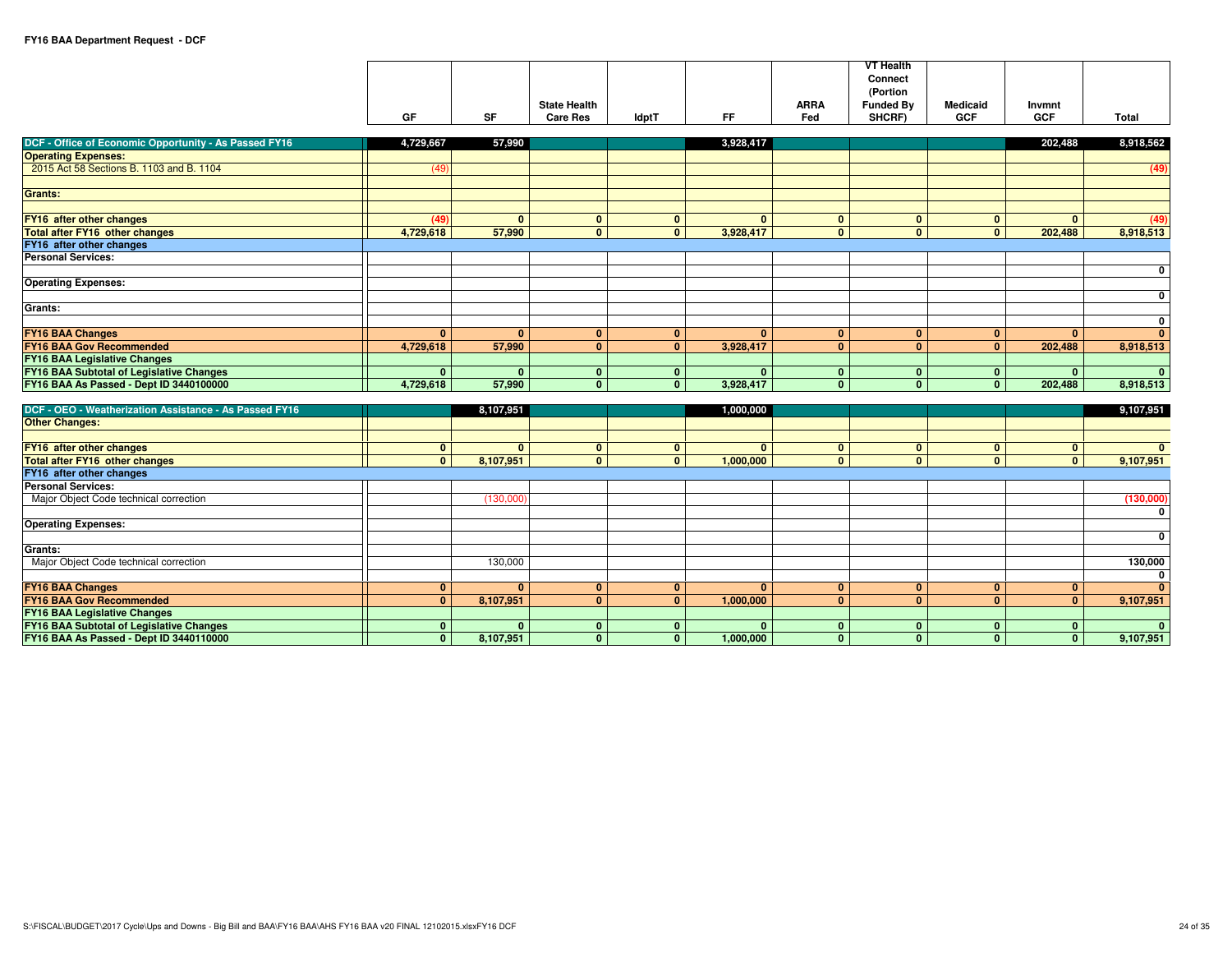|                                          |              |              |                     |              |              |              | <b>VT Health</b>        |                 |              |              |
|------------------------------------------|--------------|--------------|---------------------|--------------|--------------|--------------|-------------------------|-----------------|--------------|--------------|
|                                          |              |              |                     |              |              |              | Connect                 |                 |              |              |
|                                          |              |              |                     |              |              |              | (Portion                |                 |              |              |
|                                          |              |              | <b>State Health</b> |              |              | <b>ARRA</b>  | <b>Funded By</b>        | <b>Medicaid</b> | Invmnt       |              |
|                                          | GF           | SF           | <b>Care Res</b>     | <b>IdptT</b> | <b>FF</b>    | Fed          | SHCRF)                  | GCF             | <b>GCF</b>   | Total        |
|                                          |              |              |                     |              |              |              |                         |                 |              |              |
| <b>DCF - Woodside - As Passed FY16</b>   | 913,411      |              |                     | 97,000       |              |              |                         | 3,788,780       |              | 4,799,191    |
| <b>Operating Expenses:</b>               |              |              |                     |              |              |              |                         |                 |              |              |
| 2015 Act 58 Sections B. 1103 and B. 1104 | (727)        |              |                     |              |              |              |                         |                 |              | (727)        |
|                                          |              |              |                     |              |              |              |                         |                 |              |              |
| FY16 after other changes                 | (727)        | $\mathbf{0}$ | $\mathbf{0}$        | $\mathbf{0}$ | $\bf{0}$     | $\mathbf{0}$ | $\mathbf{0}$            | $\mathbf{0}$    |              | (727)        |
| Total after FY16 other changes           | 912,684      | $\mathbf{0}$ | $\mathbf{0}$        | 97,000       | $\mathbf{0}$ | $\Omega$     | $\mathbf{0}$            | 3,788,780       | $\mathbf{0}$ | 4,798,464    |
| FY16 after other changes                 |              |              |                     |              |              |              |                         |                 |              |              |
| <b>Personal Services:</b>                |              |              |                     |              |              |              |                         |                 |              |              |
|                                          |              |              |                     |              |              |              |                         |                 |              | 0            |
| <b>Operating Expenses:</b>               |              |              |                     |              |              |              |                         |                 |              |              |
|                                          |              |              |                     |              |              |              |                         |                 |              | 0            |
| <b>Grants:</b>                           |              |              |                     |              |              |              |                         |                 |              |              |
|                                          |              |              |                     |              |              |              |                         |                 |              | 0            |
| <b>FY16 BAA Changes</b>                  | $\mathbf{0}$ | $\mathbf{0}$ | $\mathbf{0}$        | $\mathbf{0}$ | $\mathbf{0}$ | $\mathbf{0}$ | $\mathbf{0}$            | $\mathbf{0}$    | $\Omega$     | $\mathbf{0}$ |
| <b>FY16 BAA Gov Recommended</b>          | 912,684      | $\mathbf{0}$ | $\mathbf{0}$        | 97,000       | $\mathbf{0}$ | $\mathbf{0}$ | $\mathbf{0}$            | 3,788,780       | $\mathbf{0}$ | 4,798,464    |
| <b>FY16 BAA Legislative Changes</b>      |              |              |                     |              |              |              |                         |                 |              |              |
| FY16 BAA Subtotal of Legislative Changes | $\Omega$     | $\mathbf{0}$ | $\mathbf{0}$        | $\mathbf{0}$ | $\mathbf{0}$ | $\mathbf{0}$ | $\mathbf{0}$            | $\mathbf{0}$    |              | $\mathbf{0}$ |
| FY16 BAA As Passed - Dept ID 3440120000  | 912,684      | $\mathbf{0}$ | $\Omega$            | 97,000       | $\bf{0}$     | $\mathbf{0}$ | $\overline{\mathbf{0}}$ | 3,788,780       | $\Omega$     | 4,798,464    |
|                                          |              |              |                     |              |              |              |                         |                 |              |              |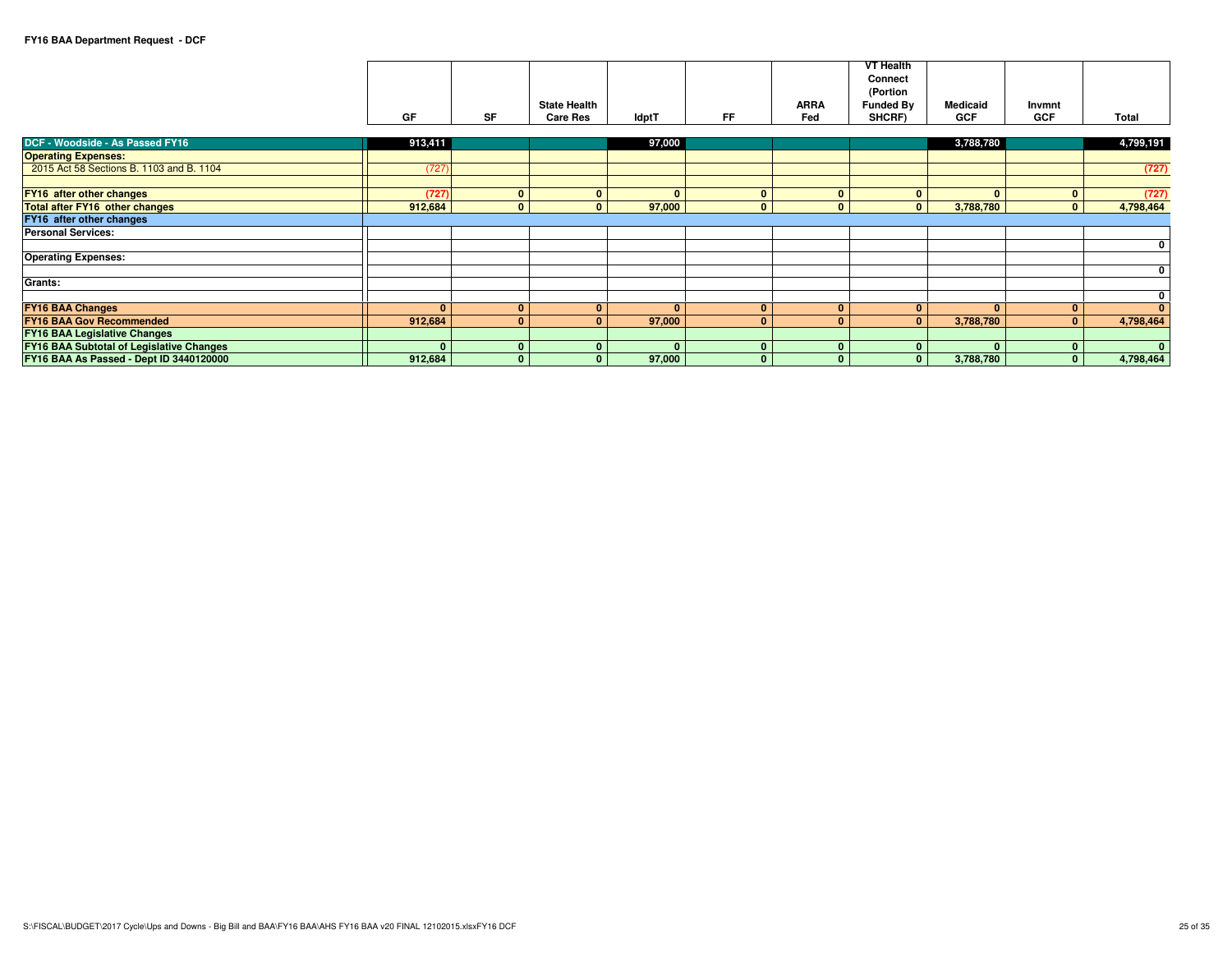|                                                                 | GF           | SF             | <b>State Health</b><br><b>Care Res</b> | <b>IdptT</b> | <b>FF</b>    | <b>ARRA</b><br>Fed | <b>VT Health</b><br>Connect<br>(Portion<br><b>Funded Bv</b><br>SHCRF) | <b>Medicaid</b><br><b>GCF</b> | Invmnt<br><b>GCF</b> | Total                   |
|-----------------------------------------------------------------|--------------|----------------|----------------------------------------|--------------|--------------|--------------------|-----------------------------------------------------------------------|-------------------------------|----------------------|-------------------------|
| <b>DCF - Disability Determination Services - As Passed FY16</b> |              |                |                                        |              | 5,959,659    |                    |                                                                       | 256,067                       |                      | 6,215,726               |
| <b>Other Changes:</b>                                           |              |                |                                        |              |              |                    |                                                                       |                               |                      |                         |
|                                                                 |              |                |                                        |              |              |                    |                                                                       |                               |                      | $\mathbf{0}$            |
| FY16 after other changes                                        | $\mathbf{0}$ | $\mathbf{0}$   | $\mathbf{0}$                           | $\mathbf{0}$ | $\Omega$     | $\mathbf{0}$       | $\mathbf{0}$                                                          | $\mathbf{0}$                  | $\mathbf{0}$         | $\mathbf{0}$            |
| <b>Total after FY16 other changes</b>                           | $\mathbf{0}$ | $\bullet$      | $\mathbf{0}$                           | $\mathbf{0}$ | 5,959,659    | $\mathbf{0}$       | $\mathbf{0}$                                                          | 256,067                       | $\mathbf{0}$         | 6,215,726               |
| FY16 after other changes<br><b>Personal Services:</b>           |              |                |                                        |              |              |                    |                                                                       |                               |                      |                         |
|                                                                 |              |                |                                        |              |              |                    |                                                                       |                               |                      | $\mathbf{0}$            |
| <b>Operating Expenses:</b>                                      |              |                |                                        |              |              |                    |                                                                       |                               |                      |                         |
|                                                                 |              |                |                                        |              |              |                    |                                                                       |                               |                      | $\mathbf{0}$            |
| Grants:                                                         |              |                |                                        |              |              |                    |                                                                       |                               |                      |                         |
|                                                                 |              |                |                                        |              |              |                    |                                                                       |                               |                      | $\mathbf{0}$            |
| <b>FY16 BAA Changes</b>                                         | $\mathbf{0}$ | $\mathbf{0}$   | $\mathbf{0}$                           | $\mathbf{0}$ | $\Omega$     | $\mathbf{0}$       | $\mathbf{0}$                                                          | $\mathbf{0}$                  | $\mathbf{0}$         | $\overline{0}$          |
| <b>FY16 BAA Gov Recommended</b>                                 | $\Omega$     | $\mathbf{0}$   | $\Omega$                               | $\mathbf{0}$ | 5,959,659    | $\Omega$           | $\mathbf{0}$                                                          | 256,067                       | $\mathbf{0}$         | 6,215,726               |
| <b>FY16 BAA Legislative Changes</b>                             |              |                |                                        |              |              |                    |                                                                       |                               |                      |                         |
| <b>FY16 BAA Subtotal of Legislative Changes</b>                 | $\mathbf{0}$ | $\mathbf{0}$   | $\mathbf{0}$                           | $\mathbf{0}$ | $\mathbf{0}$ | $\mathbf{0}$       | $\mathbf{0}$                                                          | $\mathbf{0}$                  | $\bf{0}$             | $\mathbf{0}$            |
| FY16 BAA As Passed - Dept ID 3440130000                         | $\Omega$     | $\overline{0}$ | $\Omega$                               | $\mathbf{0}$ | 5.959.659    | $\Omega$           | $\mathbf{0}$                                                          | 256.067                       | $\mathbf{0}$         | 6,215,726               |
| TOTAL FY16 DCF Big Bill As Passed                               | 116,464,076  | 36,173,958     | 0                                      | 1,286,469    | 153,930,627  | 0                  | 0                                                                     | 63,707,731                    | 17,283,952           | 388,846,813             |
| TOTAL FY16 BAA DCF Reductions & other changes                   | (719, 287)   | $\mathbf{0}$   | 0                                      | $\Omega$     | (221, 031)   | 0                  | 0                                                                     | (233.883)                     | 0                    | (1, 174, 201)           |
| <b>TOTAL FY16 BAA DCF Starting Point</b>                        | 115,744,789  | 36,173,958     | 0                                      | 1,286,469    | 153,709,596  | 0                  | 0                                                                     | 63,473,848                    | 17,283,952           | 387,672,612             |
| TOTAL FY16 BAA DCF ups & downs                                  | 2,147,716    | $\mathbf{0}$   | 0                                      | 467,901      | 3,119,084    | $\mathbf 0$        | 0                                                                     | 1,375,948                     | 1,386,632            | 8,497,281               |
| <b>TOTAL FY16 BAA DCF Gov Recommended</b>                       | 117,892,505  | 36,173,958     | 0                                      | 1,754,370    | 156,828,680  | $\mathbf{0}$       | 0                                                                     | 64,849,796                    | 18,670,584           | 396,169,893             |
| TOTAL FY16 BAA DCF Legislative Changes                          | 0            | $\mathbf{0}$   | 0                                      | $\mathbf{0}$ | n            | 0                  | 0                                                                     | $\mathbf{0}$                  | $\Omega$             | $\overline{\mathbf{0}}$ |
| TOTAL FY16 BAA DCF As Passed                                    | 117,892,505  | 36,173,958     | 0                                      | 1,754,370    | 156,828,680  | 0                  | $\Omega$                                                              | 64,849,796                    | 18,670,584           | 396,169,893             |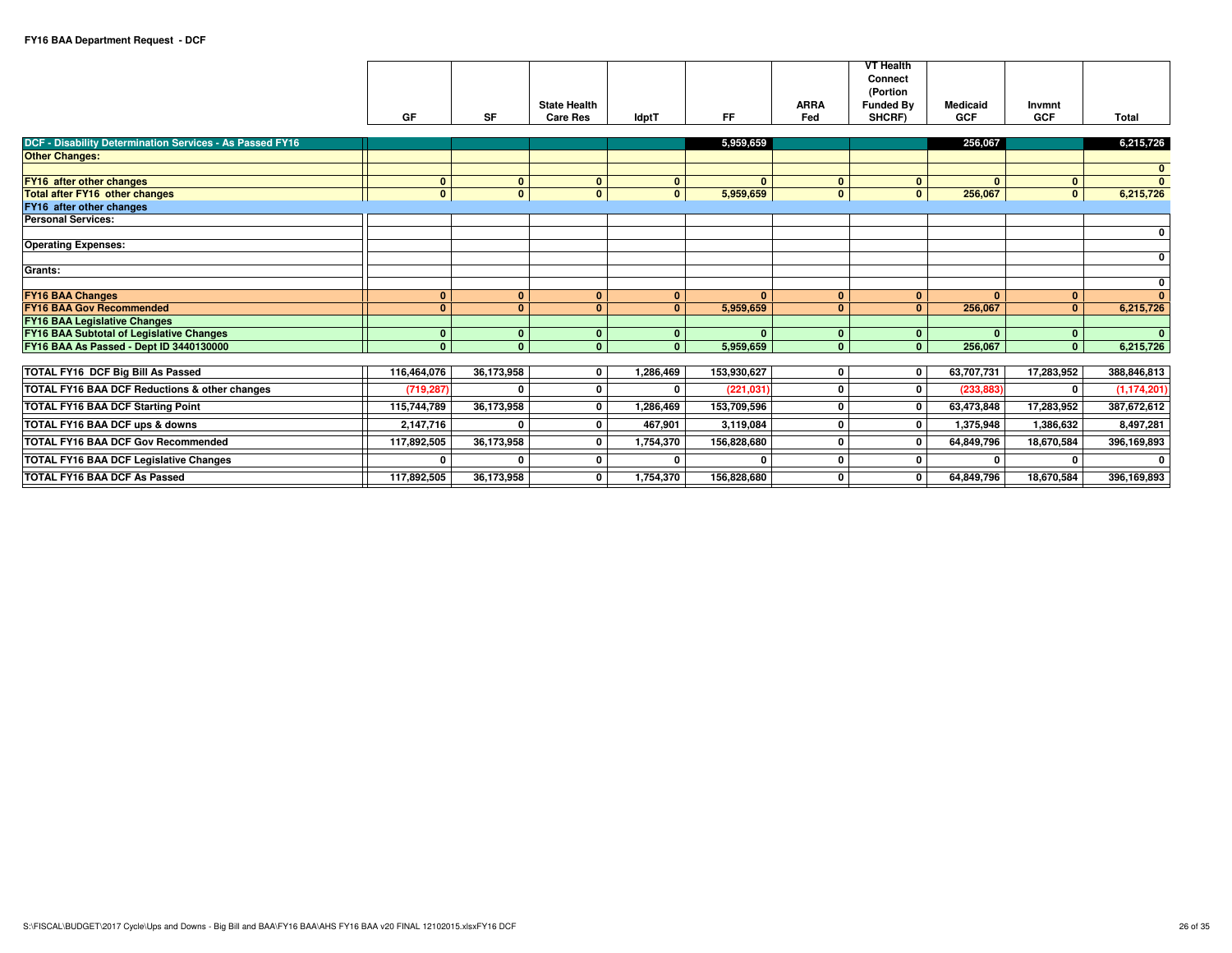| GF         | <b>SF</b> | <b>State Health</b><br><b>Care Res</b> | <b>IdptT</b> | FF         | <b>VT Health</b><br>Connect<br>(Portion<br><b>Funded By</b><br>SHCRF) | <b>Medicaid</b><br><b>GCF</b> | Invmnt<br><b>GCF</b> | Total      |
|------------|-----------|----------------------------------------|--------------|------------|-----------------------------------------------------------------------|-------------------------------|----------------------|------------|
| 11.213.165 | 1.390.457 |                                        | 2.674.787    | 12.992.255 |                                                                       | 5.307.296                     | 432.938              | 34.010.898 |

| <b>DAIL Administration &amp; Support - As Passed FY16</b>      | 11,213,165   | 1,390,457    |          | 2,674,787     | 12,992,255   |          | 5,307,296 | 432,938      | 34,010,898   |
|----------------------------------------------------------------|--------------|--------------|----------|---------------|--------------|----------|-----------|--------------|--------------|
| <b>Other Changes:</b>                                          |              |              |          |               |              |          |           |              |              |
| Appropriation adjustments due to Global Comittment and Choices |              |              |          |               |              |          |           |              |              |
| For Care waiver consolidation                                  |              |              |          | (1,364,227)   |              |          | 1,364,227 |              | $\bf{0}$     |
|                                                                |              |              |          |               |              |          |           |              |              |
| <b>Personal Services:</b>                                      |              |              |          |               |              |          |           |              |              |
| 2015 Act 58 Section B, 1104                                    | (37,036)     |              |          |               | (45, 267)    |          |           |              | (82, 303)    |
| <b>Retirement Incentive</b>                                    | (61,609)     |              |          |               |              |          | (31, 848) |              | (93, 457)    |
|                                                                |              |              |          |               |              |          |           |              |              |
| <b>Operating Expenses:</b>                                     |              |              |          |               |              |          |           |              | $\mathbf{0}$ |
| 2015 Act 58 Sections B. 1103 and B. 1104                       | (26, 915)    |              |          |               |              |          | (3,084)   |              | (29,999)     |
|                                                                |              |              |          |               |              |          |           |              |              |
| <b>FY16 after other changes</b>                                | (125, 560)   | $\mathbf{0}$ | $\bf{0}$ | (1, 364, 227) | (45, 267)    | $\bf{0}$ | 1,329,295 | $\mathbf{0}$ | (205, 759)   |
| <b>Total after FY16 other changes</b>                          | 11,087,605   | 1,390,457    | $\Omega$ | 1,310,560     | 12,946,988   | $\Omega$ | 6,636,591 | 432,938      | 33,805,139   |
| <b>FY16 after other changes</b>                                |              |              |          |               |              |          |           |              |              |
| <b>Personal Services:</b>                                      |              |              |          |               |              |          |           |              |              |
|                                                                |              |              |          |               |              |          |           |              | 0            |
| <b>Operating Expenses:</b>                                     |              |              |          |               |              |          |           |              |              |
|                                                                |              |              |          |               |              |          |           |              | 0            |
| <b>FY16 BAA Changes</b>                                        | $\mathbf{0}$ | $\mathbf{0}$ | $\bf{0}$ | $\mathbf{0}$  | $\mathbf{0}$ | $\bf{0}$ | $\Omega$  | $\mathbf{0}$ | $\mathbf{0}$ |
| <b>FY16 BAA Gov Recommended</b>                                | 11,087,605   | 1,390,457    | $\Omega$ | 1,310,560     | 12,946,988   | $\bf{0}$ | 6,636,591 | 432,938      | 33,805,139   |
| <b>FY16 BAA Legislative Changes</b>                            |              |              |          |               |              |          |           |              |              |
| <b>FY16 BAA Subtotal of Legislative Changes</b>                | $\mathbf{0}$ | $\mathbf{0}$ | $\bf{0}$ | $\bf{0}$      | $\mathbf{0}$ | $\bf{0}$ |           | $\bf{0}$     | $\bf{0}$     |
| FY16 BAA As Passed - Dept ID 3460010000                        | 11,087,605   | 1,390,457    | $\Omega$ | 1,310,560     | 12,946,988   | $\bf{0}$ | 6,636,591 | 432,938      | 33,805,139   |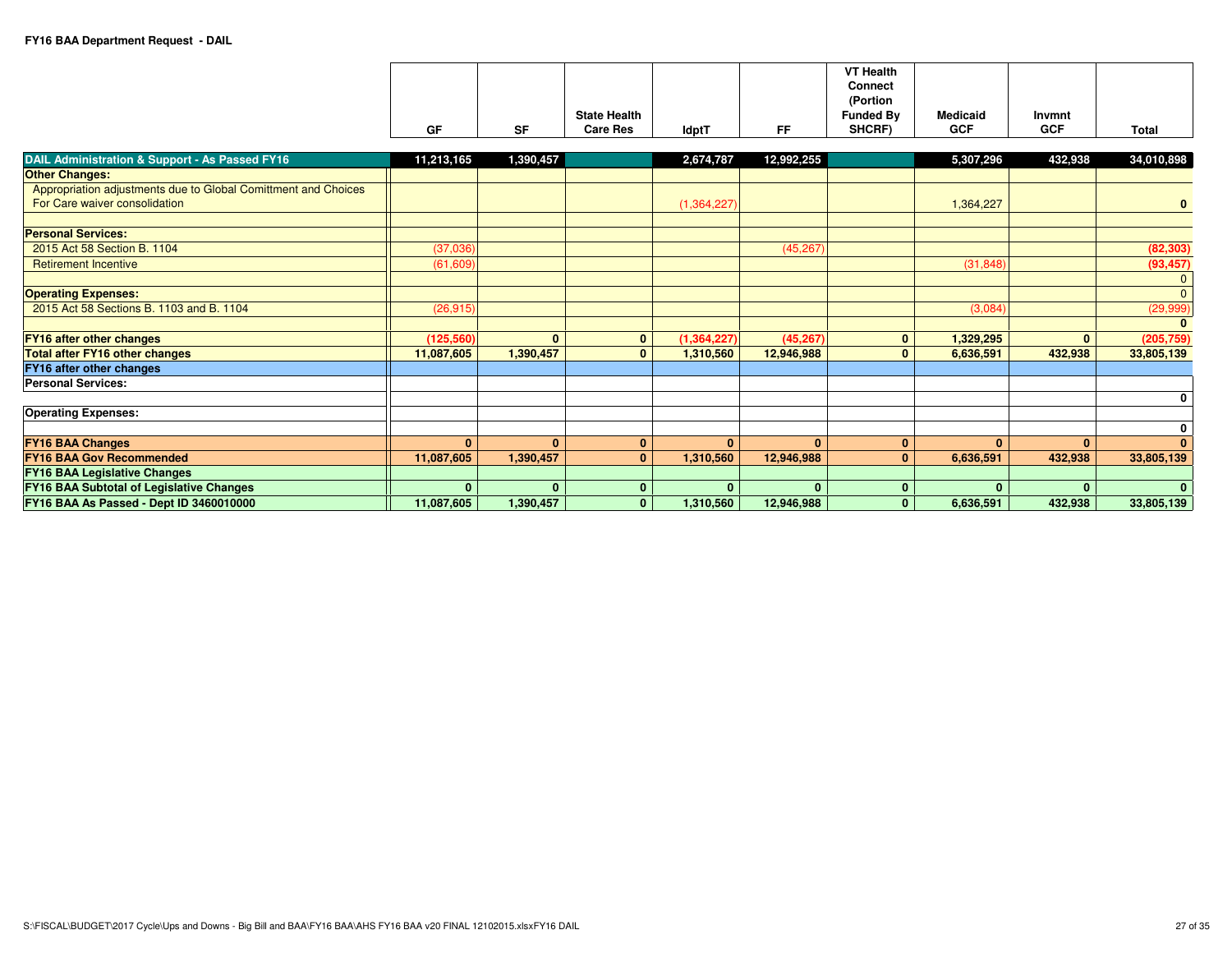|                                                                                                 | GF           | <b>SF</b>    | <b>State Health</b><br><b>Care Res</b> | <b>IdptT</b> | <b>FF</b>    | <b>VT Health</b><br><b>Connect</b><br>(Portion<br><b>Funded By</b><br>SHCRF) | <b>Medicaid</b><br><b>GCF</b> | Invmnt<br><b>GCF</b> | <b>Total</b>         |
|-------------------------------------------------------------------------------------------------|--------------|--------------|----------------------------------------|--------------|--------------|------------------------------------------------------------------------------|-------------------------------|----------------------|----------------------|
| DAIL Adv & Indept Liv Grants - As Passed FY16                                                   | 7,862,665    |              |                                        | 169,990      | 6,992,730    |                                                                              | 4,727,974                     | 806,950              | 20,560,309           |
| <b>Other Changes:</b>                                                                           |              |              |                                        |              |              |                                                                              |                               |                      |                      |
| Appropriation adjustments due to Global Comittment and Choices<br>For Care waiver consolidation |              |              |                                        | (169,990)    |              |                                                                              | 169,990                       |                      | $\bf{0}$<br>$\bf{0}$ |
| <b>Grants:</b>                                                                                  |              |              |                                        |              |              |                                                                              |                               |                      |                      |
|                                                                                                 |              |              |                                        |              |              |                                                                              |                               |                      | $\bf{0}$             |
| <b>FY16 after other changes</b>                                                                 | $\Omega$     | $\mathbf{0}$ | $\mathbf{0}$                           | (169, 990)   | $\bf{0}$     | $\bf{0}$                                                                     | 169,990                       | $\mathbf{0}$         | $\bf{0}$             |
| <b>Total after FY16 other changes</b>                                                           | 7,862,665    | $\mathbf{0}$ | $\Omega$                               | $\mathbf{0}$ | 6,992,730    | $\bf{0}$                                                                     | 4,897,964                     | 806,950              | 20,560,309           |
| <b>FY16 after other changes</b>                                                                 |              |              |                                        |              |              |                                                                              |                               |                      |                      |
| <b>Grants:</b>                                                                                  |              |              |                                        |              |              |                                                                              |                               |                      |                      |
|                                                                                                 |              |              |                                        |              |              |                                                                              |                               |                      |                      |
| <b>FY16 BAA Changes</b>                                                                         | $\mathbf{0}$ | $\mathbf{0}$ | $\mathbf{0}$                           | $\mathbf{0}$ | $\mathbf{0}$ | $\Omega$                                                                     | $\Omega$                      | $\mathbf{0}$         | $\bf{0}$             |
| <b>FY16 BAA Gov Recommended</b>                                                                 | 7,862,665    | $\mathbf{0}$ | $\Omega$                               | $\bf{0}$     | 6,992,730    | $\bf{0}$                                                                     | 4,897,964                     | 806,950              | 20,560,309           |
| <b>FY16 BAA Legislative Changes</b>                                                             |              |              |                                        |              |              |                                                                              |                               |                      |                      |
| <b>FY16 BAA Subtotal of Legislative Changes</b>                                                 | $\mathbf{0}$ | $\mathbf{0}$ |                                        | $\mathbf{0}$ | $\mathbf{0}$ | $\Omega$                                                                     | $\Omega$                      | $\mathbf{0}$         | $\bf{0}$             |
| FY16 BAA As Passed - Dept ID 3460020000                                                         | 7,862,665    | $\mathbf{0}$ | U                                      | $\Omega$     | 6,992,730    | $\mathbf{0}$                                                                 | 4,897,964                     | 806,950              | 20,560,309           |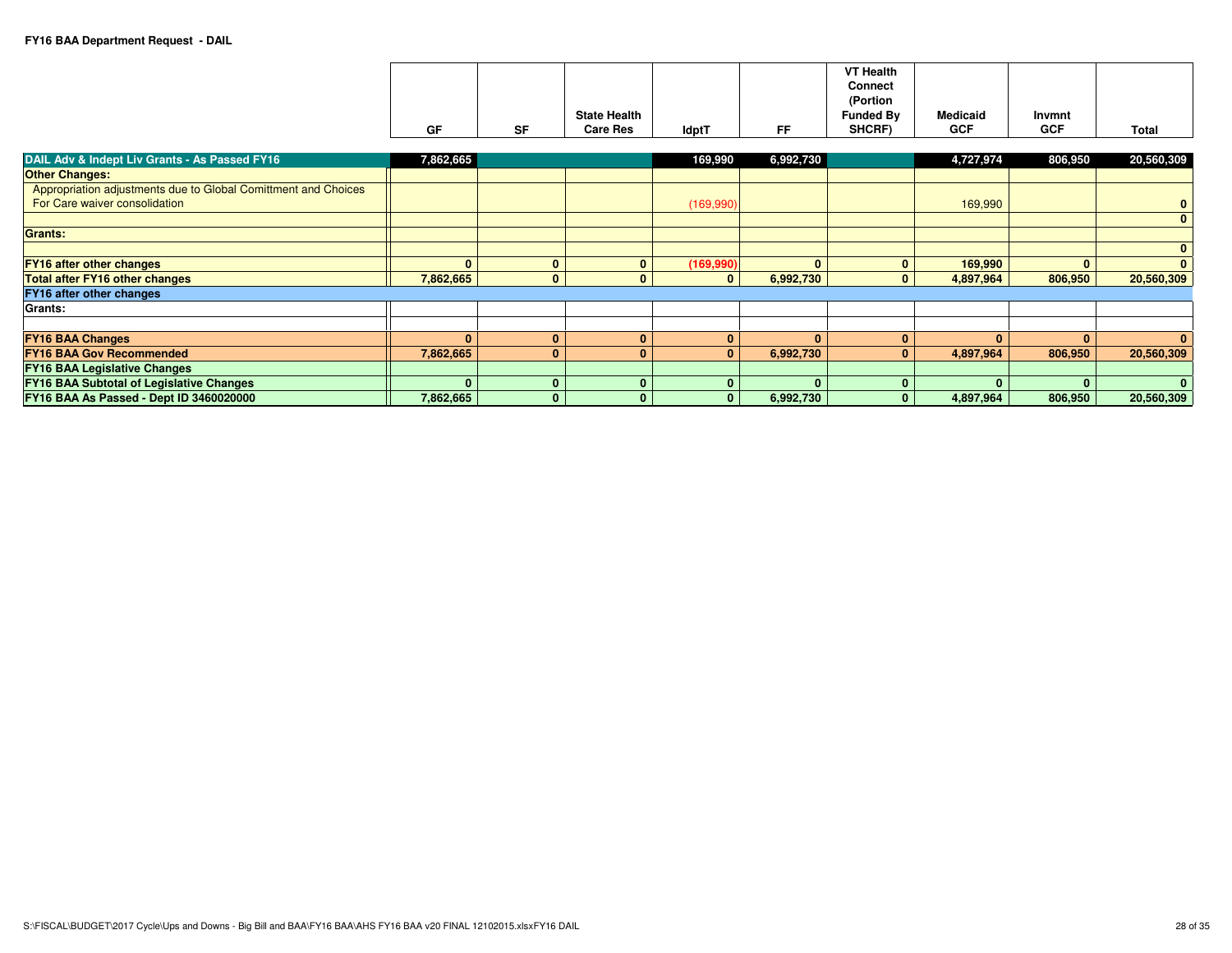|    |    | <b>State Health</b> |              |    | <b>VT Health</b><br><b>Connect</b><br>(Portion<br><b>Funded By</b> | <b>Medicaid</b> | Invmnt     |              |
|----|----|---------------------|--------------|----|--------------------------------------------------------------------|-----------------|------------|--------------|
|    |    |                     |              |    |                                                                    |                 |            |              |
| GF | SF | <b>Care Res</b>     | <b>IdptT</b> | FF | SHCRF)                                                             | <b>GCF</b>      | <b>GCF</b> | <b>Total</b> |

| DAIL - Blind and Visually Impaired - As Passed FY16 | 349,154 | 223,450  |          |          | 593,853      |          |              | 245,000      | 1,411,457    |
|-----------------------------------------------------|---------|----------|----------|----------|--------------|----------|--------------|--------------|--------------|
| <b>Other Changes:</b>                               |         |          |          |          |              |          |              |              | $\bf{0}$     |
| <b>FY16 after other changes</b>                     |         | $\bf{0}$ | $\bf{0}$ | n        | $\Omega$     | $\Omega$ | $\bf{0}$     | $\mathbf{0}$ | $\mathbf{0}$ |
| <b>Total after FY16 other changes</b>               | 349,154 | 223,450  | 0        |          | 593,853      |          | $\bf{0}$     | 245,000      | 1,411,457    |
| FY16 after other changes                            |         |          |          |          |              |          |              |              |              |
| <b>Personal Services:</b>                           |         |          |          |          |              |          |              |              |              |
|                                                     |         |          |          |          |              |          |              |              | $\bf{0}$     |
| <b>Operating Expenses:</b>                          |         |          |          |          |              |          |              |              |              |
|                                                     |         |          |          |          |              |          |              |              | $\bf{0}$     |
| Grants:                                             |         |          |          |          |              |          |              |              |              |
|                                                     |         |          |          |          |              |          |              |              | $\mathbf 0$  |
| <b>FY16 BAA Changes</b>                             |         | $\bf{0}$ | $\bf{0}$ | $\Omega$ | <sup>n</sup> | $\bf{0}$ | $\mathbf{0}$ | $\bf{0}$     | $\mathbf{0}$ |
| <b>FY16 BAA Gov Recommended</b>                     | 349,154 | 223,450  | $\bf{0}$ | $\Omega$ | 593,853      | $\bf{0}$ | $\mathbf{0}$ | 245,000      | 1,411,457    |
| <b>FY16 BAA Legislative Changes</b>                 |         |          |          |          |              |          |              |              |              |
| <b>FY16 BAA Subtotal of Legislative Changes</b>     |         |          | $\Omega$ | n.       |              | $\Omega$ | $\mathbf{0}$ | $\Omega$     | $\mathbf{0}$ |
| FY16 BAA As Passed - Dept ID 3460030000             | 349,154 | 223,450  | $\bf{0}$ |          | 593,853      | $\bf{0}$ | $\mathbf{0}$ | 245,000      | 1,411,457    |
|                                                     |         |          |          |          |              |          |              |              |              |

| <b>DAIL - Vocational Rehabilitation - As Passed FY16</b> | 1,371,845    | 70,000       |          | 2,970,387 | 4,552,523 |             | 7,500    |   | 8,972,255 |
|----------------------------------------------------------|--------------|--------------|----------|-----------|-----------|-------------|----------|---|-----------|
| <b>Other Changes:</b>                                    |              |              |          |           |           |             |          |   |           |
| <b>FY16 after other changes</b>                          | $\Omega$     | $\bf{0}$     |          |           |           | n           | $\Omega$ |   |           |
| <b>Total after FY16 other changes</b>                    | 1,371,845    | 70,000       | $\bf{0}$ | 2,970,387 | 4,552,523 | 0           | 7,500    | v | 8,972,255 |
| <b>FY16 after other changes</b>                          |              |              |          |           |           |             |          |   |           |
| <b>Personal Services:</b>                                |              |              |          |           |           |             |          |   |           |
|                                                          |              |              |          |           |           |             |          |   |           |
| <b>Operating Expenses:</b>                               |              |              |          |           |           |             |          |   |           |
|                                                          |              |              |          |           |           |             |          |   | 0         |
| Grants:                                                  |              |              |          |           |           |             |          |   |           |
|                                                          |              |              |          |           |           |             |          |   | 0         |
| <b>FY16 BAA Changes</b>                                  | $\mathbf{0}$ | $\mathbf{0}$ |          |           |           | $\mathbf 0$ | $\bf{0}$ |   |           |
| <b>FY16 BAA Gov Recommended</b>                          | 1,371,845    | 70,000       |          | 2,970,387 | 4,552,523 | $\bf{0}$    | 7,500    | 0 | 8,972,255 |
| <b>FY16 BAA Legislative Changes</b>                      |              |              |          |           |           |             |          |   |           |
| <b>FY16 BAA Subtotal of Legislative Changes</b>          | $\mathbf{0}$ | $\Omega$     |          |           |           |             |          |   |           |
| FY16 BAA As Passed - Dept ID 3460040000                  | 1,371,845    | 70,000       |          | 2,970,387 | 4,552,523 | 0           | 7,500    |   | 8,972,255 |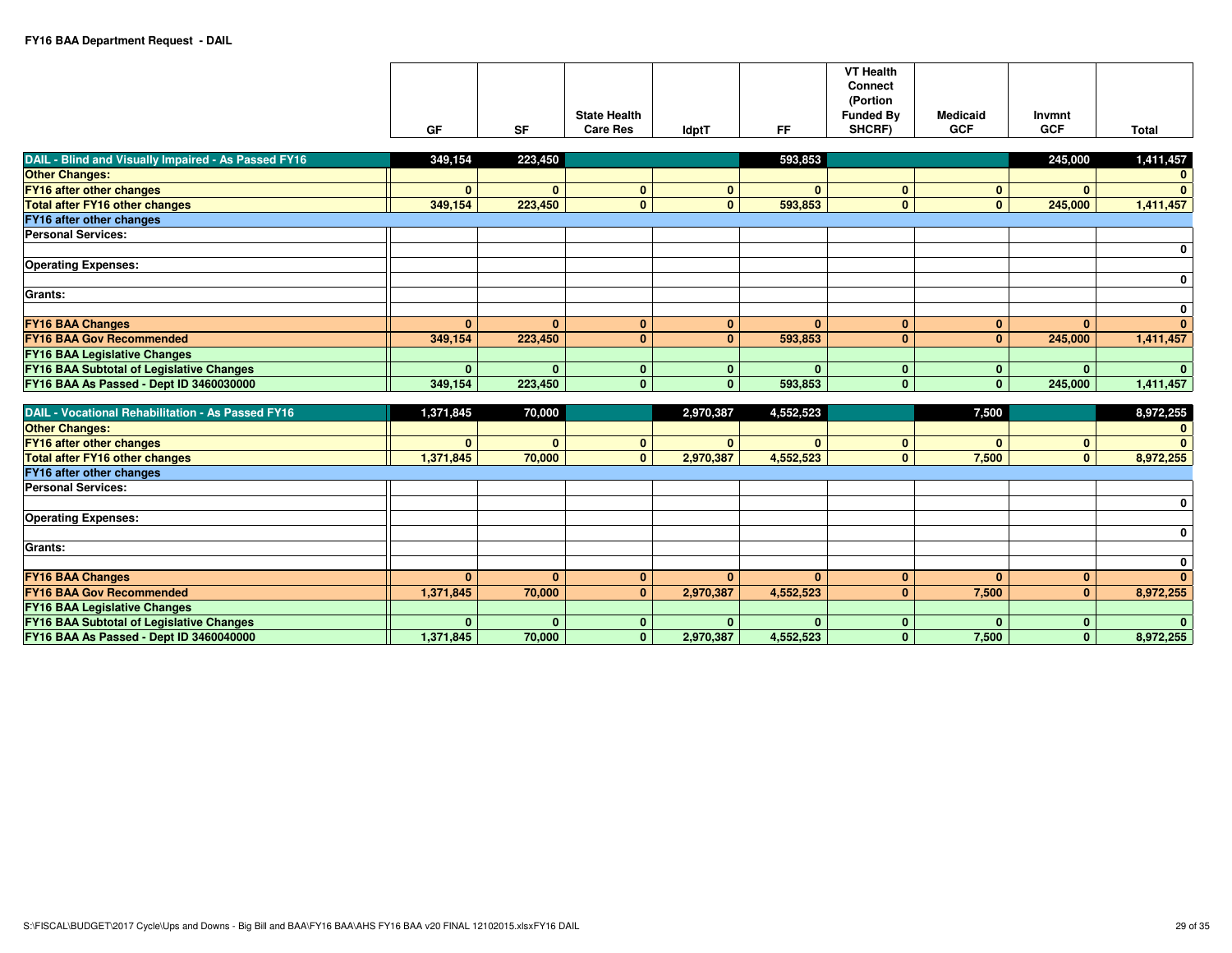|                                                                                          | GF                         | <b>SF</b>                 | <b>State Health</b><br><b>Care Res</b> | <b>IdptT</b>              | FF.             | <b>VT Health</b><br><b>Connect</b><br>(Portion<br><b>Funded By</b><br>SHCRF) | <b>Medicaid</b><br><b>GCF</b> | Invmnt<br><b>GCF</b>  | <b>Total</b>                              |
|------------------------------------------------------------------------------------------|----------------------------|---------------------------|----------------------------------------|---------------------------|-----------------|------------------------------------------------------------------------------|-------------------------------|-----------------------|-------------------------------------------|
|                                                                                          |                            |                           |                                        |                           |                 |                                                                              |                               |                       |                                           |
| <b>DDAIL - Development Services - As Passed FY16</b>                                     | 155,125                    | 15,463                    |                                        |                           | 359,857         |                                                                              | 183,759,382                   | 1,700,198             | 185,990,025                               |
| <b>Grants:</b>                                                                           |                            |                           |                                        |                           |                 |                                                                              |                               |                       |                                           |
| 2015 Act 54 Increase reimbursement rates                                                 |                            |                           |                                        |                           |                 |                                                                              | 382,548                       |                       | 382,548                                   |
|                                                                                          |                            |                           |                                        |                           |                 |                                                                              |                               |                       | $\Omega$                                  |
| FY16 after other changes                                                                 | $\bf{0}$                   | $\bf{0}$                  | $\mathbf{0}$                           | $\mathbf{0}$              | $\mathbf{0}$    | $\bf{0}$                                                                     | 382,548                       | $\mathbf{0}$          | 382,548                                   |
| <b>Total after FY16 other changes</b>                                                    | 155,125                    | 15,463                    | $\mathbf{0}$                           | $\mathbf{0}$              | 359,857         | $\bf{0}$                                                                     | 184,141,930                   | 1,700,198             | 186,372,573                               |
| FY16 after other changes                                                                 |                            |                           |                                        |                           |                 |                                                                              |                               |                       |                                           |
| Grants:<br>Transfer of DS Waiver funds from DAIL to DCF (AHS net-neutral)                |                            |                           |                                        |                           |                 |                                                                              |                               |                       | (400, 000)                                |
|                                                                                          |                            |                           |                                        |                           |                 |                                                                              | (400,000)                     |                       | 0                                         |
| <b>FY16 BAA Changes</b>                                                                  | $\bf{0}$                   | $\mathbf{0}$              | $\mathbf{0}$                           | $\mathbf{0}$              | $\mathbf{0}$    | $\mathbf{0}$                                                                 | (400.000)                     | $\mathbf{0}$          | (400.000)                                 |
| <b>FY16 BAA Gov Recommended</b>                                                          | 155,125                    | 15,463                    | $\mathbf{0}$                           | $\mathbf{0}$              | 359,857         | $\bf{0}$                                                                     | 183,741,930                   | 1,700,198             | 185,972,573                               |
| <b>FY16 BAA Legislative Changes</b>                                                      |                            |                           |                                        |                           |                 |                                                                              |                               |                       |                                           |
| FY16 BAA Subtotal of Legislative Changes                                                 | $\mathbf{0}$               | $\mathbf{0}$              | $\mathbf{0}$                           | $\mathbf{0}$              | $\mathbf{0}$    | $\mathbf{0}$                                                                 | $\bf{0}$                      | $\mathbf{0}$          | $\bf{0}$                                  |
| FY16 BAA As Passed - Dept ID 3460050000                                                  | 155,125                    | 15,463                    | $\mathbf{0}$                           | $\mathbf{0}$              | 359,857         | $\mathbf{0}$                                                                 | 183,741,930                   | 1,700,198             | 185,972,573                               |
|                                                                                          |                            |                           |                                        |                           |                 |                                                                              |                               |                       |                                           |
| DDAIL - TBI, Home & Comm. Based Waiver - As Passed FY16                                  |                            |                           |                                        |                           |                 |                                                                              | 5,647,336                     |                       | 5,647,336                                 |
| <b>Other Changes:</b>                                                                    |                            |                           |                                        |                           |                 |                                                                              |                               |                       |                                           |
|                                                                                          |                            |                           |                                        |                           |                 |                                                                              |                               |                       | $\mathbf{0}$                              |
| <b>FY16 after other changes</b>                                                          | $\bf{0}$                   | $\mathbf{0}$              | $\mathbf{0}$                           | $\mathbf{0}$              | $\mathbf{0}$    | $\bf{0}$                                                                     | $\Omega$                      | $\mathbf{0}$          | $\mathbf{0}$                              |
| <b>Total after FY16 other changes</b>                                                    | $\mathbf{0}$               | $\overline{0}$            | $\mathbf{0}$                           | $\mathbf{0}$              | $\mathbf{0}$    | $\mathbf{0}$                                                                 | 5,647,336                     | $\mathbf{0}$          | 5,647,336                                 |
| FY16 after other changes                                                                 |                            |                           |                                        |                           |                 |                                                                              |                               |                       |                                           |
| <b>Grants:</b>                                                                           |                            |                           |                                        |                           |                 |                                                                              |                               |                       |                                           |
|                                                                                          |                            |                           |                                        |                           |                 |                                                                              |                               |                       |                                           |
|                                                                                          |                            |                           |                                        |                           |                 |                                                                              |                               |                       | $\bf{0}$                                  |
| <b>FY16 BAA Changes</b>                                                                  | $\bf{0}$                   | $\mathbf{0}$              | $\mathbf{0}$                           | $\mathbf{0}$              | $\mathbf{0}$    | $\mathbf{0}$                                                                 | $\mathbf{0}$                  | $\mathbf{0}$          | $\mathbf{0}$                              |
| <b>FY16 BAA Gov Recommended</b>                                                          | $\bf{0}$                   | $\mathbf{0}$              | $\mathbf{0}$                           | $\mathbf{0}$              | $\mathbf{0}$    | $\bf{0}$                                                                     | 5,647,336                     | $\mathbf{0}$          | 5,647,336                                 |
| <b>FY16 BAA Legislative Changes</b>                                                      |                            |                           |                                        |                           |                 |                                                                              |                               |                       |                                           |
| FY16 BAA Subtotal of Legislative Changes                                                 | $\bf{0}$                   | $\mathbf{0}$              | $\mathbf{0}$                           | $\mathbf{0}$              | $\mathbf{0}$    | $\bf{0}$                                                                     | $\Omega$                      | $\mathbf{0}$          | $\mathbf{0}$                              |
| FY16 BAA As Passed - Dept ID 3460070000                                                  | $\mathbf{0}$               | $\mathbf{0}$              | $\mathbf{0}$                           | $\mathbf{0}$              | $\mathbf{0}$    | $\bf{0}$                                                                     | 5,647,336                     | $\mathbf{0}$          | 5,647,336                                 |
| <b>TOTAL FY16 DDAIL Big Bill As Passed</b>                                               | 20,951,954                 | 1,699,370                 | $\mathbf 0$                            | 5,815,164                 | 25,491,218      | $\mathbf 0$                                                                  | 199,449,488                   | 3,185,086             | 256,592,280                               |
| <b>TOTAL FY16 BAA DDAIL Reductions &amp; other changes</b>                               | (125, 560)                 | $\mathbf{0}$              | $\mathbf{0}$                           | (1,534,217)               | (45, 267)       | $\mathbf 0$                                                                  | 1,881,833                     | $\mathbf 0$           | 176,789                                   |
| <b>TOTAL FY16 BAA DDAIL Starting Point</b>                                               | 20,826,394                 | 1,699,370                 | $\mathbf 0$                            | 4,280,947                 | 25,445,951      | $\bf{0}$                                                                     | 201,331,321                   | 3,185,086             | 256,769,069                               |
| TOTAL FY16 BAA DDAIL ups & downs                                                         | $\mathbf 0$                | $\mathbf{0}$              | $\mathbf 0$                            | $\mathbf{0}$              | 0               | $\mathbf 0$                                                                  | (400,000)                     | $\mathbf{0}$          |                                           |
| <b>TOTAL FY16 BAA DDAIL Gov Recommended</b>                                              | 20,826,394                 | 1,699,370                 | $\mathbf 0$                            | 4,280,947                 | 25,445,951      | $\bf{0}$                                                                     | 200,931,321                   | 3,185,086             | 256,369,069                               |
| <b>TOTAL FY16 BAA DDAIL Legislative Changes</b><br><b>TOTAL FY16 BAA DDAIL As Passed</b> | $\mathbf{0}$<br>20,826,394 | $\mathbf{0}$<br>1,699,370 | $\mathbf{0}$<br>0                      | $\mathbf{0}$<br>4,280,947 | 0<br>25,445,951 | $\mathbf 0$<br>0                                                             | $\mathbf{0}$<br>200,931,321   | $\bf{0}$<br>3,185,086 | (400, 000)<br>$\mathbf{0}$<br>256,369,069 |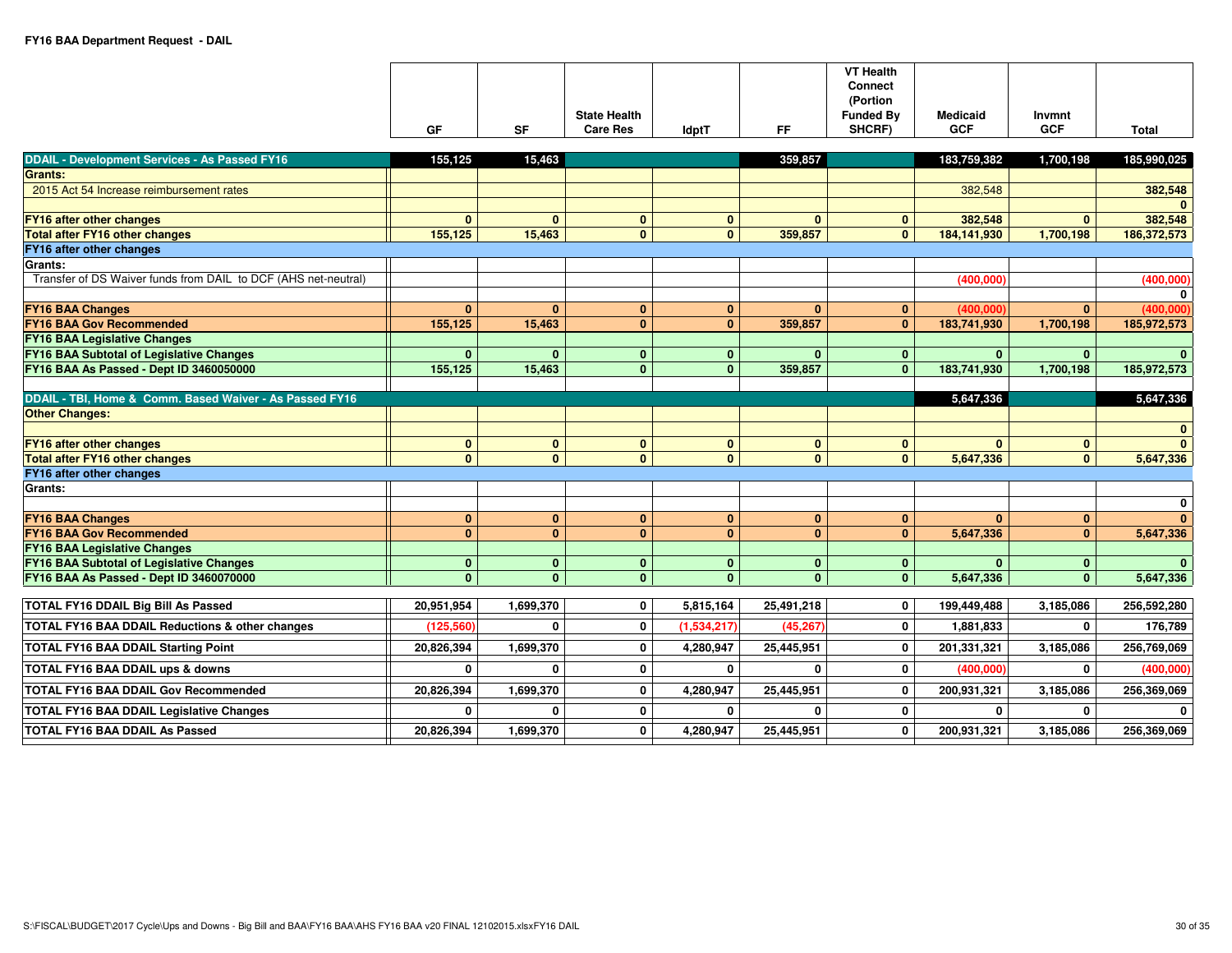|                                                      | <b>GF</b>    | <b>SF</b>      | <b>State Health</b><br><b>Care Res</b> | <b>IdptT</b>   | Internal<br><b>Service</b> | FF.            | <b>VT Health</b><br><b>Connect</b><br>(Portion<br><b>Funded By</b><br>SHCRF) | Invmnt<br><b>GCF</b> | <b>Total</b>              |
|------------------------------------------------------|--------------|----------------|----------------------------------------|----------------|----------------------------|----------------|------------------------------------------------------------------------------|----------------------|---------------------------|
| <b>Corrections - Administration - As Passed FY16</b> | 2,554,592    |                |                                        |                |                            |                |                                                                              |                      | 2,554,592                 |
| <b>Personal Services:</b>                            |              |                |                                        |                |                            |                |                                                                              |                      |                           |
| <b>Retirement Incentive</b>                          | (39, 945)    |                |                                        |                |                            |                |                                                                              |                      | (39, 945)<br>$\mathbf{0}$ |
| <b>Operating Expenses:</b>                           |              |                |                                        |                |                            |                |                                                                              |                      |                           |
| 2015 Act 58 Sections B. 1103 and B. 1104             | (2,740)      |                |                                        |                |                            |                |                                                                              |                      | (2,740)                   |
| <b>FY16 after other changes</b>                      | (42, 685)    | $\mathbf{0}$   | $\mathbf{0}$                           | $\mathbf{0}$   | $\mathbf{0}$               | $\mathbf{0}$   | $\mathbf{0}$                                                                 | $\mathbf{0}$         | (42, 685)                 |
| <b>Total after FY16 other changes</b>                | 2,511,907    | $\mathbf{0}$   | $\mathbf{0}$                           | $\mathbf{0}$   | $\mathbf{0}$               | $\mathbf{0}$   | $\mathbf{0}$                                                                 | $\mathbf{0}$         | 2,511,907                 |
| FY16 after other changes                             |              |                |                                        |                |                            |                |                                                                              |                      |                           |
| <b>Personal Services:</b>                            |              |                |                                        |                |                            |                |                                                                              |                      |                           |
| <b>Operating Expenses:</b>                           |              |                |                                        |                |                            |                |                                                                              |                      | $\mathbf 0$               |
| <b>Grants:</b>                                       |              |                |                                        |                |                            |                |                                                                              |                      | $\mathbf 0$               |
|                                                      |              |                |                                        |                |                            |                |                                                                              |                      | $\mathbf 0$               |
| <b>FY16 BAA Changes</b>                              | $\mathbf{0}$ | $\mathbf{0}$   | $\mathbf{0}$                           | $\mathbf{0}$   | $\mathbf{0}$               | $\mathbf{0}$   | $\mathbf{0}$                                                                 | $\mathbf{0}$         | $\mathbf{0}$              |
| <b>FY16 BAA Gov Recommended</b>                      | 2,511,907    | $\overline{0}$ | $\overline{0}$                         | $\overline{0}$ | $\overline{0}$             | $\overline{0}$ | $\overline{0}$                                                               | $\overline{0}$       | 2,511,907                 |
| <b>FY16 BAA Legislative Changes</b>                  |              |                |                                        |                |                            |                |                                                                              |                      |                           |
| FY16 BAA Subtotal of Legislative Changes             | $\mathbf{0}$ | $\mathbf{0}$   | $\mathbf{0}$                           | $\mathbf{0}$   | $\mathbf{0}$               | $\mathbf{0}$   | $\mathbf{0}$                                                                 | $\mathbf{0}$         | $\mathbf{0}$              |
| FY16 BAA As Passed - Dept ID 3480001000              | 2,511,907    | $\mathbf{0}$   | $\mathbf{0}$                           | $\mathbf{0}$   | $\mathbf{0}$               | $\mathbf{0}$   | $\mathbf{0}$                                                                 | $\mathbf{0}$         | 2,511,907                 |
| <b>Corrections - Parole Board - As Passed FY16</b>   | 322,230      |                |                                        |                |                            |                |                                                                              |                      | 322,230                   |
| <b>Operating Expenses:</b>                           |              |                |                                        |                |                            |                |                                                                              |                      |                           |
| 2015 Act 58 Sections B. 1103 and B. 1104             | (229)        |                |                                        |                |                            |                |                                                                              |                      | (229)                     |
| FY16 after other changes                             | (229)        | $\mathbf{0}$   | $\mathbf{0}$                           | $\mathbf{0}$   | $\mathbf{0}$               | $\mathbf{0}$   | $\mathbf{0}$                                                                 | $\mathbf{0}$         | (229)                     |
| <b>Total after FY16 other changes</b>                | 322,001      | $\mathbf{0}$   | $\mathbf{0}$                           | $\mathbf{0}$   | $\mathbf{0}$               | $\mathbf{0}$   | $\mathbf{0}$                                                                 | $\overline{0}$       | 322,001                   |
| FY16 after other changes                             |              |                |                                        |                |                            |                |                                                                              |                      |                           |
| <b>Personal Services:</b>                            |              |                |                                        |                |                            |                |                                                                              |                      |                           |
|                                                      |              |                |                                        |                |                            |                |                                                                              |                      | $\mathbf 0$               |
| <b>Operating Expenses:</b>                           |              |                |                                        |                |                            |                |                                                                              |                      |                           |
| Grants:                                              |              |                |                                        |                |                            |                |                                                                              |                      | $\mathbf 0$               |
|                                                      |              |                |                                        |                |                            |                |                                                                              |                      | $\mathbf 0$               |
| <b>FY16 BAA Changes</b>                              | $\mathbf{0}$ | $\mathbf{0}$   | $\mathbf{0}$                           | $\mathbf{0}$   | $\mathbf{0}$               | $\mathbf{0}$   | $\bf{0}$                                                                     | $\mathbf{0}$         | $\mathbf{0}$              |
| <b>FY16 BAA Gov Recommended</b>                      | 322,001      | $\mathbf{0}$   | $\mathbf{0}$                           | $\mathbf{0}$   | $\mathbf{0}$               | $\mathbf{0}$   | $\mathbf{0}$                                                                 | $\mathbf{0}$         | 322,001                   |
| <b>FY16 BAA Legislative Changes</b>                  |              |                |                                        |                |                            |                |                                                                              |                      |                           |
| <b>FY16 BAA Subtotal of Legislative Changes</b>      | $\bf{0}$     | $\mathbf{0}$   | $\mathbf{0}$                           | $\mathbf{0}$   | $\bf{0}$                   | $\mathbf{0}$   | $\mathbf{0}$                                                                 | $\mathbf{0}$         | $\mathbf{0}$              |
| FY16 BAA As Passed - Dept ID 3480002000              | 322,001      | $\mathbf{0}$   | $\mathbf{0}$                           | $\mathbf{0}$   | $\mathbf{0}$               | $\mathbf{0}$   | $\mathbf{0}$                                                                 | $\mathbf{0}$         | 322,001                   |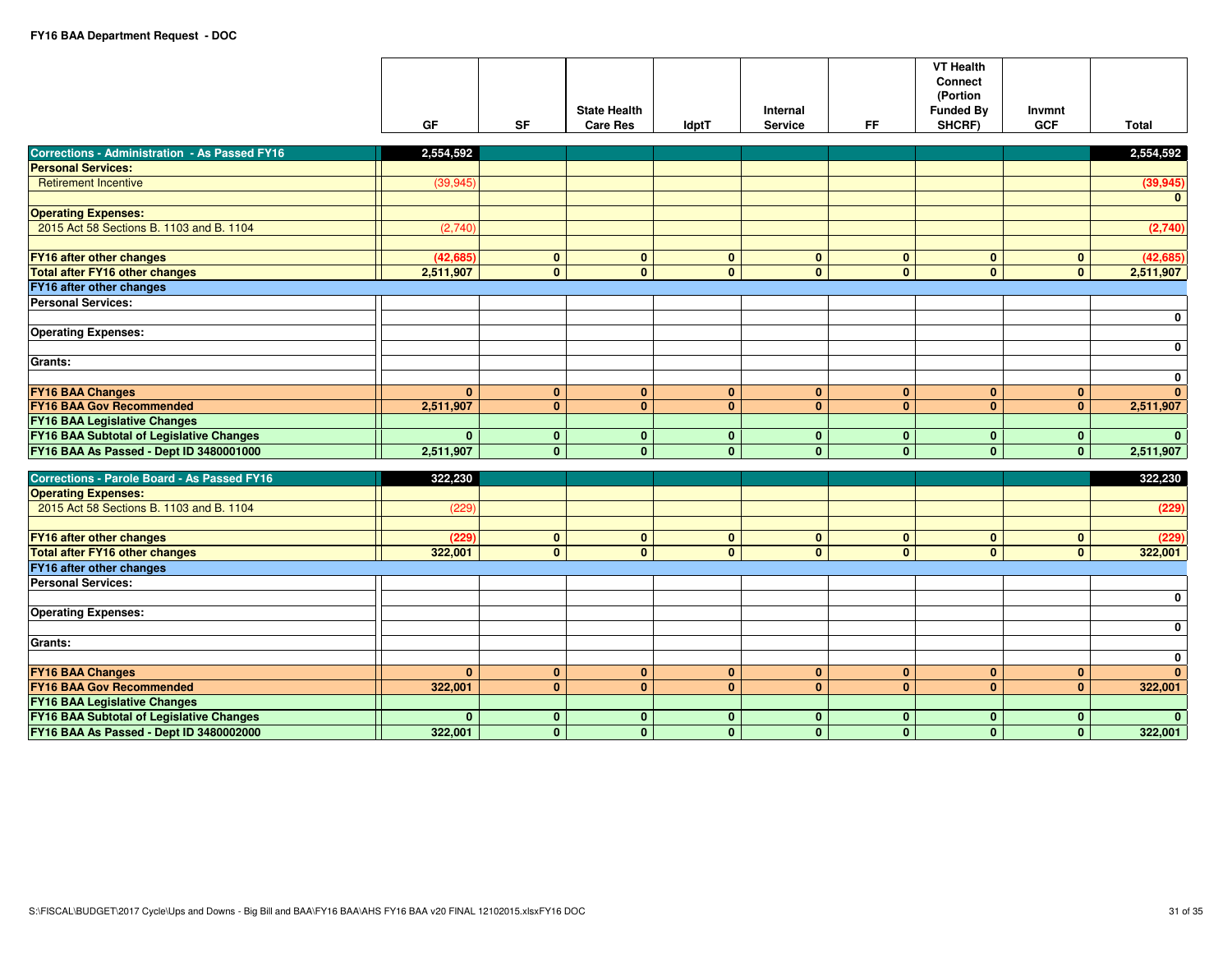|                                                         | <b>GF</b>    | <b>SF</b>    | <b>State Health</b><br><b>Care Res</b> | ldptT        | Internal<br><b>Service</b> | <b>FF</b>    | <b>VT Health</b><br><b>Connect</b><br>(Portion<br><b>Funded By</b><br>SHCRF) | Invmnt<br><b>GCF</b> | Total        |
|---------------------------------------------------------|--------------|--------------|----------------------------------------|--------------|----------------------------|--------------|------------------------------------------------------------------------------|----------------------|--------------|
|                                                         |              |              |                                        |              |                            |              |                                                                              |                      |              |
| <b>Corrections - Correctional Educ - As Passed FY16</b> |              | 3,554,425    |                                        | 228,484      |                            |              |                                                                              |                      | 3,782,909    |
| <b>Other Changes:</b>                                   |              |              |                                        |              |                            |              |                                                                              |                      |              |
| <b>Retirement Incentive</b>                             |              | (43, 221)    |                                        |              |                            |              |                                                                              |                      | (43, 221)    |
|                                                         |              |              |                                        |              |                            |              |                                                                              |                      | $\bf{0}$     |
|                                                         |              |              |                                        |              |                            |              |                                                                              |                      | $\mathbf{0}$ |
| <b>FY16 after other changes</b>                         | $\bf{0}$     | (43, 221)    | $\bf{0}$                               | $\mathbf{0}$ | $\mathbf{0}$               | $\bf{0}$     | $\mathbf{0}$                                                                 | $\mathbf{0}$         | (43, 221)    |
| <b>Total after FY16 other changes</b>                   | $\mathbf{0}$ | 3,511,204    | $\mathbf{0}$                           | 228,484      | $\mathbf{0}$               | $\mathbf{0}$ | $\mathbf{0}$                                                                 | $\mathbf{0}$         | 3,739,688    |
| <b>FY16 after other changes</b>                         |              |              |                                        |              |                            |              |                                                                              |                      |              |
| <b>Personal Services:</b>                               |              |              |                                        |              |                            |              |                                                                              |                      |              |
| Saffing needs to meet CHSVT program demand              |              | 375,000      |                                        |              |                            |              |                                                                              |                      | 375,000      |
|                                                         |              |              |                                        |              |                            |              |                                                                              |                      |              |
| <b>Operating Expenses:</b>                              |              |              |                                        |              |                            |              |                                                                              |                      |              |
|                                                         |              |              |                                        |              |                            |              |                                                                              |                      | $\mathbf 0$  |
| Grants:                                                 |              |              |                                        |              |                            |              |                                                                              |                      |              |
|                                                         |              |              |                                        |              |                            |              |                                                                              |                      | $\mathbf 0$  |
| <b>FY16 BAA Changes</b>                                 | $\mathbf{0}$ | 375,000      | $\mathbf{0}$                           | $\mathbf{0}$ | $\mathbf{0}$               | $\bf{0}$     | $\mathbf{0}$                                                                 | $\mathbf{0}$         | 375,000      |
| <b>FY16 BAA Gov Recommended</b>                         | $\mathbf{0}$ | 3,886,204    | $\Omega$                               | 228,484      | $\mathbf{0}$               | $\mathbf{0}$ | $\bf{0}$                                                                     | $\mathbf{0}$         | 4,114,688    |
| <b>FY16 BAA Legislative Changes</b>                     |              |              |                                        |              |                            |              |                                                                              |                      |              |
| <b>FY16 BAA Legislative Changes</b>                     | $\bf{0}$     | $\mathbf{0}$ | 0                                      | $\mathbf{0}$ | $\mathbf{0}$               | $\mathbf{0}$ | $\mathbf{0}$                                                                 | $\mathbf{0}$         | $\mathbf{0}$ |
| FY16 BAA As Passed - Dept ID 3480003000                 | $\mathbf{0}$ | 3,886,204    | $\Omega$                               | 228,484      | $\bf{0}$                   | $\mathbf{0}$ | $\bf{0}$                                                                     | $\mathbf{0}$         | 4,114,688    |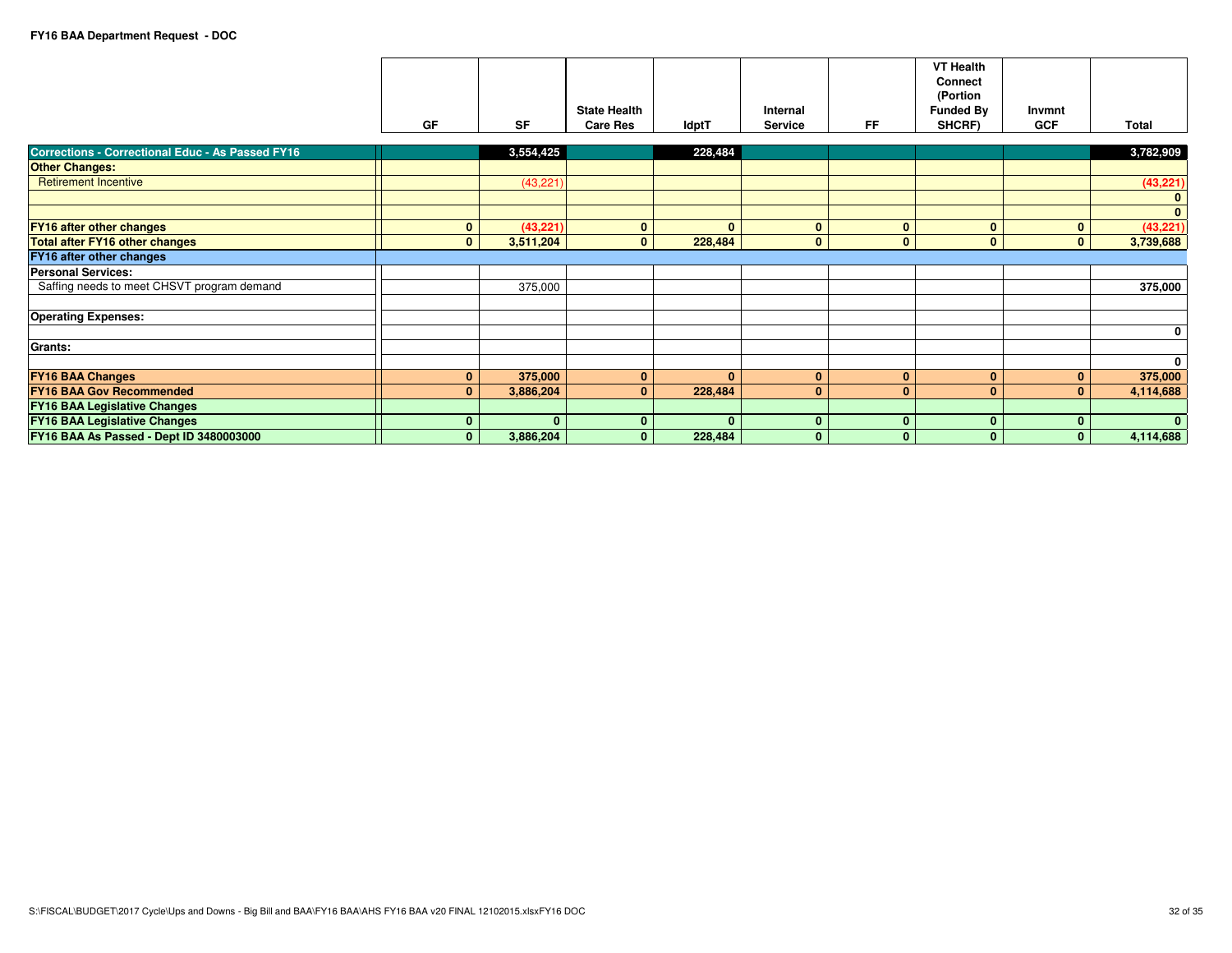| <b>Correctional Services - As Passed FY16</b>   | GF<br>131,165,662 | <b>SF</b><br>483,963 | <b>State Health</b><br><b>Care Res</b> | <b>IdptT</b><br>396,315 | Internal<br><b>Service</b> | FF.<br>470,962 | <b>VT Health</b><br><b>Connect</b><br>(Portion<br><b>Funded By</b><br>SHCRF) | Invmnt<br><b>GCF</b><br>5,387,869 | <b>Total</b><br>137,904,771 |
|-------------------------------------------------|-------------------|----------------------|----------------------------------------|-------------------------|----------------------------|----------------|------------------------------------------------------------------------------|-----------------------------------|-----------------------------|
| <b>Personal Services:</b>                       |                   |                      |                                        |                         |                            |                |                                                                              |                                   |                             |
| <b>Retirement Incentive</b>                     | (698, 657)        |                      |                                        |                         |                            |                |                                                                              |                                   | (698, 657)                  |
|                                                 |                   |                      |                                        |                         |                            |                |                                                                              |                                   |                             |
| <b>Operating Expenses:</b>                      |                   |                      |                                        |                         |                            |                |                                                                              |                                   | $\mathbf{0}$                |
| 2015 Act 58 Sections B. 1103 and B. 1104        | (841,093)         |                      |                                        |                         |                            |                |                                                                              |                                   | (841,093)                   |
|                                                 |                   |                      |                                        |                         |                            |                |                                                                              |                                   | $\mathbf{0}$                |
| <b>FY16 after other changes</b>                 | (1,539,750)       | $\Omega$             | $\bf{0}$                               | $\mathbf{0}$            | $\mathbf{0}$               | $\Omega$       | $\mathbf{0}$                                                                 | $\mathbf{0}$                      | (1,539,750)                 |
| <b>Total after FY16 other changes</b>           | 129,625,912       | 483,963              | $\mathbf{0}$                           | 396,315                 | $\mathbf{0}$               | 470,962        | $\mathbf{0}$                                                                 | 5,387,869                         | 136,365,021                 |
| <b>FY16 after other changes</b>                 |                   |                      |                                        |                         |                            |                |                                                                              |                                   |                             |
| <b>Personal Services:</b>                       |                   |                      |                                        |                         |                            |                |                                                                              |                                   |                             |
|                                                 |                   |                      |                                        |                         |                            |                |                                                                              |                                   | $\mathbf 0$                 |
| <b>Operating Expenses:</b>                      |                   |                      |                                        |                         |                            |                |                                                                              |                                   |                             |
|                                                 |                   |                      |                                        |                         |                            |                |                                                                              |                                   | $\mathbf 0$                 |
| <b>Internal Service Funds:</b>                  |                   |                      |                                        |                         |                            |                |                                                                              |                                   |                             |
|                                                 |                   |                      |                                        |                         |                            |                |                                                                              |                                   | $\mathbf 0$                 |
| Grants:                                         |                   |                      |                                        |                         |                            |                |                                                                              |                                   |                             |
|                                                 |                   |                      |                                        |                         |                            |                |                                                                              |                                   | $\mathbf 0$                 |
| <b>FY16 BAA Changes</b>                         | $\mathbf{0}$      | $\mathbf{0}$         | $\mathbf{0}$                           | $\mathbf{0}$            | $\mathbf{0}$               | $\Omega$       | $\mathbf{0}$                                                                 | $\mathbf{0}$                      | $\mathbf{0}$                |
| <b>FY16 BAA Gov Recommended</b>                 | 129,625,912       | 483,963              | 0                                      | 396,315                 | $\bf{0}$                   | 470,962        | $\mathbf{0}$                                                                 | 5,387,869                         | 136,365,021                 |
| <b>FY16 BAA Legislative Changes</b>             |                   |                      |                                        |                         |                            |                |                                                                              |                                   |                             |
| <b>FY16 BAA Subtotal of Legislative Changes</b> | $\mathbf{0}$      | $\mathbf{0}$         | $\Omega$                               | $\mathbf{0}$            | $\bf{0}$                   | $\Omega$       | $\mathbf{0}$                                                                 | $\mathbf{0}$                      | $\Omega$                    |
| FY16 BAA As Passed - Dept ID 3480004000         | 129,625,912       | 483,963              | $\mathbf{0}$                           | 396,315                 | $\mathbf{0}$               | 470,962        | $\mathbf{0}$                                                                 | 5,387,869                         | 136,365,021                 |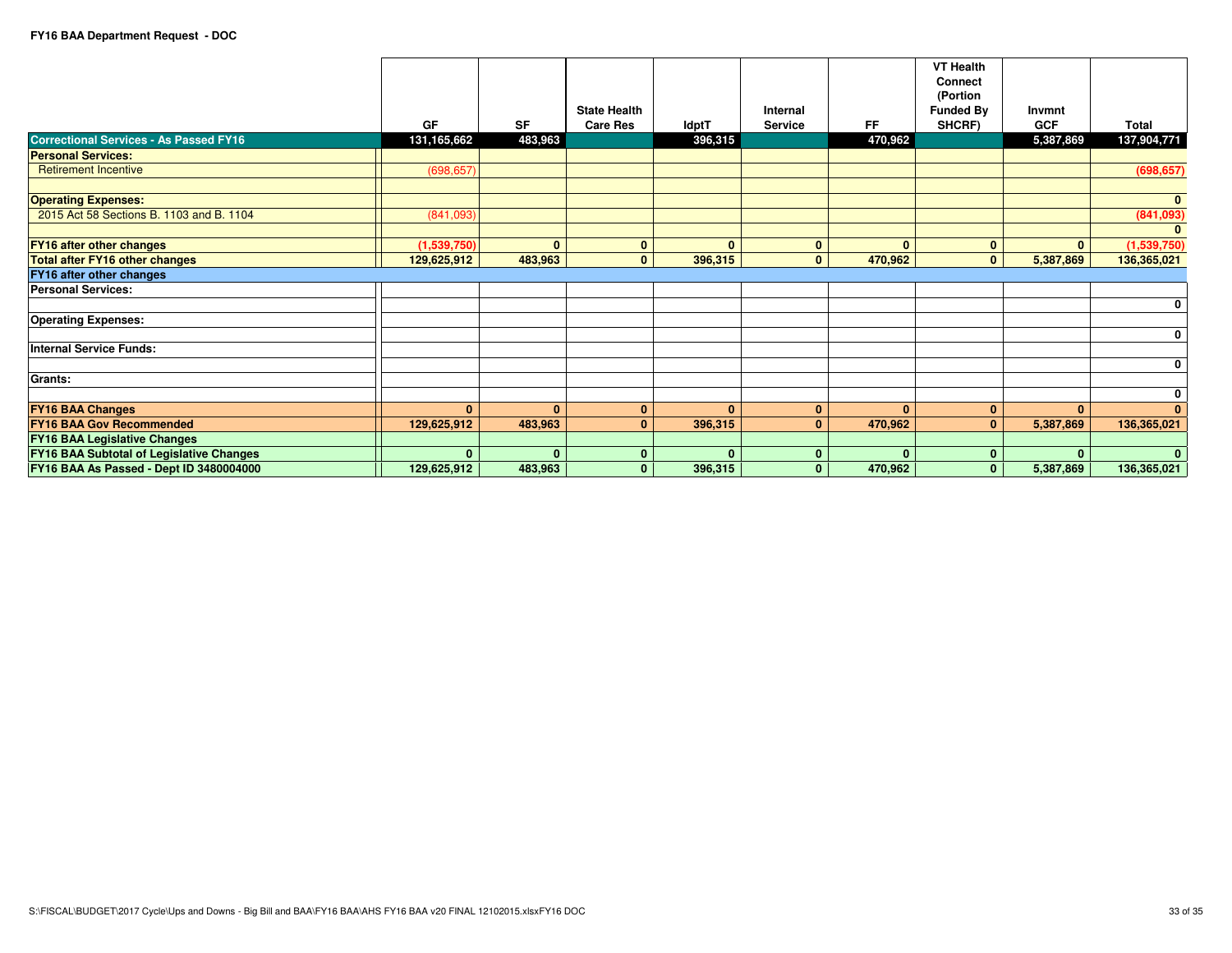|                                                            | GF                           | <b>SF</b>      | <b>State Health</b><br><b>Care Res</b> | <b>IdptT</b>                 | Internal<br><b>Service</b>   | <b>FF</b>                    | <b>VT Health</b><br><b>Connect</b><br>(Portion<br><b>Funded By</b><br>SHCRF) | Invmnt<br><b>GCF</b>         | <b>Total</b>            |
|------------------------------------------------------------|------------------------------|----------------|----------------------------------------|------------------------------|------------------------------|------------------------------|------------------------------------------------------------------------------|------------------------------|-------------------------|
| Correctional Services - out-of-state beds - As Passed FY16 | 8.009.061                    |                |                                        |                              |                              |                              |                                                                              |                              | 8,009,061               |
| <b>Other Changes:</b>                                      |                              |                |                                        |                              |                              |                              |                                                                              |                              |                         |
|                                                            |                              |                |                                        |                              |                              |                              |                                                                              |                              | $\mathbf{0}$            |
| FY16 after other changes                                   | $\mathbf{0}$                 | $\bf{0}$       | $\bf{0}$                               | $\mathbf{0}$                 | $\mathbf{0}$                 | $\bf{0}$                     | $\mathbf{0}$                                                                 | $\mathbf{0}$                 | $\overline{\mathbf{0}}$ |
| <b>Total after FY16 other changes</b>                      | 8,009,061                    | $\mathbf{0}$   | $\mathbf{0}$                           | $\mathbf{0}$                 | $\mathbf{0}$                 | $\mathbf{0}$                 | $\mathbf{0}$                                                                 | $\mathbf{0}$                 | 8,009,061               |
| FY16 after other changes                                   |                              |                |                                        |                              |                              |                              |                                                                              |                              |                         |
| <b>Personal Services:</b>                                  |                              |                |                                        |                              |                              |                              |                                                                              |                              |                         |
|                                                            |                              |                |                                        |                              |                              |                              |                                                                              |                              | $\mathbf 0$             |
| <b>Operating expenses:</b>                                 |                              |                |                                        |                              |                              |                              |                                                                              |                              |                         |
|                                                            |                              |                |                                        |                              |                              |                              |                                                                              |                              | $\pmb{0}$               |
| Grants:                                                    |                              |                |                                        |                              |                              |                              |                                                                              |                              |                         |
|                                                            |                              |                |                                        |                              |                              |                              |                                                                              |                              | $\mathbf 0$             |
| <b>FY16 BAA Changes</b>                                    | $\Omega$                     | $\mathbf{0}$   | $\mathbf{0}$                           | $\mathbf{0}$                 | $\mathbf{0}$                 | $\bf{0}$                     | $\mathbf{0}$                                                                 | $\mathbf{0}$                 | $\mathbf{0}$            |
| <b>FY16 BAA Gov Recommended</b>                            | 8,009,061                    | $\mathbf{0}$   | $\mathbf{0}$                           | $\mathbf{0}$                 | $\mathbf{0}$                 | $\mathbf{0}$                 | $\mathbf{0}$                                                                 | $\mathbf{0}$                 | 8,009,061               |
| <b>FY16 BAA Legislative Changes</b>                        |                              |                |                                        |                              |                              |                              |                                                                              |                              |                         |
| <b>FY16 BAA Subtotal of Legislative Changes</b>            | $\mathbf{0}$                 | $\bf{0}$       | $\bf{0}$                               | $\mathbf{0}$                 | $\mathbf{0}$                 | $\bf{0}$                     | $\mathbf{0}$                                                                 | $\mathbf{0}$                 | $\mathbf{0}$            |
| FY16 BAA As Passed - Dept ID 3480006000                    | 8,009,061                    | $\overline{0}$ | $\Omega$                               | $\mathbf{0}$                 | $\mathbf{0}$                 | $\mathbf{0}$                 | $\mathbf{0}$                                                                 | $\mathbf{0}$                 | 8,009,061               |
|                                                            |                              |                |                                        |                              |                              |                              |                                                                              |                              |                         |
| Corr Facilities - Recreation - As Passed FY16              |                              | 886.929        |                                        |                              |                              |                              |                                                                              |                              | 886,929                 |
| Other Changes:                                             |                              |                |                                        |                              |                              |                              |                                                                              |                              |                         |
|                                                            |                              |                |                                        |                              |                              |                              |                                                                              |                              | $\mathbf{0}$            |
| <b>FY16 after other changes</b>                            | $\mathbf{0}$                 | $\mathbf{0}$   | $\mathbf{0}$                           | $\mathbf{0}$                 | $\mathbf{0}$                 | $\mathbf{0}$                 | $\mathbf{0}$                                                                 | $\mathbf{0}$                 | $\overline{\mathbf{0}}$ |
| <b>Total after FY16 other changes</b>                      | $\mathbf{0}$                 | 886,929        | $\mathbf{0}$                           | $\mathbf{0}$                 | $\mathbf{0}$                 | $\mathbf{0}$                 | $\mathbf{0}$                                                                 | $\mathbf{0}$                 | 886,929                 |
| FY16 after other changes                                   |                              |                |                                        |                              |                              |                              |                                                                              |                              |                         |
| <b>Personal Services:</b>                                  |                              |                |                                        |                              |                              |                              |                                                                              |                              |                         |
|                                                            |                              |                |                                        |                              |                              |                              |                                                                              |                              | $\mathbf 0$             |
| <b>Operating Expenses:</b>                                 |                              |                |                                        |                              |                              |                              |                                                                              |                              |                         |
|                                                            |                              |                |                                        |                              |                              |                              |                                                                              |                              | $\pmb{0}$               |
| Grants:                                                    |                              |                |                                        |                              |                              |                              |                                                                              |                              | $\mathbf 0$             |
|                                                            |                              | $\mathbf{0}$   |                                        |                              |                              |                              |                                                                              |                              | $\mathbf{0}$            |
| <b>FY16 BAA Changes</b><br><b>FY16 BAA Gov Recommended</b> | $\mathbf{0}$<br>$\mathbf{0}$ | 886,929        | $\mathbf{0}$<br>$\mathbf{0}$           | $\mathbf{0}$<br>$\mathbf{0}$ | $\mathbf{0}$<br>$\mathbf{0}$ | $\mathbf{0}$<br>$\mathbf{0}$ | $\mathbf{0}$<br>$\mathbf{0}$                                                 | $\mathbf{0}$<br>$\mathbf{0}$ | 886,929                 |
| <b>FY16 BAA Legislative Changes</b>                        |                              |                |                                        |                              |                              |                              |                                                                              |                              |                         |
| <b>FY16 BAA Subtotal of Legislative Changes</b>            | $\bf{0}$                     | $\mathbf{0}$   | $\mathbf{0}$                           | $\mathbf{0}$                 | $\mathbf{0}$                 | $\bf{0}$                     | $\mathbf{0}$                                                                 | $\mathbf{0}$                 | $\mathbf{0}$            |
| FY16 BAA As Passed - Dept ID 3480005000                    | $\mathbf{0}$                 | 886,929        | $\bf{0}$                               | $\mathbf{0}$                 | $\mathbf{0}$                 | $\mathbf{0}$                 | $\mathbf{0}$                                                                 | $\mathbf{0}$                 | 886,929                 |
|                                                            |                              |                |                                        |                              |                              |                              |                                                                              |                              |                         |
|                                                            |                              |                |                                        |                              |                              |                              |                                                                              |                              |                         |